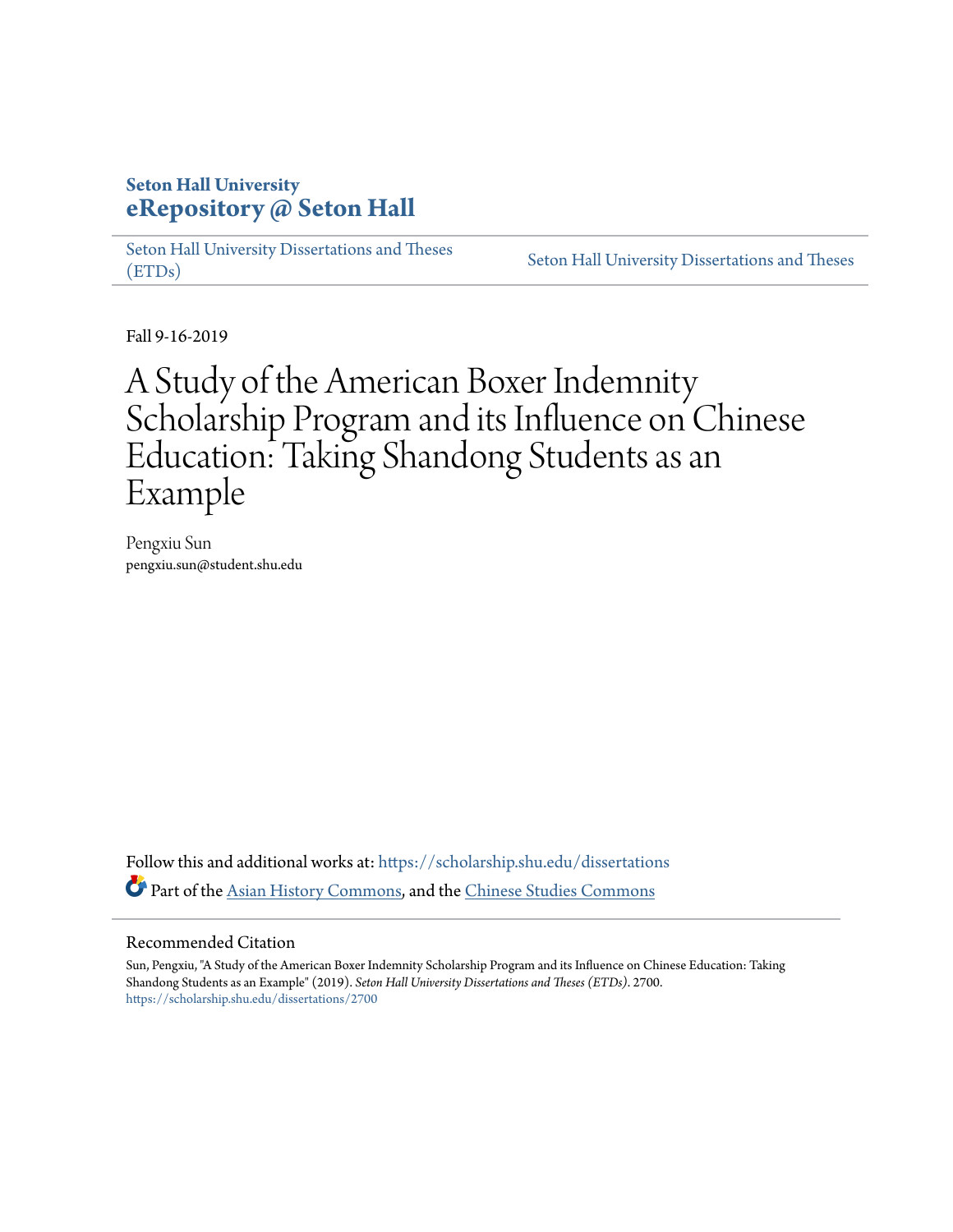# **A STUDY OF THE AMERICAN BOXER INDEMNITY SCHOLARSHIP PROGRAM AND ITS INFLUENCE ON CHINESE EDUCATION: TAKING SHANDONG STUDENTS AS AN EXAMPLE**

**BY**

**Pengxiu Sun**

## **A THESIS SUBMITTED IN PARTIAL FULFILLMENT OF THE REQUIREMENTS FOR THE DEGREE OF MASTER OF ARTS IN THE ASIAN STUDIES PROGRAM OF THE DEPARTMENT OF LANGUAGES, LITERATURES AND CULTURES AT SETON HALL UNIVERSITY SOUTH ORANGE, NEW JERSEY 2019**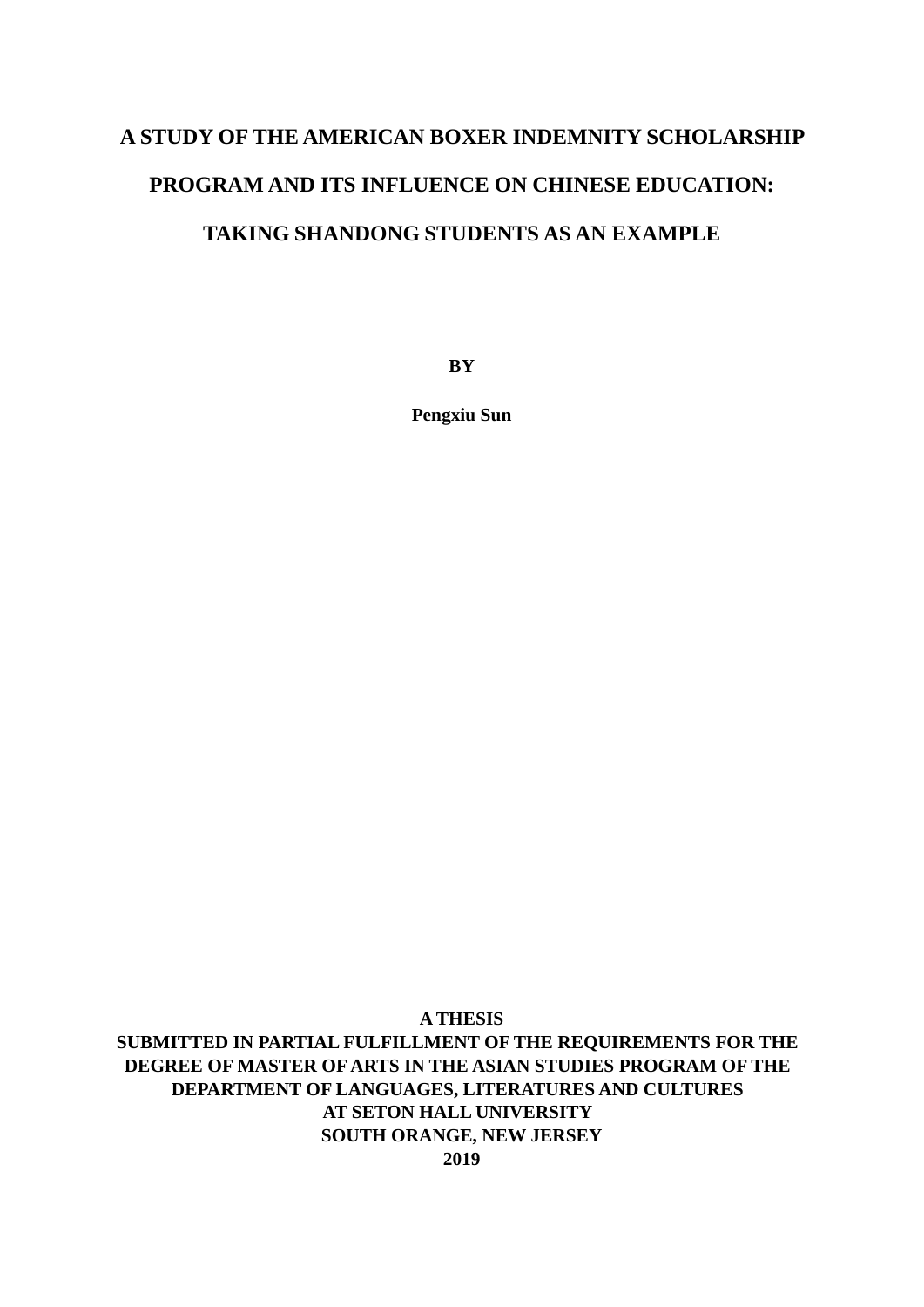**© Pengxiu Sun 2019**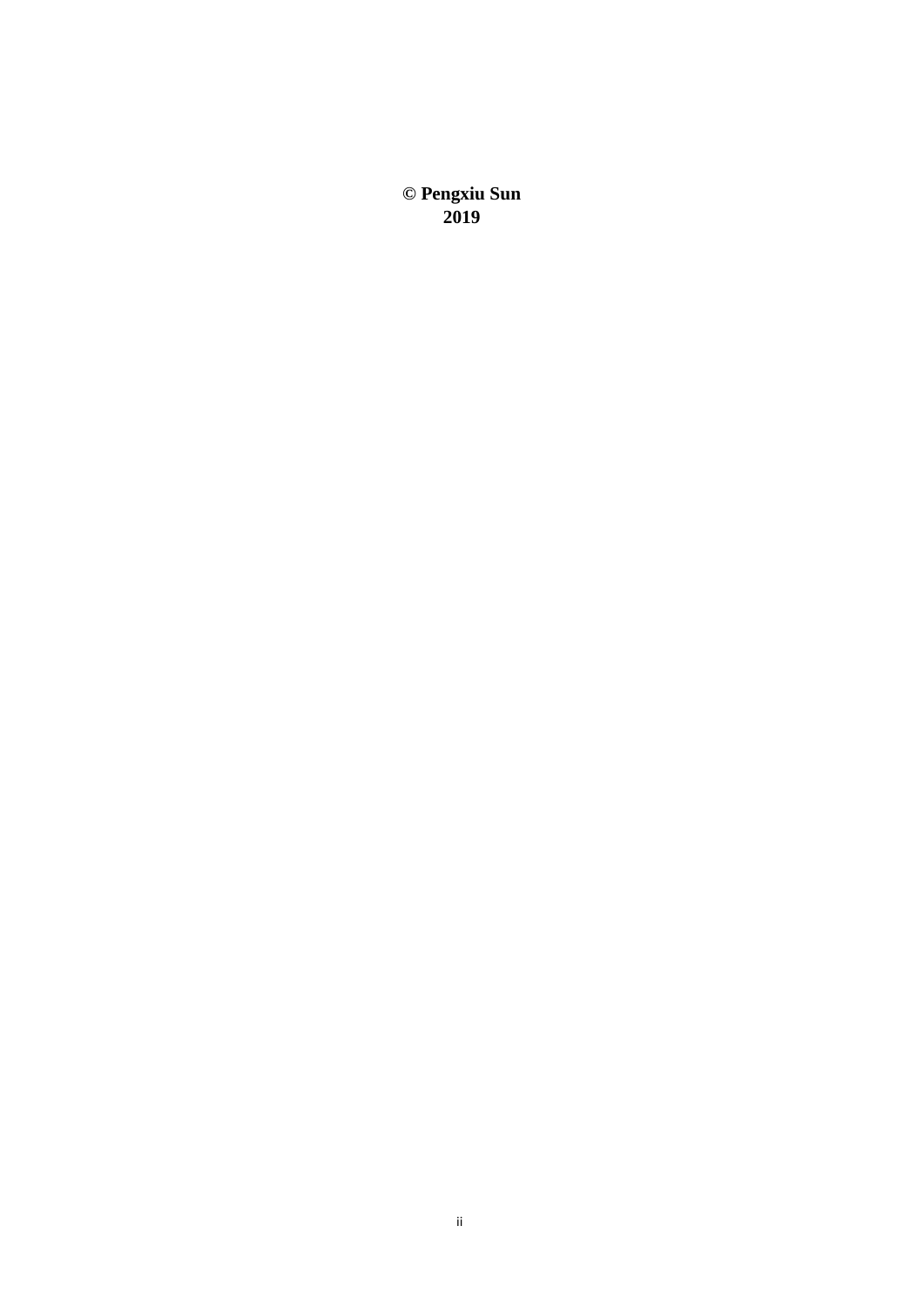THESIS TITLE: THE STUDY OF AMERICAN BOXER INDEMNITY SCHOLARSHIP PROGRAM AND ITS INFLUENCE TO CHINESE EDUCATION: TAKING SHANDONG STUDENTS AS EXAMPLE

#### **BY Pengxiu Sun**

**APPROVED BY** 

Jeffrey Rice, Ph.D.

**DATE** 

July Rue 9/16/19

Dongdong Chen, Ph.D. **EXAMINER (SECOND READER)** 

**ADVISOR (FIRST READER)** 

Yan Wang, Ph.D.

**EXAMINER (THIRD READER)** 

Diana Alvarez-Amell, Ph.D. **HEAD OF DEPARTMENT** 

9/16/2019

Cruel

THIS THESIS SUBMITTED IN PARTIAL FULFILMENT OF THE REQUIREMENTS FOR THE DEGREE OF MASTER OF ARTS IN THE ASIAN STUDIES PROGRAM OF THE DEPARTMENT OF LANGUAGES, LITERATURES AND CULTURES AT SETON HALL UNIVERSITY, SOUTH ORANGE, NEW JERSEY.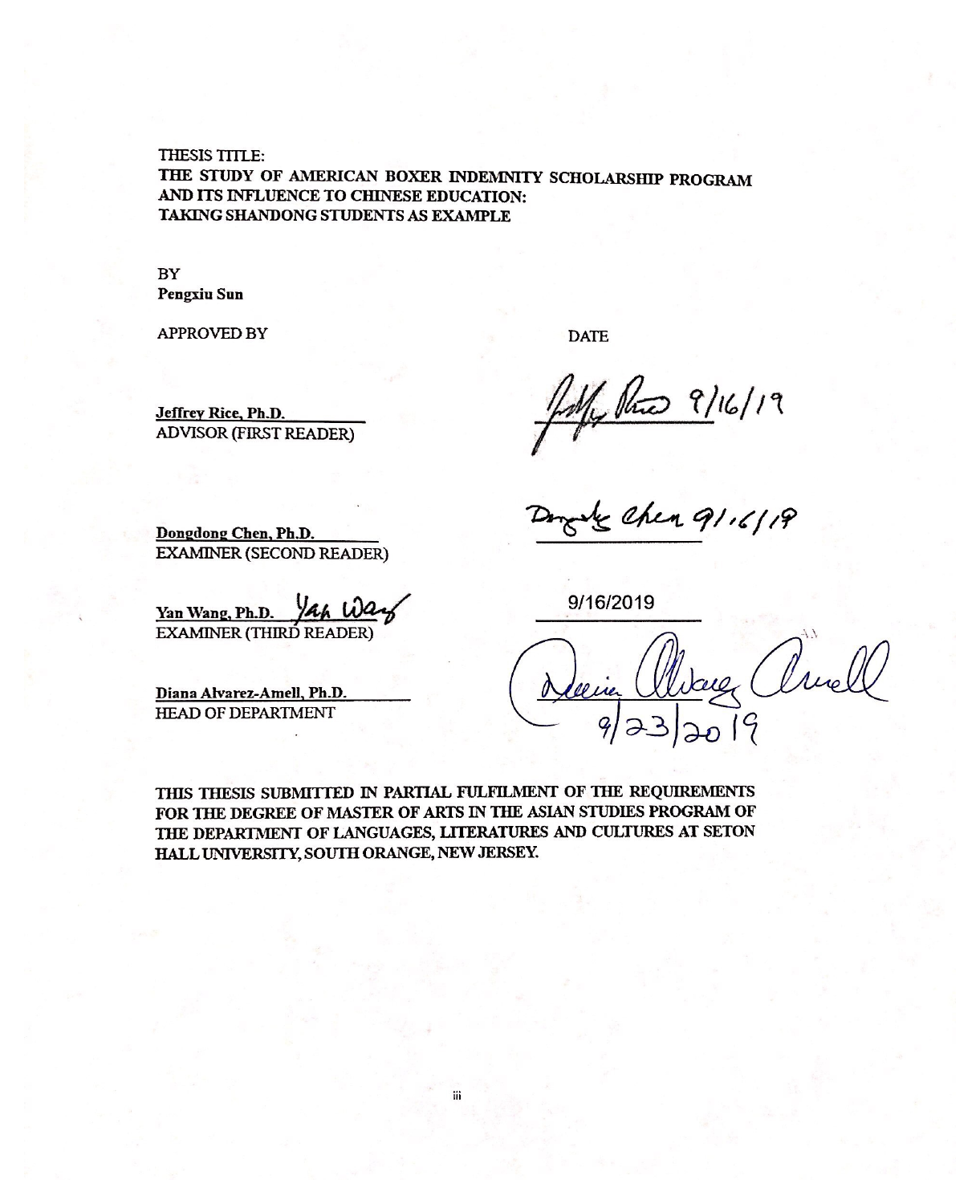#### **ACKNOWLEDGEMENTS**

I want to thank my thesis advisor Dr. Jeffery Rice, Dr. Dongdong Chen and Professor Yan Wang as my readers. Dr. Rice revised my thesis drafts over and over again and allowed me sufficient time to work on the thesis. I appreciate your great patience and professional academic guidance, Dr. Rice. Dr. Chen kept pushing me forward in my writing with great patience and challenged me to formulate new ideas. Her support made the completion of thesis possible. Dr. Wang inspired me and gave me many great advice in my writing process. I want to thank all your great help and patience. Last but not least, I would like to thank my parents for their support, patience and encouragement along the way.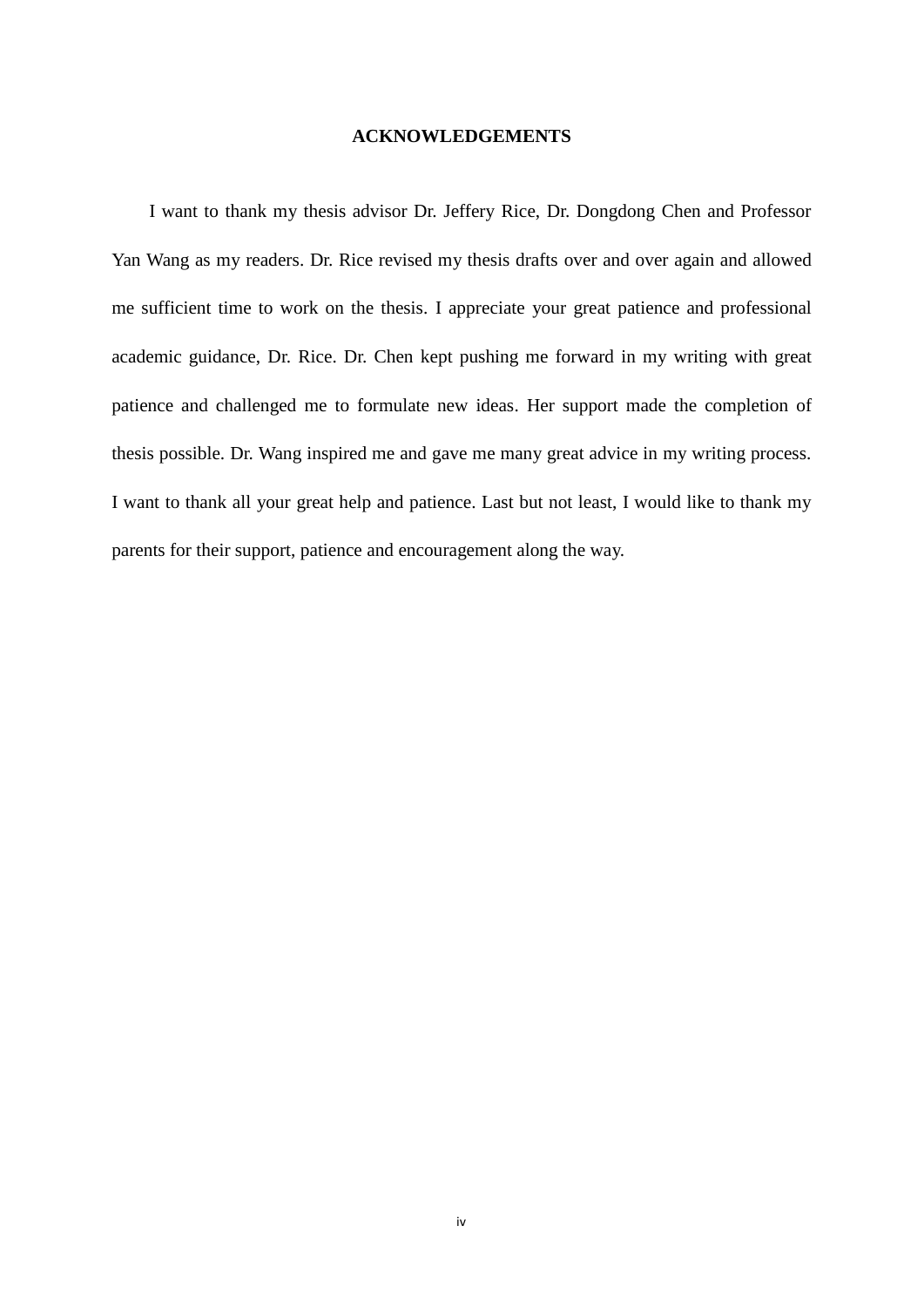#### **ABSTRACT**

The American Boxer Indemnity Scholarship Program (ABISP) was one of the most important events in the modern Chinese history of overseas education. This thesis focuses on the group of Shandong students which has representative characteristics of the whole American Boxer Indemnity Scholarship Program (ABISP) students to provide descriptive data for the influence on Chinese higher education through the achievements of Shandong students in the American Boxer Indemnity Scholarship Program (ABISP) in higher education. Through tracking the forty-two Shandong ABISP students, the thesis shows the establishment of Tsinghua University and ABISP students' study and life in Tsinghua and the United States. Then the thesis introduces those who made outstanding contributions or achievements in Chinese higher education such as administrators, founders, teachers, and pioneers. Through the analysis, we can find how Shandong ABISP students engaged in and affected Chinese higher education.

**Key words:** American Boxer Indemnity Scholarship Program; Tsinghua University; Higher Education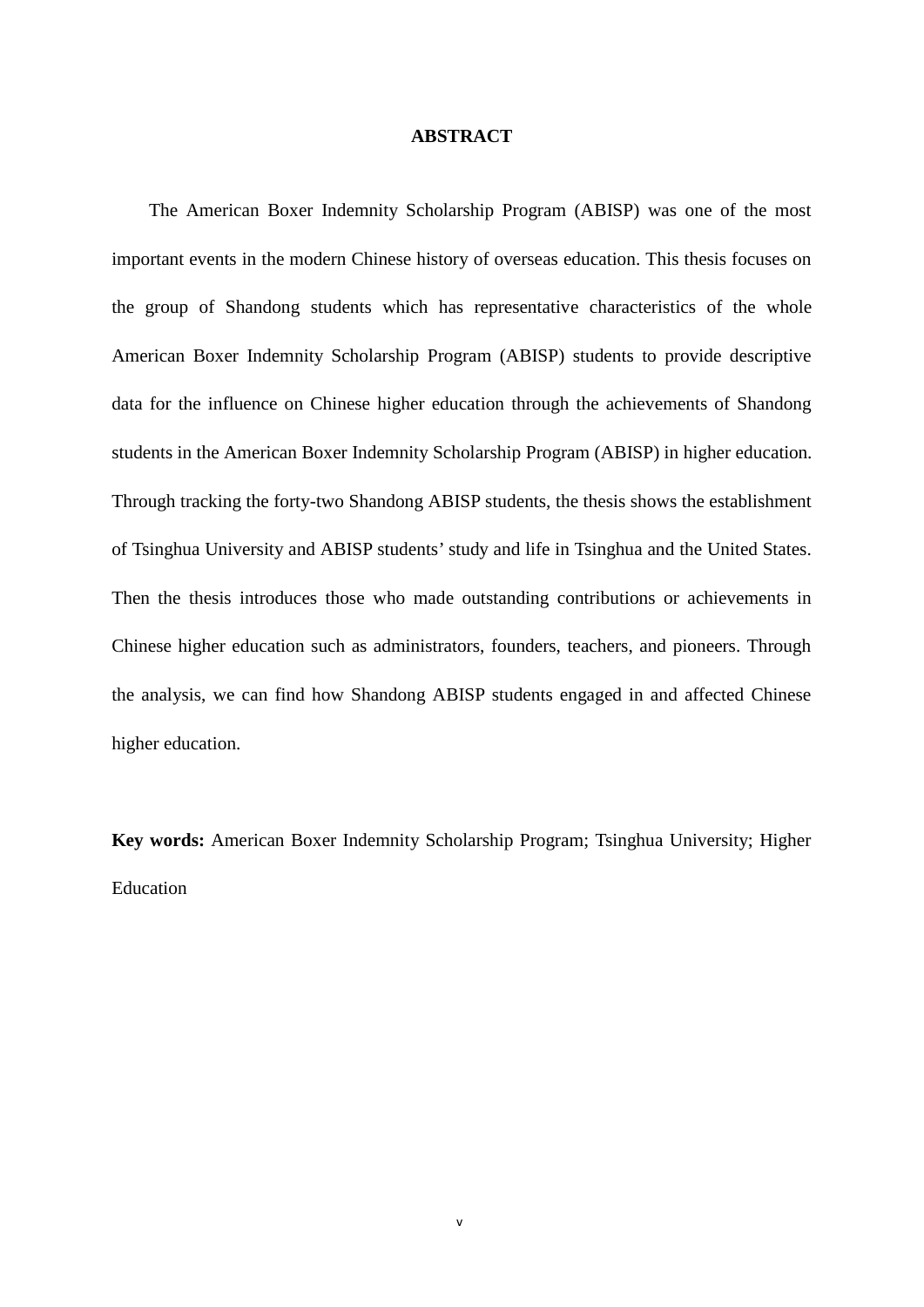# **TABLE OF CONTENTS**

| Chapter 3: Background of the American Boxer Indemnity Scholarship Program (ABISP)9  |
|-------------------------------------------------------------------------------------|
|                                                                                     |
|                                                                                     |
|                                                                                     |
| 12                                                                                  |
|                                                                                     |
| 4.1. The Recruitment and Examination of Shandong Students in Tsinghua School during |
|                                                                                     |
| 4.1.1. The Recruitment of Students Admitted to American University (甄选留美生/          |
|                                                                                     |
|                                                                                     |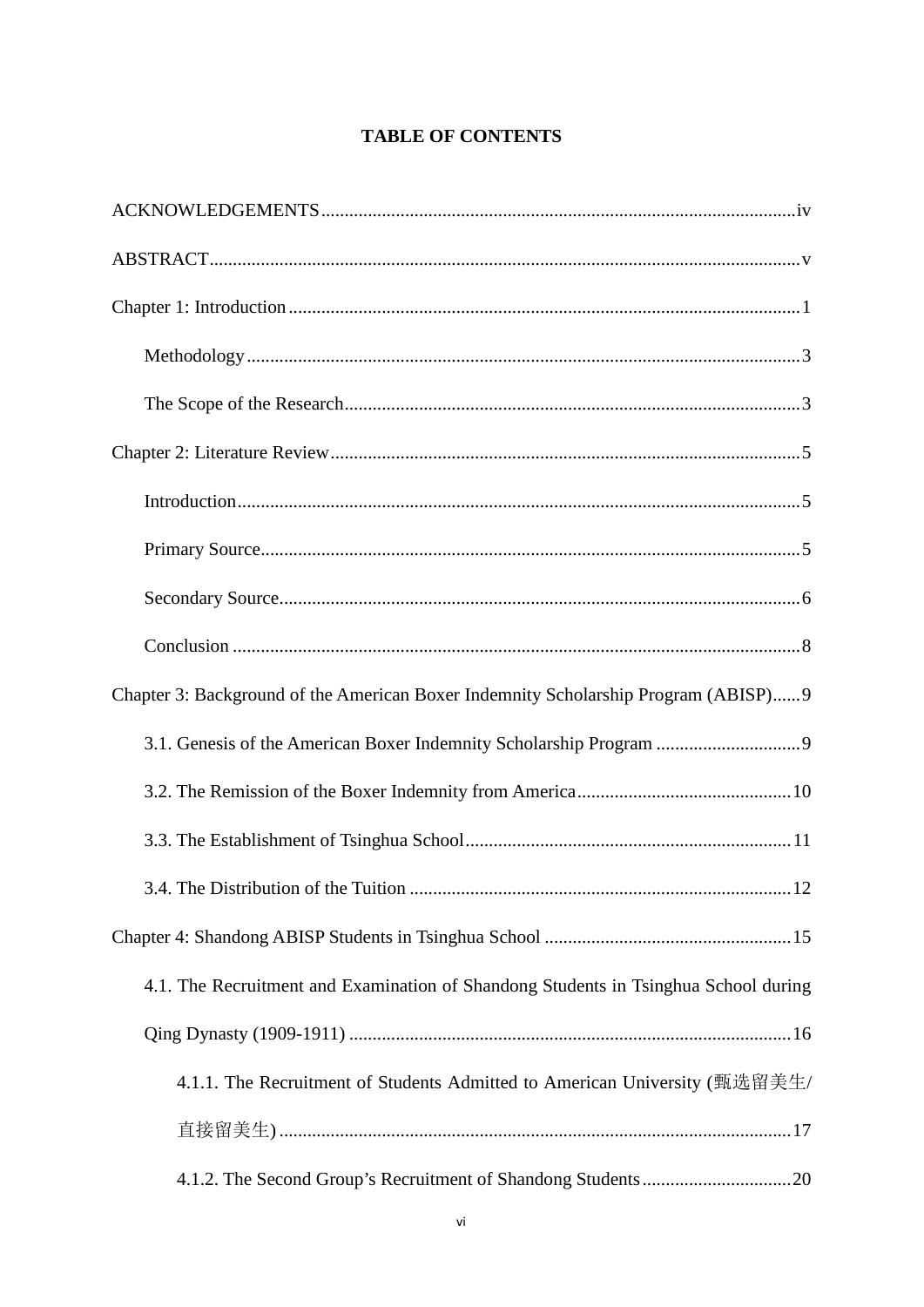| 4.2. The Recruitment and Examination of Shandong Students in Tsinghua School during |
|-------------------------------------------------------------------------------------|
|                                                                                     |
|                                                                                     |
|                                                                                     |
| 4.3. The Analysis of the Educational Background of Shandong Students in Tsinghua    |
|                                                                                     |
| 4.4. The US Preparatory Education for ABISP Students in Tsinghua School 31          |
| 4.4.1. English Courses as Core Courses in the Curriculum System 31                  |
|                                                                                     |
|                                                                                     |
|                                                                                     |
|                                                                                     |
|                                                                                     |
| 5.2.1. Set up the Supervision Department to Manage Students Study in the United     |
| 37<br><b>States</b>                                                                 |
|                                                                                     |
|                                                                                     |
|                                                                                     |
|                                                                                     |
|                                                                                     |
| Chapter 6: Shandong Students of the ABISP and Chinese Modern Society49              |
|                                                                                     |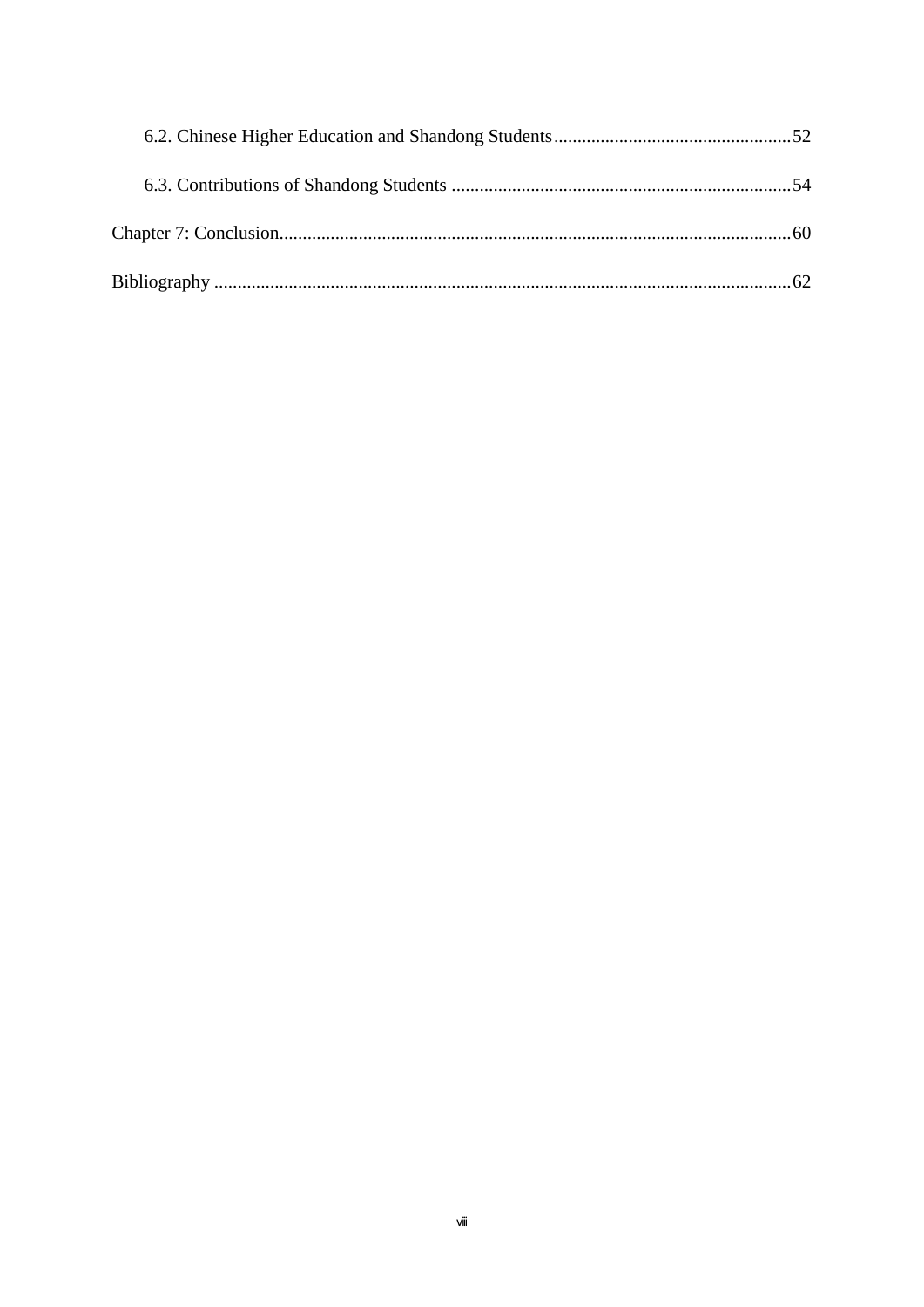## **LIST OF TABLES**

| Table 1 Quantity of Students and Assigned Indemnity Distribution of Provinces  12 |
|-----------------------------------------------------------------------------------|
|                                                                                   |
| Table 3 Shandong Students Admitted to American University (1909-1911) 19          |
| Table 4 Numbers of Shandong Freshmen in Middle School of Tsinghua Sent by         |
|                                                                                   |
| Table 5 Numbers of Tsinghua High School Freshmen (Including Graduates from Middle |
|                                                                                   |
|                                                                                   |
| Table 7 Education Experiences of Part of Shandong ABISP Students Before Entering  |
|                                                                                   |
| Table 8 Curriculum of Middle School of Tsinghua School (Class Hour)32             |
| Table 9 Numbers of ABISP Students and Shandong Students Going to US from 1909 to  |
|                                                                                   |
| Table 10 University Distribution of Shandong ABISP Students (Bachelor Degree) 42  |
| Table 11 Major Distribution of Shandong ABISP Students (Bachelor Degree)  45      |
|                                                                                   |
|                                                                                   |
| Table 14 Shandong ABISP Students Who Taught in Higher Education Institutions53    |
|                                                                                   |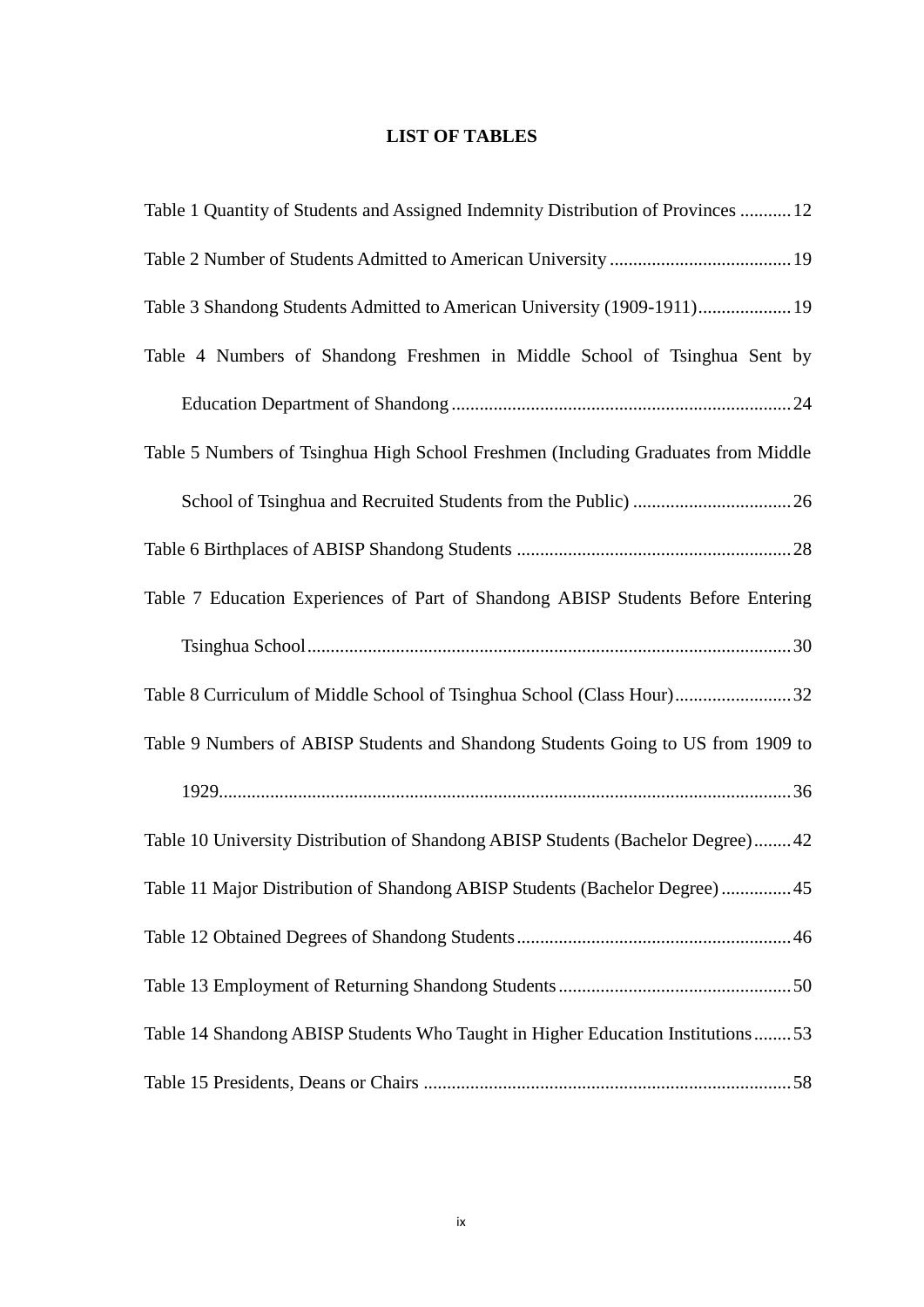#### **Chapter 1: Introduction**

Tsinghua University is one of the best universities in China today. But it was called "Indemnity College" by foreigners in the early period.<sup>1</sup> This is related to its origin.

In July 1901, Qing Empire of China signed the Boxer Protocol with the Eight-Nation Alliance after the defeat of the Siege of the International Legations. According to the protocol, Qing government had to pay 450 million taels of fine silver as indemnity over 39 years.<sup>2</sup> The amount of the money is clearly much higher than the actual loss of the victorious nations. Through a long period discussion, American government formally announced to return a part of the indemnity to support Chinese education in 1908. In the next year, Qing government established Bureau of Educational Mission to the United States of America (游美学务处) in charge of the ABISP, including testing and recruiting students, and sending them to the U.S. An attached learning school was also set up for training students before they go abroad which is the predecessor of Tsinghua School.<sup>3</sup> The American Boxer Indemnity Scholarship Program (ABISP) officially started from 1909, which is the year of the first batch of students were sent to America.<sup>4</sup> As a program started by America, ABISP made a great influence to China, especially to the education field.

Because of the shortage of time and information, this thesis focuses on the Shandong

<sup>1</sup> Zhong(钟), Shuhe(淑河), and Chun(纯) Zhu(朱). 过去的学校[Schools of The Past]. Hunan, China: Hunan Education Press, 1982, 141.

<sup>2</sup> Tieya(铁崖) Wang (王), "辛丑各国合约[Boxer Protocol]," in 中外旧约章汇编 第 1 册 1689-1901[Compilation of Sino-Foreign Treaties Volume 1 1689-1901] (Beijing, China: SDX Joint Publishing Company, 1957), 1005.

<sup>3</sup> History Research Department of Tsinghua University, "遣派游美学生办法大纲[Outline of Sending Students to Study in the United States]," in 清华大学史料选编.第一卷.清华学校时期:1911-1928[Selected History of Tsinghua University Volume 1: Tsinghua School 1911-1928] (Beijing, China: Tsinghua University Press, 1991), 120.

<sup>4</sup> Shoujun(守郡) Li(李), "第一批庚款留美学生的选派[Selection of the First Batch of American Boxer Indemnity Scholarship Program Students]," Historical Archives, no. 3 (1980): 105.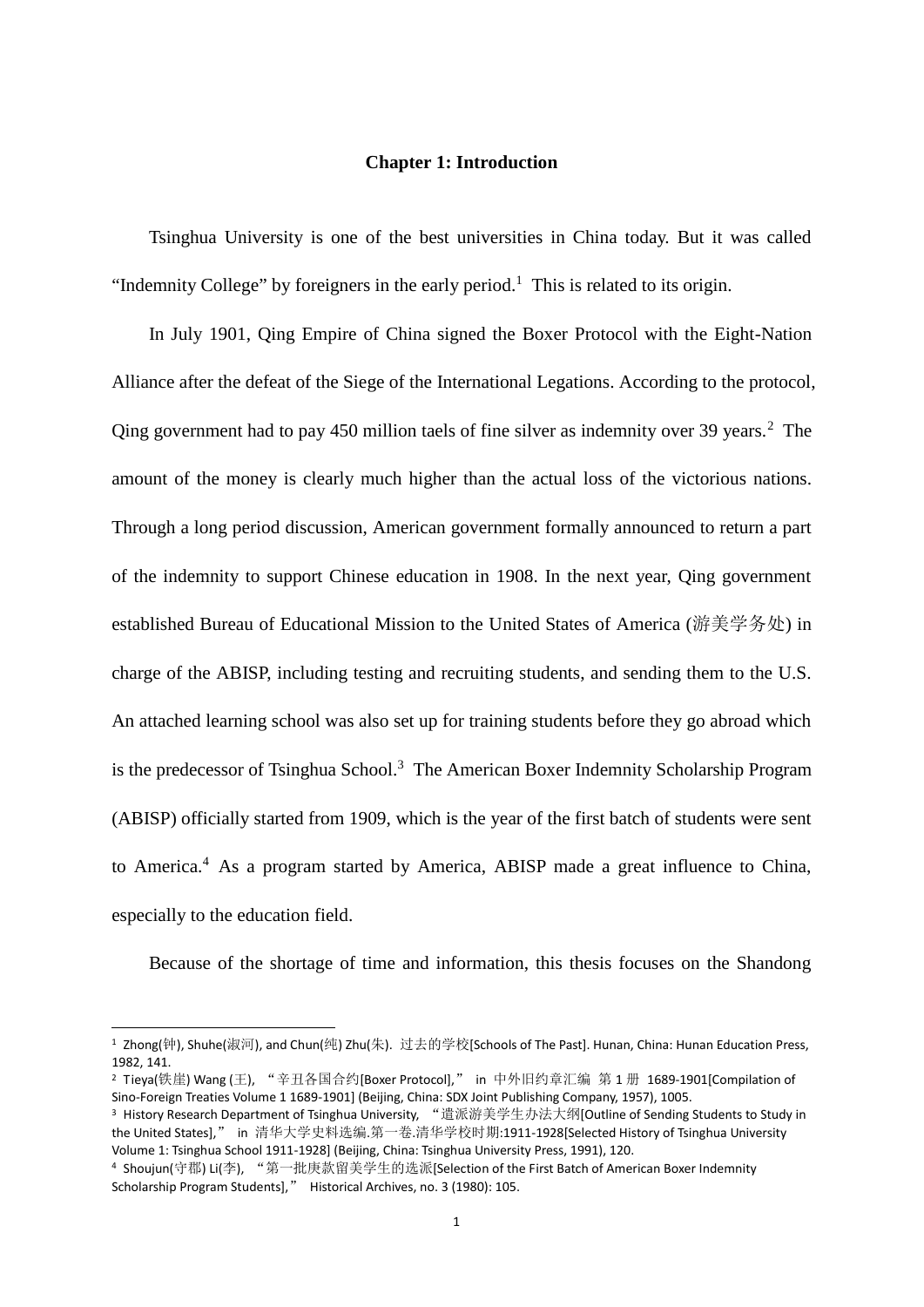students of ABISP. There are two reasons that the researcher selected Shandong as the objective: 1. As a Shandong student who is studying abroad, the researcher could clearly understand those predecessors' learning and life experience in America and their contributions to the motherland through this research, and help the researcher deepen understanding of his hometown, which is also one of the most important motivations for the researcher to achieve the work. 2. Previous research focused on the whole group of ABISP students, few regarded students who were from the same area as a group to do a case study. This thesis stands on a different view to see this topic by choosing the group of Shandong students and could enrich the research on the topic of ABISP.

First, the thesis introduces the historical background of Boxer Indemnity and the American Boxer Indemnity Scholarship Program in chapter 3. Chapter 4 introduces the recruitment and examination of Tsinghua School in different periods, analyzes the educational background of Shandong students and the education characteristics in Tsinghua School. In the next chapter, the thesis cited a great deal of data and information to show ABISP students' study situation in America, such as the management rules, majors, universities and obtained degrees. Chapter 6 is about the aftermath of ABISP students after graduation from American universities. The first part analyzes the employment of Shandong ABISP students. The second part analyzes the relationship between Shandong students and Chinese higher education. The last part provides descriptive data to show the influence of Shandong ABISP students to Chinese higher education.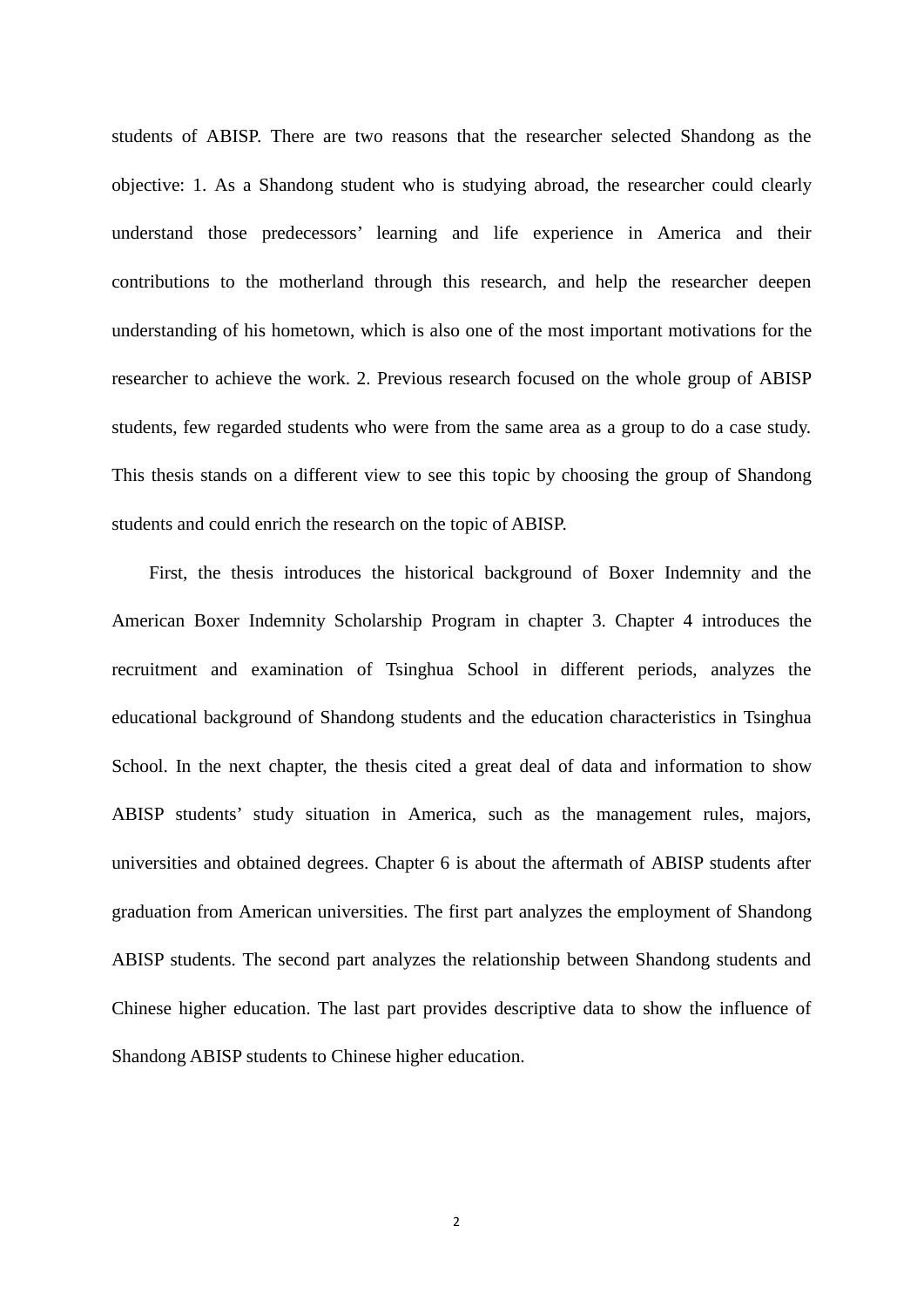#### Methodology

The researcher wanted to track all ABISP Shandong students about their study and life in Tsinghua School and American Universities and aftermath of studying abroad, which could help summarize the characteristics of the group and find out the influence to Chinese education. The data and information about their study and life in Tsinghua School and American Universities are mainly based on the materials published by Tsinghua University. The information about their aftermath is mainly from the biographies and *The Alumni Roster of Tsinghua* published by Office of President of National Tsinghua University in 1937.

Based on historical materials, this study combined qualitative and quantitative research methods and provided descriptive data in tables and analysis.

### The Scope of the Research

The students of ABISP in this thesis refers to the Shandong students in the first three batches(Students Admitted to American University: 甄选留美生/直接留美生) from 1909 to 1911 and all Shandong graduates from Tsinghua School (Students Pre-Admitted to American University: 清华学校留美预备部毕业生) between 1912 to 1929 (The last year of Preparatory Department for Studying in the United States (留美预备部)) because these students were strictly selected through examinations and were fully supported by ABISP. So all the other type of students graduated from Tsinghua School, such as junior college students (留美专科生), government-supported students (官费留美生) after 1933 or subsidiary students (津贴生), were not included in this thesis. According to the historical documents, from 1909 to 1929, forty-two Shandong students went to study in the US under the ABISP.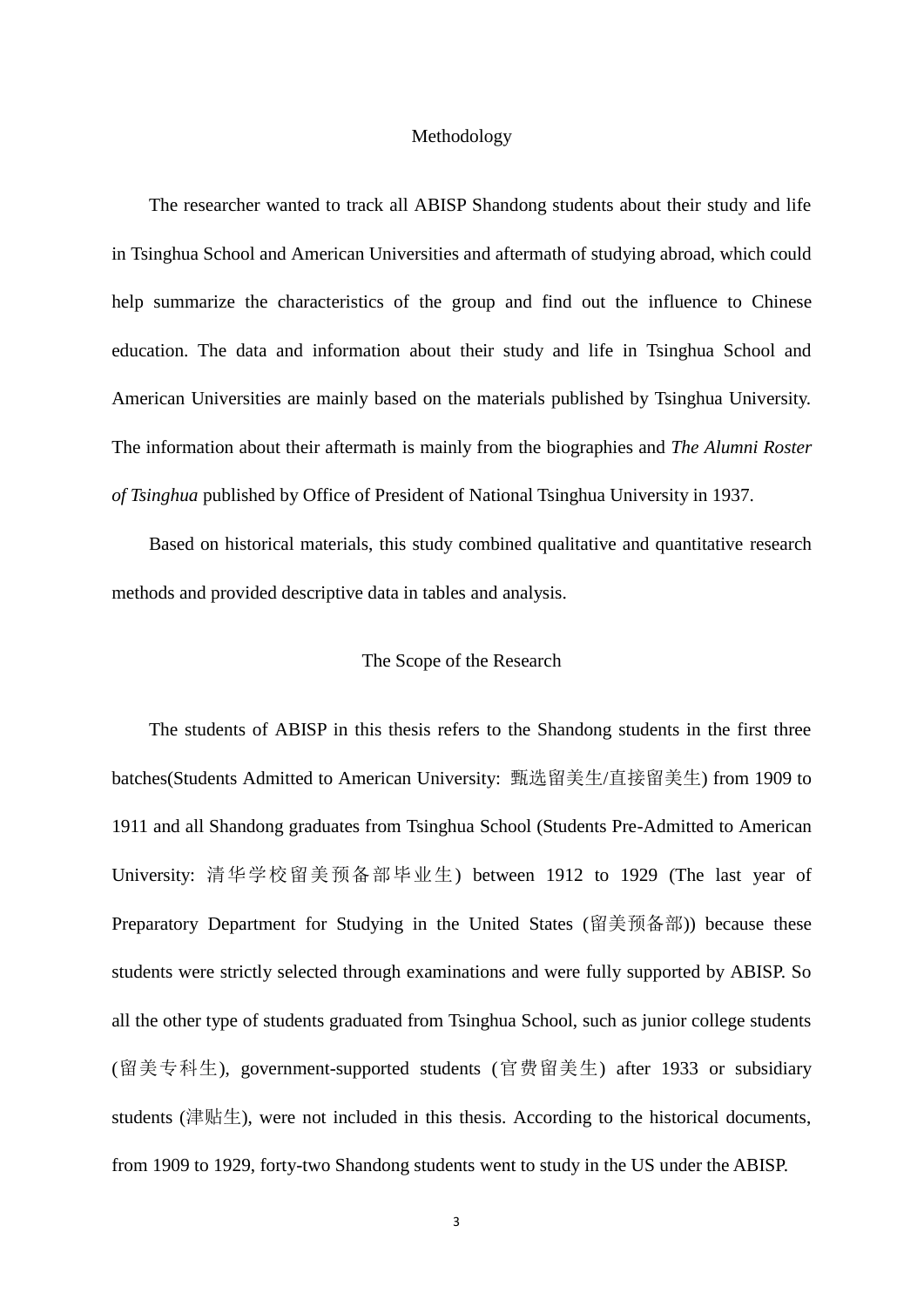Overall, this study uncovers the relationships between the subsequent historical events of Boxer Rebellion, the Boxer Indemnity and the history of the establishment of Tsinghua University. Also, as an individual case of Shandong ABISP students, it uses descriptive data to quantify Shandong students' influences on Chinese higher education and proves that as a significant event in Chinese modern history, especially in the educational field, ABISP students set the tone for the initiation of Chinese higher education.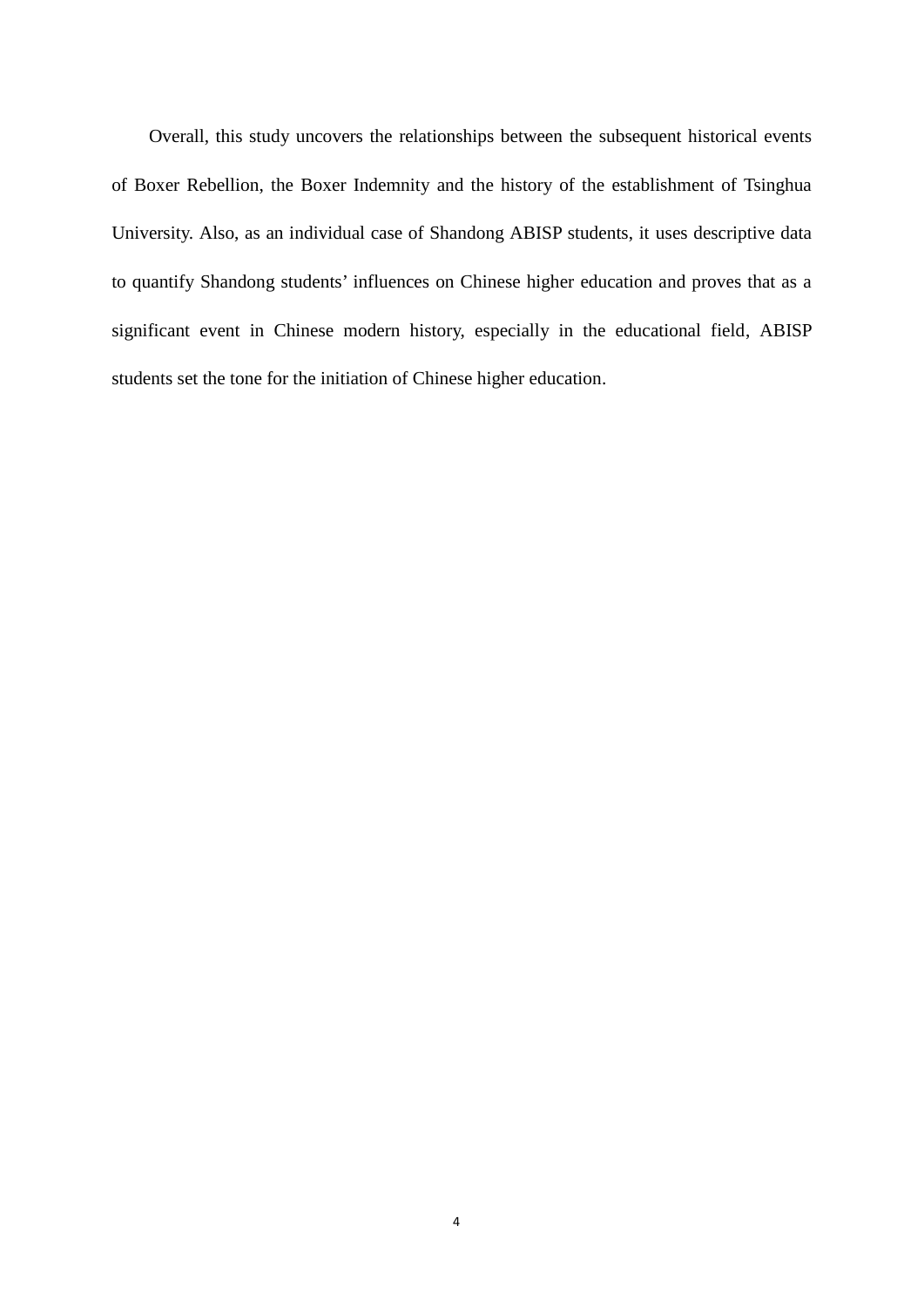#### **Chapter 2: Literature Review**

#### Introduction

American Boxer Indemnity Scholarship Program is one of the most important and significant events in Chinese history of education. Many scholars both Chinese and foreigners researched this topic in different aspects. Based on the previous study of ABISP, this thesis used many historical materials from Tsinghua University to touch the real history of ABISP.

#### Primary Source

*Tsinghua Weekly* (《清华周刊》) started publication in 1914, three years after the establishment of Tsinghua University. Although most of the staff were Tsinghua students, the magazine was popular and influential in Tsinghua campus even in Beijing at that time. Many students who were studying in America often sent letters to *Tsinghua Weekly* to inform their study and life in America. These letters really helped Tsinghua students know America before going there. It also offered address list of all Tsinghua students including addresses, birthplaces and even their alternative names. This magazine is the main source to know the details of Tsinghua students' life and study both in Tsinghua and America.

*The Alumni Roster of Tsinghua* (《清华同学录》)<sup>5</sup> was published by the Office of President of National Tsinghua University in 1937. It recorded all the Tsinghua students' information, including their addresses, birthplaces, majors, universities and degrees obtained

<sup>5</sup> Office of President of National Tsinghua University, 清华同学录[The Alumni Roster of Tsinghua] (Beijing, China: Office of President of National Tsinghua University, 1937), 1-238.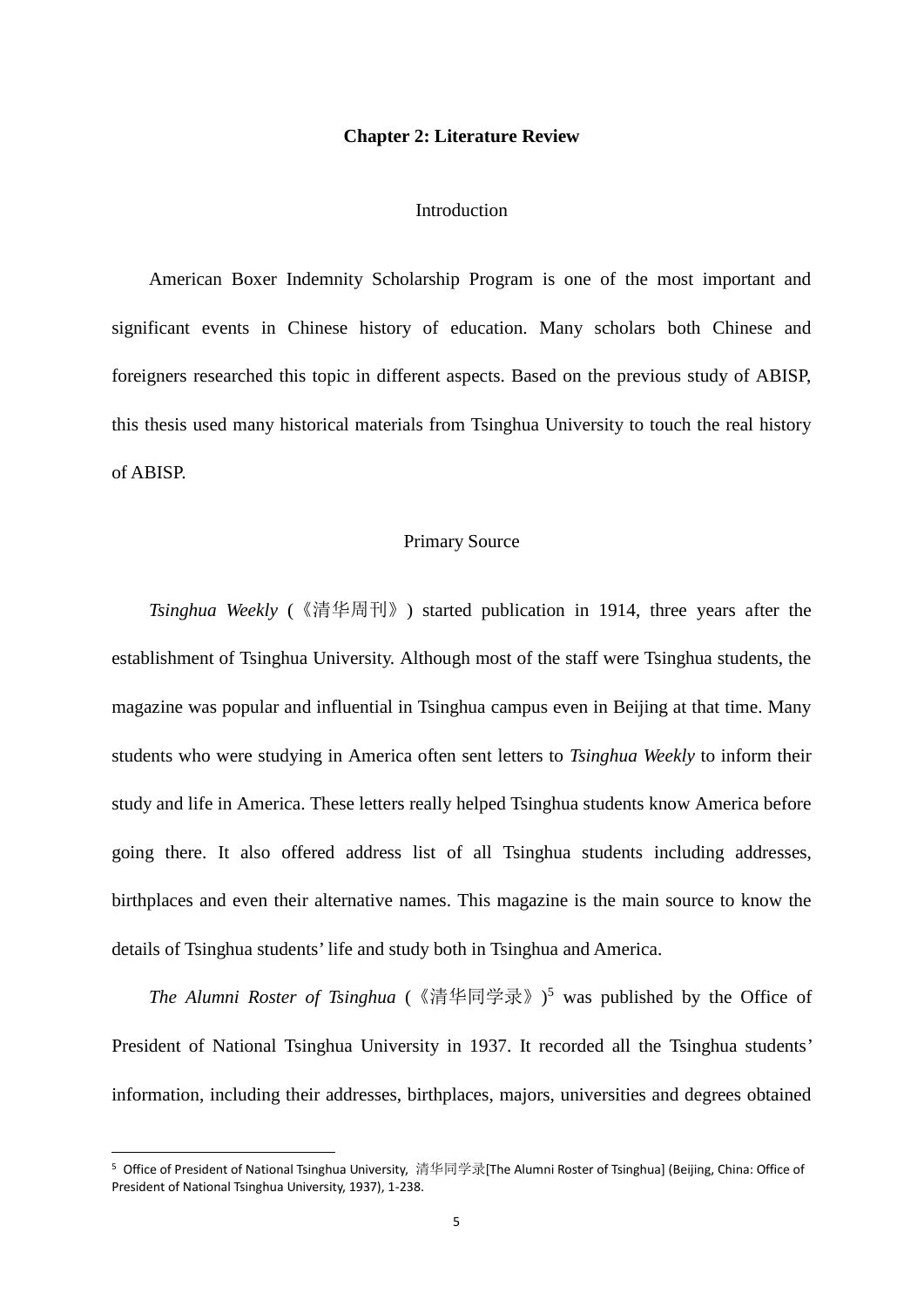in America and employment. This is a helpful source for researchers to check the personal information of Tsinghua students.

*Selected History of Tsinghua University Volume 1: Tsinghua School 1911-1928*《清华大 ( 学史料选编第一卷: 清华学校时期 1911-1928》)<sup>6</sup> compiled by the History Research Department of Tsinghua University introduced the early history of Tsinghua in detail and attached a great deal of original documents.

The appendix of *Selected History of Tsinghua University Volume 4: Tsinghua University during the War of Liberation 1946-1948* (《清华大学史料选编第四卷:解放战争时期 1946-1948 $\rangle$ )<sup>7</sup> also supplemented the roster of all ABISP students from 1909 to 1929.

#### Secondary Source

As an expert of Chinese history of study abroad, Xincheng Shu's book *History of China Recent Foreign-study*<sup>8</sup> published by China Publishing House in 1927, which was the first work of Chinese history of study abroad. The chapter 7 introduced the origin of the American Boxer Indemnity Scholarship Program (ABISP), the regulations of sending students to the United States and the selection and examination of ABISP students. The main historical materials of this book, especially the statistics, were from the magazine *Chinese Education Circles* (中华教育界). As one of the most significant books in this field, this book was cited by many subsequent researchers. But it had two issues which should be pointed out. First, the

<sup>6</sup> History Research Department of Tsinghua University, 清华大学史料选编.第一卷.清华学校时期:1911-1928[Selected History of Tsinghua University Volume 1: Tsinghua School 1911-1928] (Beijing, China: Tsinghua University Press, 1991). <sup>7</sup> History Research Department of Tsinghua University, 清华大学史料选编第四卷 解放战争时期的清华大学

<sup>1946-1948[</sup>Selected History of Tsinghua University Volume 4: Tsinghua University during the War of Liberation 1946-1948] (Beijing, China: Tsinghua University Press, 1991).

<sup>8</sup> Shu(舒) Xincheng(新城), 近代中国留学史[[History of China Recent Foreign-study] (Shanghai, China: Shanghai Bookstore Publishing House, 2011).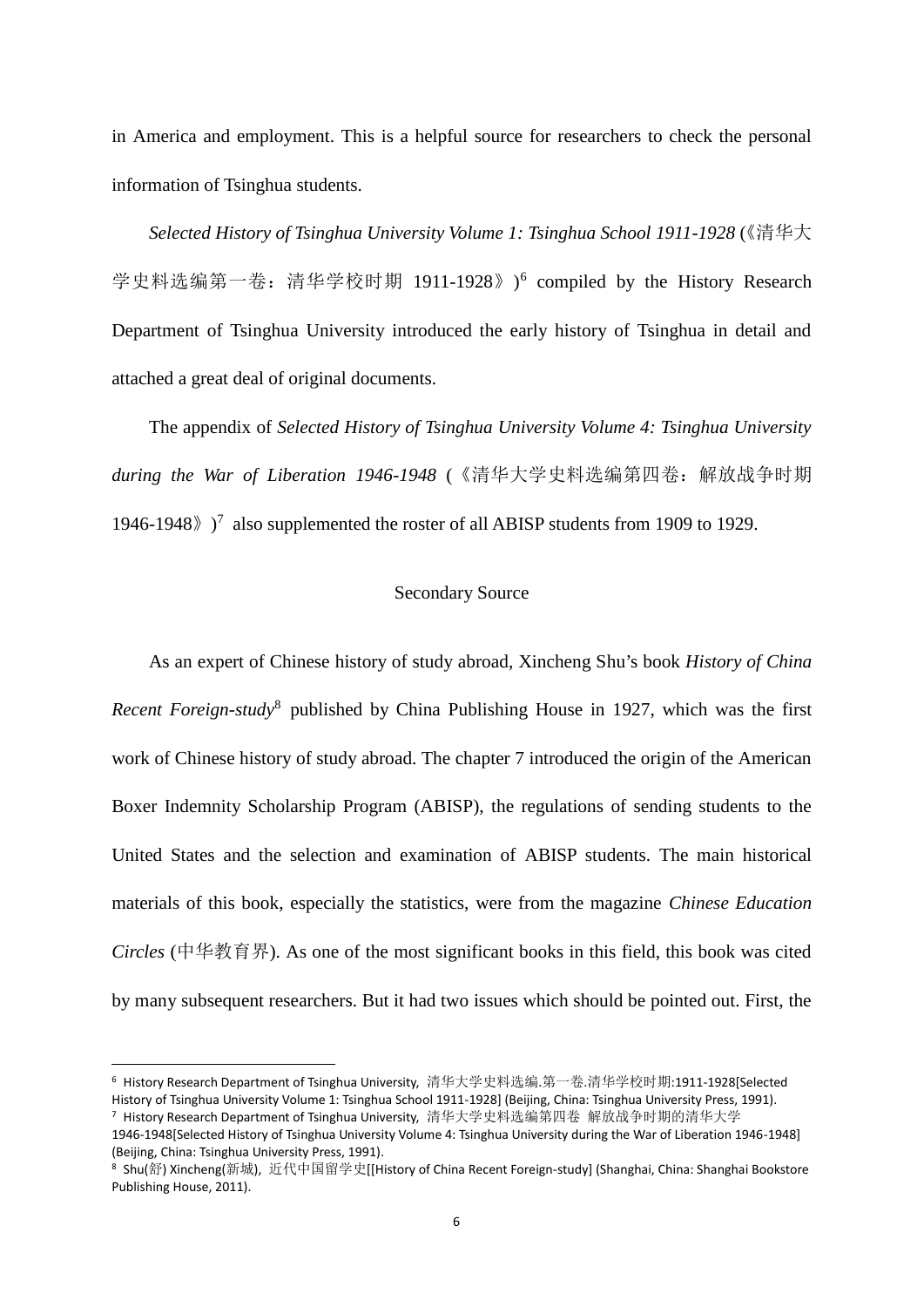book was published in 1927 which was an early period of Chinese history of study abroad, especially for the ABISP. The book didn't offer a whole picture of it. The information of the book about ABISP is limited. Second, some miscalculations occurred in this book due to varied reasons.

The Taiwan Scholar Zixun Lin's (林子勋) *History of Overseas Education in China* (中 国留学教育史)<sup>9</sup> generally investigated the students of ABISP from late Qing Dynasty to the early period of Republic of China. There was one section specifically introducing the management of Tsinghua School to students.

Liqun Huang's (黄利群) book *A Brief History of Chinese Overseas Education in the United States in Modern China* (中国近代留美史略)<sup>10</sup> published in 1990 researched the history of sending students to the United States supported by the returning Boxer Indemnity and the influence to Chinese modernization of students who come back to China.

Qisheng Wang (王奇生)<sup>11</sup> in his book *The Historical Track of Chinese Overseas Students*(中国留学生的历史轨迹) explored the history of Chinese students studying abroad. In chapter 1, he investigated the students of ABISP and rethought the overseas education in America.

Xisuo Li's(李喜所) *Modern China's Foreign Education in the United States* (近代中国 的留美教育)<sup>12</sup> was a systemic academic monograph on the education in the United States of students from modern China. It reviewed the Chinese students' education in the United States

<sup>9</sup> Lin(林) Zixun(子勋), 中国留学教育史[History of Chinese Overseas Education] (Taipei, China: Taipei Huagang Publishing Co., Ltd., 1976).

<sup>10</sup> Liqun(利群) Huang(黄), 中国近代留美教育史略[A Brief History of Chinese Overseas Education in the United States] (Shenyang, China: Liaoning University Press, 1990).

<sup>&</sup>lt;sup>11</sup> Qisheng(奇生) Wang(王), 中国留学生的历史轨迹(1872-1949) [The Historical Track of Chinese Overseas Students (1872-1949)] (Hubei, China: Hubei Education Press, 1992).

<sup>12</sup> Xisuo(喜所) Li(李) and Jilin(集林) Liu(刘), 近代中国的留美教育[Modern China's Foreign Education in the United States] (Tianjin, China: Tianjin Ancient Books Publishing House, 2000).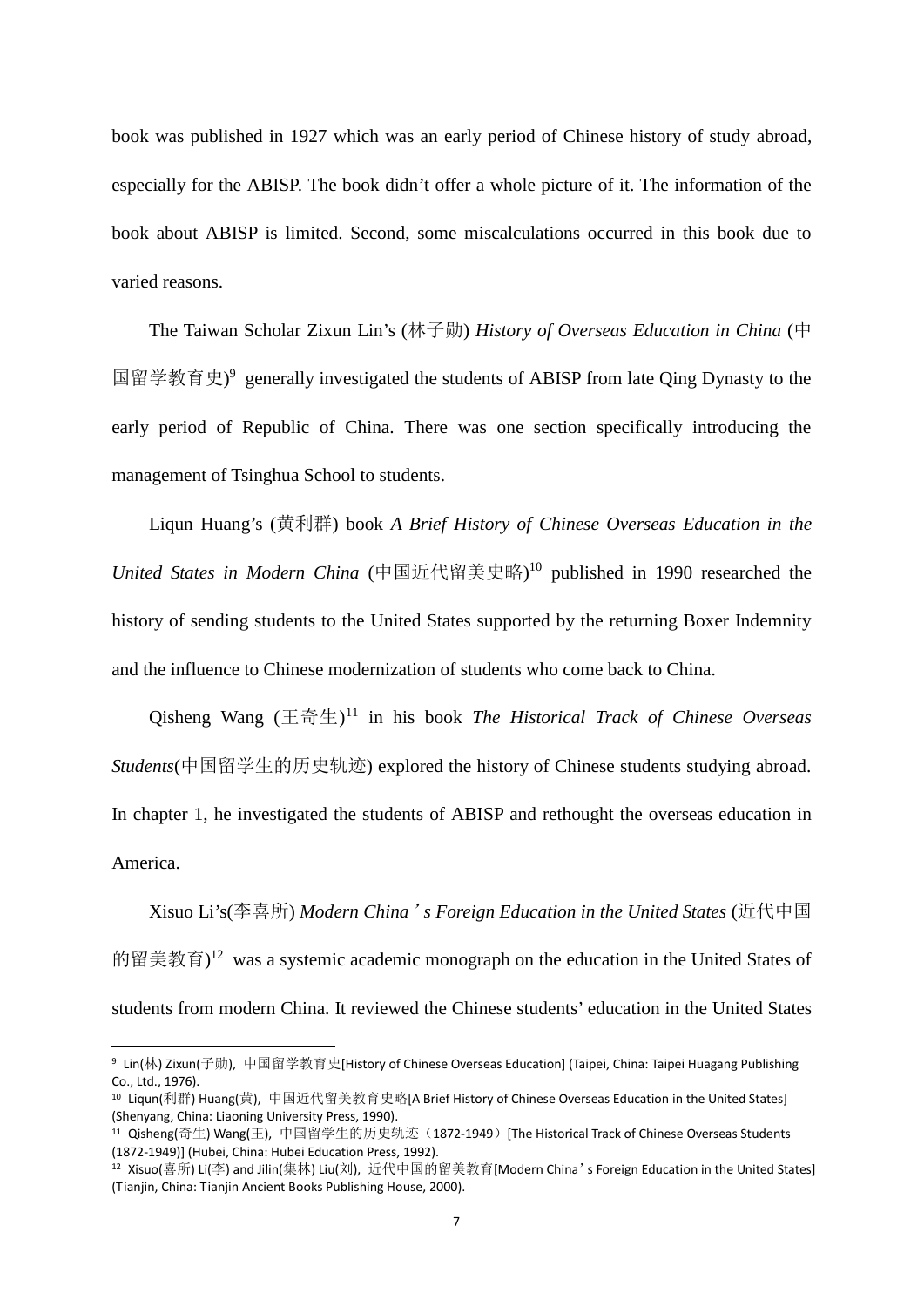from 1847, Hong Rong (容闳) went to the United States, to 1949, the People's Republic of China was founded. He briefly introduced the ABISP in the chapter of the education in the United States from the Late Qing Dynasty to the early Republic of China.

#### Conclusion

It seems that there are two issues on materials collection.

First, the materials about the origins of the ABISP and the history of Tsinghua School are enough and available, but the information on individual students is little and hard to find. On the one hand, as mentioned above, most researchers focused on the whole group of ABISP but few payed attention to individual case studies. On the other hand, people who were not famous in his fields but indeed made contributions were not properly recorded. The researcher will try to find as many as documents and materials about Shandong students in different ways, such as biography, memoirs and funeral orations.

Second, few research studies were done considering the influence of the ABISP on Chinese higher education from a small group. Some reviews about a certain period or a certain subject were available, but none were done as a case study like this thesis.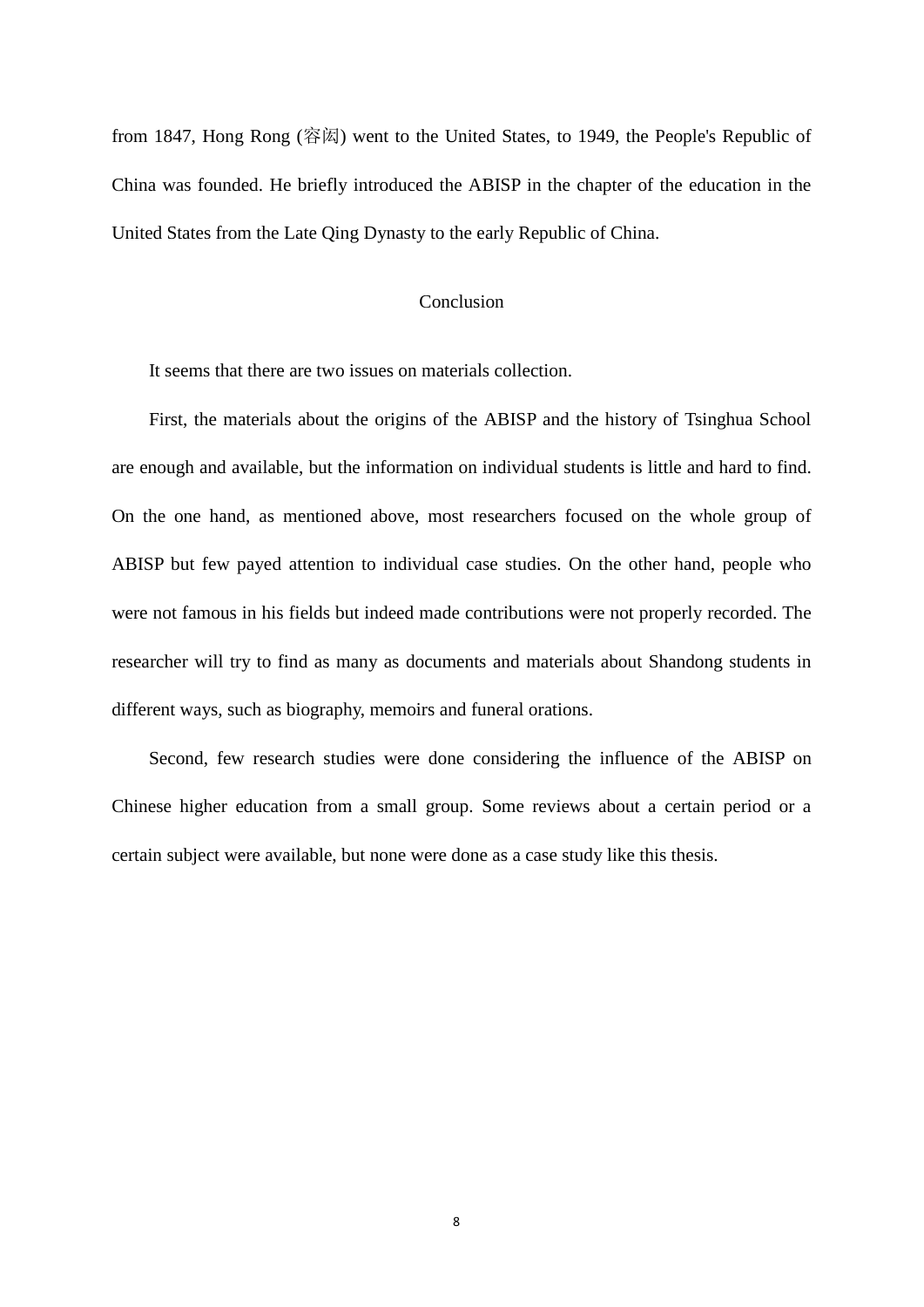# **Chapter 3: Background of the American Boxer Indemnity Scholarship Program (ABISP)**

3.1. Genesis of the American Boxer Indemnity Scholarship Program

In 1899, the Boxer Rebellion (Boxer Uprising, or Yihetuan Movement 义和团运动), an anti-imperialist, anti-colonial, and anti-Christian uprising, took place in north China because of the severe drought and disruption caused by the growth of foreign spheres of influence.<sup>13</sup> The Boxers converged in Beijing with the slogan *Support the Qing government and exterminate the foreigners* (扶清灭洋) after several months of violence in the North China plain against the foreign and Christian presence.<sup>14</sup> The Empress Dowager Cixi supported the Boxers and on June 21 issued an Imperial Decree declaring war on the foreign powers.<sup>15</sup>

In June 1900, more than two thousand soldiers of the Eight-Nation Alliance (Austria-Hungary, France, Germany, Italy, Japan, Russia, the United Kingdom, and the United States) invaded China to put down the Boxer Rebellion.<sup>16</sup> The Oing Imperial Army was defeated. In the following year, the Qing government signed the Boxer Protocol with all combatant countries. In accordance with the sixth clause of the treaty, Chinese government should pay 450 million taels of fine silver as indemnity over a course of 39 years to the eight nations involved.<sup>17</sup> But in 1908, the American government decided to return a part of the

<sup>&</sup>lt;sup>13</sup> Han(翰) Lu(卢), Rongju(荣居) Zhou (周), and Aihua(爱华) Zhang(张), "义和团运动[Yihetuan Movement]," in 中国近 代史纲要[Outline of Modern Chinese History] (Chengdu, China: University of Electronic Science and Technology of China Press, 2017), 101.

<sup>14</sup> Ibid. 102.

<sup>15</sup> Ibid. 105.

<sup>16</sup> Ibid. 104.

<sup>17</sup> Tieya(铁崖) Wang (王), "辛丑各国合约[Boxer Protocol]," in 中外旧约章汇编 第 1 册 1689-1901[Compilation of Sino-Foreign Treaties Volume 1 1689-1901] (Beijing, China: SDX Joint Publishing Company, 1957), 1005.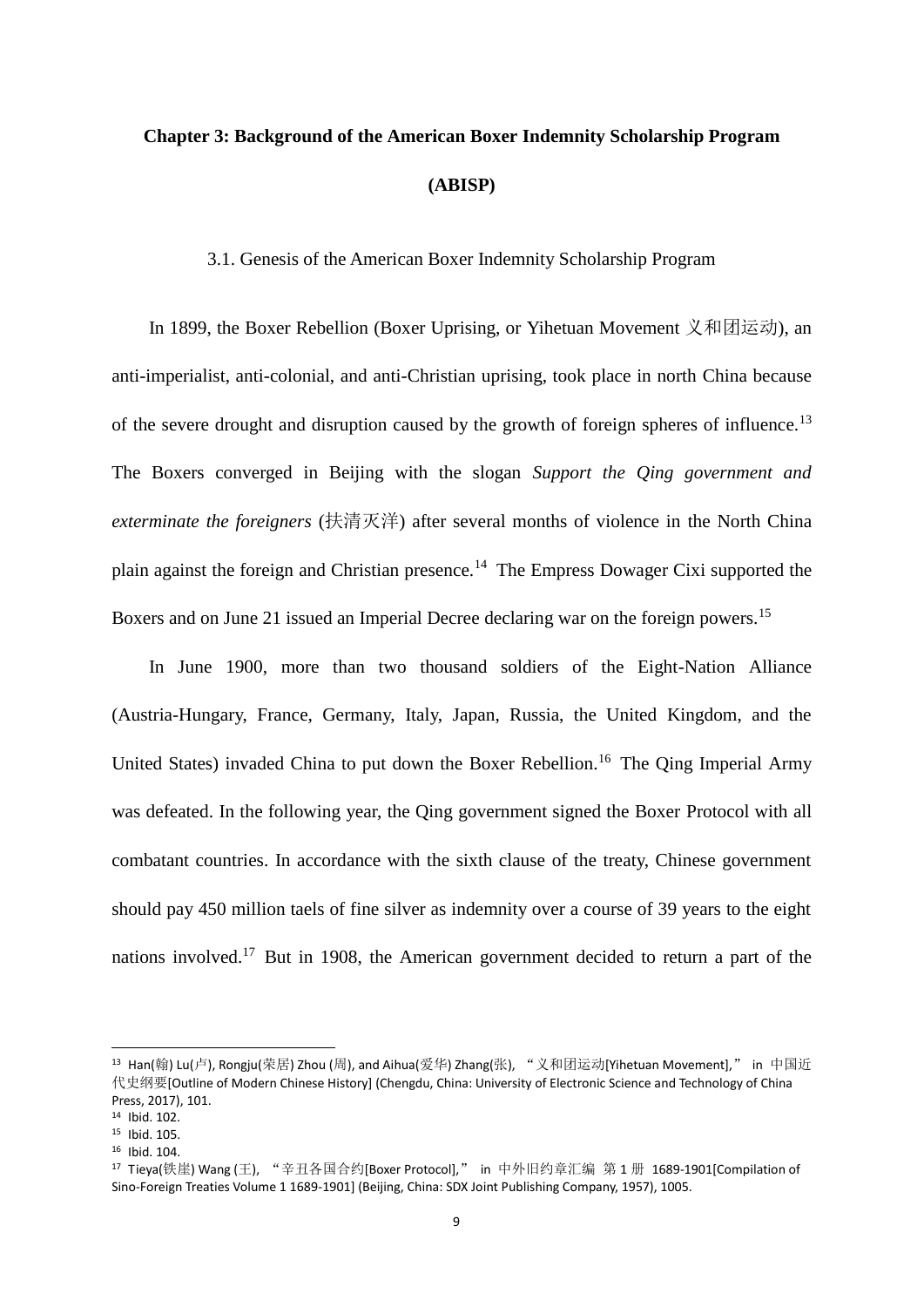indemnity to support the education of Chinese students in the United States.<sup>18</sup>

#### 3.2. The Remission of the Boxer Indemnity from America

In 1905, the Chinese ambassador Liang Cheng (梁诚) discussed the issue about the payment of the indemnity with the Secretary of State of the United States John Hay.<sup>19</sup> Liang proposed that the huge amount of the indemnity is much higher than the real loss of America.<sup>20</sup> John Hay reached an agreement with Liang Cheng after investigation. So Liang asked American government to return the extra money. But the two governments failed to agree about the usage of the return money.<sup>21</sup> Ultimately, Qing government and American government both agreed to use the money on Chinese education.<sup>22</sup>

On December 28<sup>th</sup>, 1908, the American president Theodore Roosevelt formally claimed that the American government decided to return the extra indemnity to support Chinese education.<sup>23</sup> In the same year, Chinese government agreed with the proposal of American government and formulated the *Outline of Sending Students to Study in the United States*《遣(

<sup>23</sup> Ibid. 47.

<sup>18</sup> Shu(舒) Xincheng(新城), 近代中国留学史[[History of China Recent Foreign-study] (Shanghai, China: Shanghai Bookstore Publishing House, 2011), 47.

<sup>&</sup>lt;sup>19</sup> History Research Department of Tsinghua University, "驻美公使梁致外务部函(1905 年 1 月 19 日)[Letter from Envoy Liang in USA to Foreign Affairs Department of China(Jan. 19, 1905)]," in 清华大学史料选编.第一卷.清华学校时 期:1911-1928[Selected History of Tsinghua University Volume 1: Tsinghua School 1911-1928] (Beijing, China: Tsinghua University Press, 1991), 73.

<sup>&</sup>lt;sup>20</sup> History Research Department of Tsinghua University, "驻美公使梁致外务部函(1905年2月16日)[Letter from Envoy Liang in USA to Foreign Affairs Department of China(Feb. 16, 1905)]," in 清华大学史料选编.第一卷.清华学校时 期:1911-1928[Selected History of Tsinghua University Volume 1: Tsinghua School 1911-1928] (Beijing, China: Tsinghua University Press, 1991), 75.

<sup>&</sup>lt;sup>21</sup> History Research Department of Tsinghua University,"驻美公使梁致外务部函(1905 年 5 月 13 日)[Letter from Envoy Liang in USA to Foreign Affairs Department of China(May. 13, 1905)]," in 清华大学史料选编.第一卷.清华学校时 期:1911-1928[Selected History of Tsinghua University Volume 1: Tsinghua School 1911-1928] (Beijing, China: Tsinghua University Press, 1991), 77.

<sup>&</sup>lt;sup>22</sup> History Research Department of Tsinghua University, "外务部致美国馆公使柔克义照会(1908年7月14日)[Letter from Foreign Affairs Department of China to American Minister Rockhill(July 14, 1908)]," in 清华大学史料选编.第一卷. 清华学校时期:1911-1928[Selected History of Tsinghua University Volume 1: Tsinghua School 1911-1928] (Beijing, China: Tsinghua University Press, 1991), 88.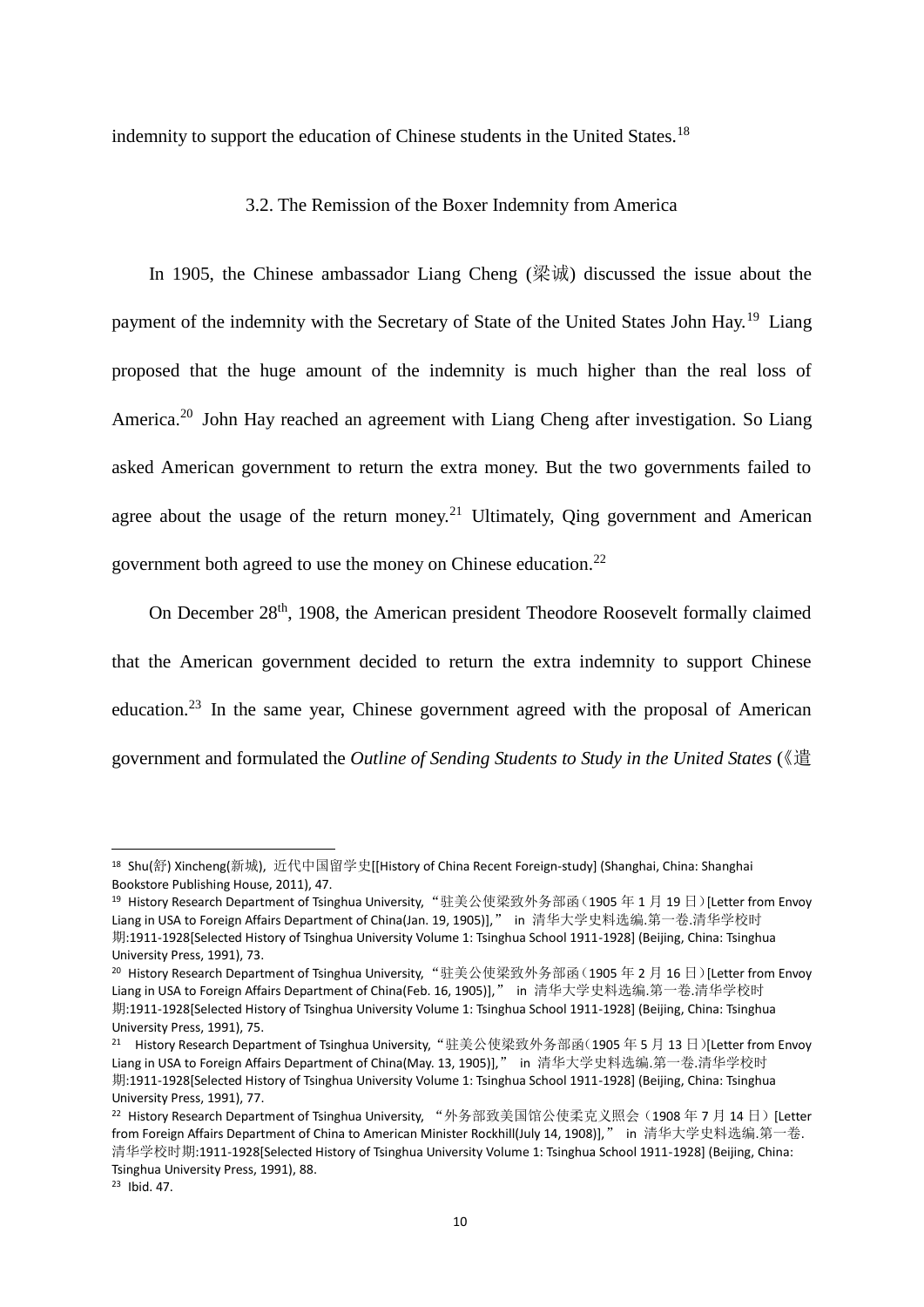派游美学生办法大纲》).<sup>24</sup> From 1909, every time receiving the indemnity from Chinese government, American government returned a part of it for Chinese education.<sup>25</sup>

#### 3.3. The Establishment of Tsinghua School

According to the agreement between China and America, "Since the year of first remission (1909), Chinese government should send around 100 students to the US every year in the first four years. Since the  $5<sup>th</sup>$  year, Chinese government should send at least 50 students to the US every year. The Bureau of Educational Mission to the United States of America (游 美学务处) for sending students to the US would be established in Beijing. A subsidiary learning school (游美肄业馆) would be set up also."<sup>26</sup> (自拨还赔款之年起,初四年每年遣 派学生约一百名赴美游学,自第五年起,每年至少续派五十名;在京师设立游美学务处; 附设肄业馆一所。)

The subsidiary learning school for training students before they went to America was the predecessor of Tsinghua School. From 1909 to 1929, Tsinghua school sent more than 1300 students over the 21 years. $27$ 

<sup>24</sup> History Research Department of Tsinghua University, "遣派游美学生办法大纲[Outline of Sending Students to Study in the United States]," in 清华大学史料选编.第一卷.清华学校时期:1911-1928[Selected History of Tsinghua University Volume 1: Tsinghua School 1911-1928] (Beijing, China: Tsinghua University Press, 1991), 120–21.

Note: *Outline of Sending Students to Study in the United States* (《遣派游美学生办法大纲》) was an action plan for sending students to the US formulated by Qing government in July 10, 1909. The main content could be summarized as: 1. Establish Bureau of Educational Mission to the United States of America; 2. Set up an institution as temporary learning school; 3. Examine and select students; 4. Subsidize self-supported Chinese students' studying in the U.S.; 5. Appoint supervisors in the U.S..

<sup>25</sup> Shoujun(守郡) Li(李), "第一批庚款留美学生的选派[Selection of the First Batch of American Boxer Indemnity Scholarship Program Students]," Historical Archives, no. 3 (1980): 100.

<sup>26</sup> History Research Department of Tsinghua University, "派遣学生赴美留学办法折[Memorial of Sending Students to Study in America]," in 清华大学史料选编.第一卷.清华学校时期:1911-1928[Selected History of Tsinghua University Volume 1: Tsinghua School 1911-1928] (Beijing, China: Tsinghua University Press, 1991), 115-116.

<sup>27</sup> History Research Department of Tsinghua University, "本校历年毕业生统计表[Statistical Table of Tsinghua Graduates]," in 清华大学史料选编.第一卷.清华学校时期:1911-1928[Selected History of Tsinghua University Volume 1: Tsinghua School 1911-1928] (Beijing, China: Tsinghua University Press, 1991), 50–55.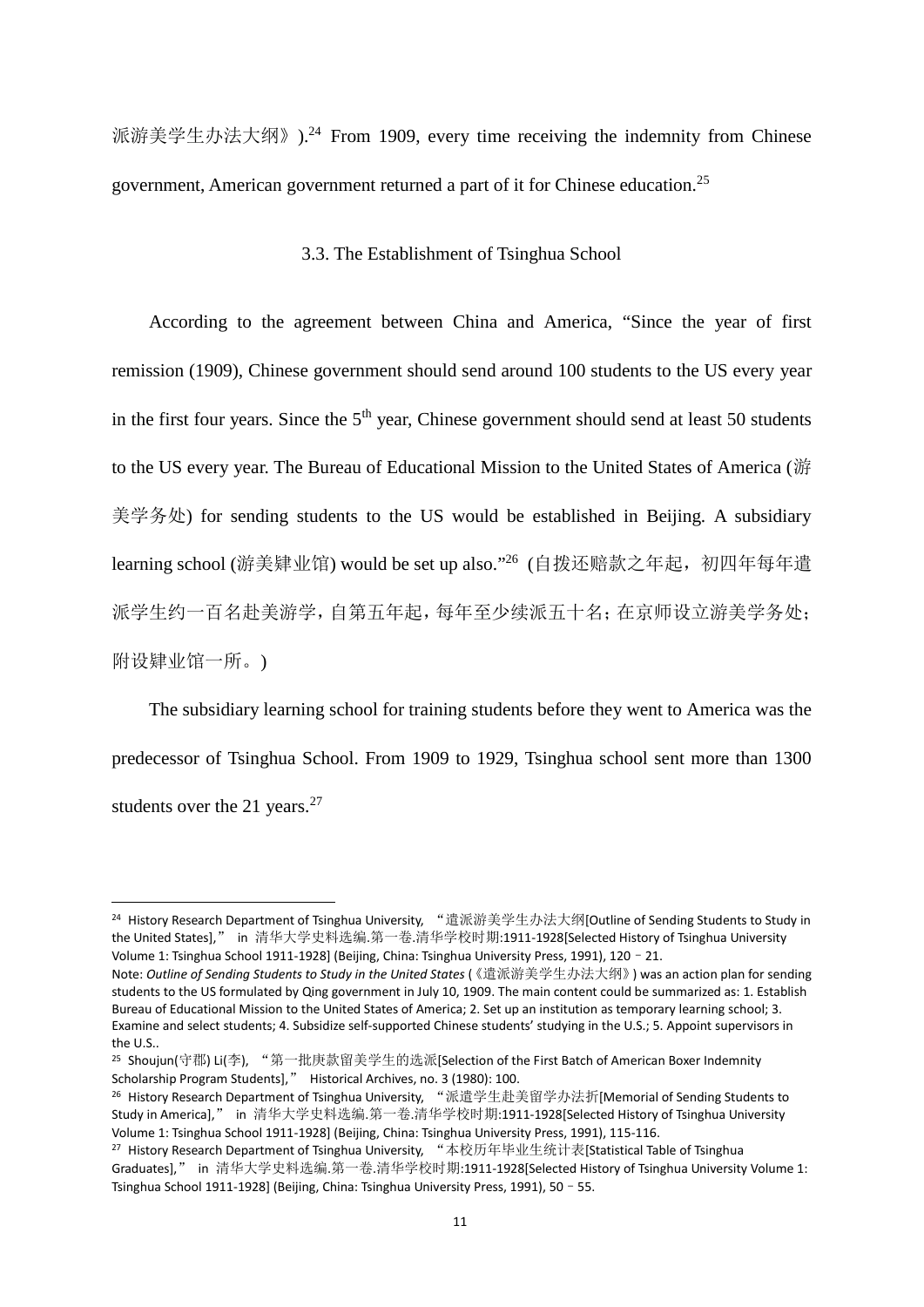#### 3.4. The Distribution of the Tuition

As mentioned before, Chinese government should pay 450 million taels of fine silver as indemnity, 980 million taels of fine silver plus interest altogether over a course of 39 years according to the Boxer Protocol. Qing government have to pay at least 23 million taels of fine silver every year secured by the tariff and the salt tax. But the revenue of Qing government at that time still cannot reach the huge amount of indemnity. So Qing government assigned that all the provinces should pay about 18 million taels of fine silver every year according to their financial situation and population. Big provinces such as Jiangsu, Guangdong and Sichuan were respectively distributed 2.5 million, 2 million and 2.2 million. Small provinces such as Guangxi and Guizhou were only distributed respectively 0.3 million and 0.2 million. Shandong was distributed 0.9 million but actually paid 0.63 million.<sup>28</sup>

Because of this difference between the provinces, Qing government distributed the quota of students according to the ratio of the indemnity distributed to provinces.

| Province                           | Original Assigned | Assigned<br>Actual | Quantity (every |
|------------------------------------|-------------------|--------------------|-----------------|
|                                    | Indemnity         | Indemnity          | 100 students)   |
|                                    | (million)         | (million)          |                 |
| Jiangsu (江苏)                       | 2.5               | 1.75               | 13              |
| Sichuan $(\mathbb{Z} \mathcal{H})$ | 2.2               | 1.54               | 11              |

Table 1 Quantity of Students and Assigned Indemnity Distribution of Provinces<sup>29</sup>

<sup>28</sup> "各省分摊庚子赔款实数与分配学额表[Table of Actual Amount of Boxer Indemnity and Numbers of Students Allocated by Provinces]." The Education Magazine, no. 7 (1909): 21.

<sup>29</sup> Ibid. 21.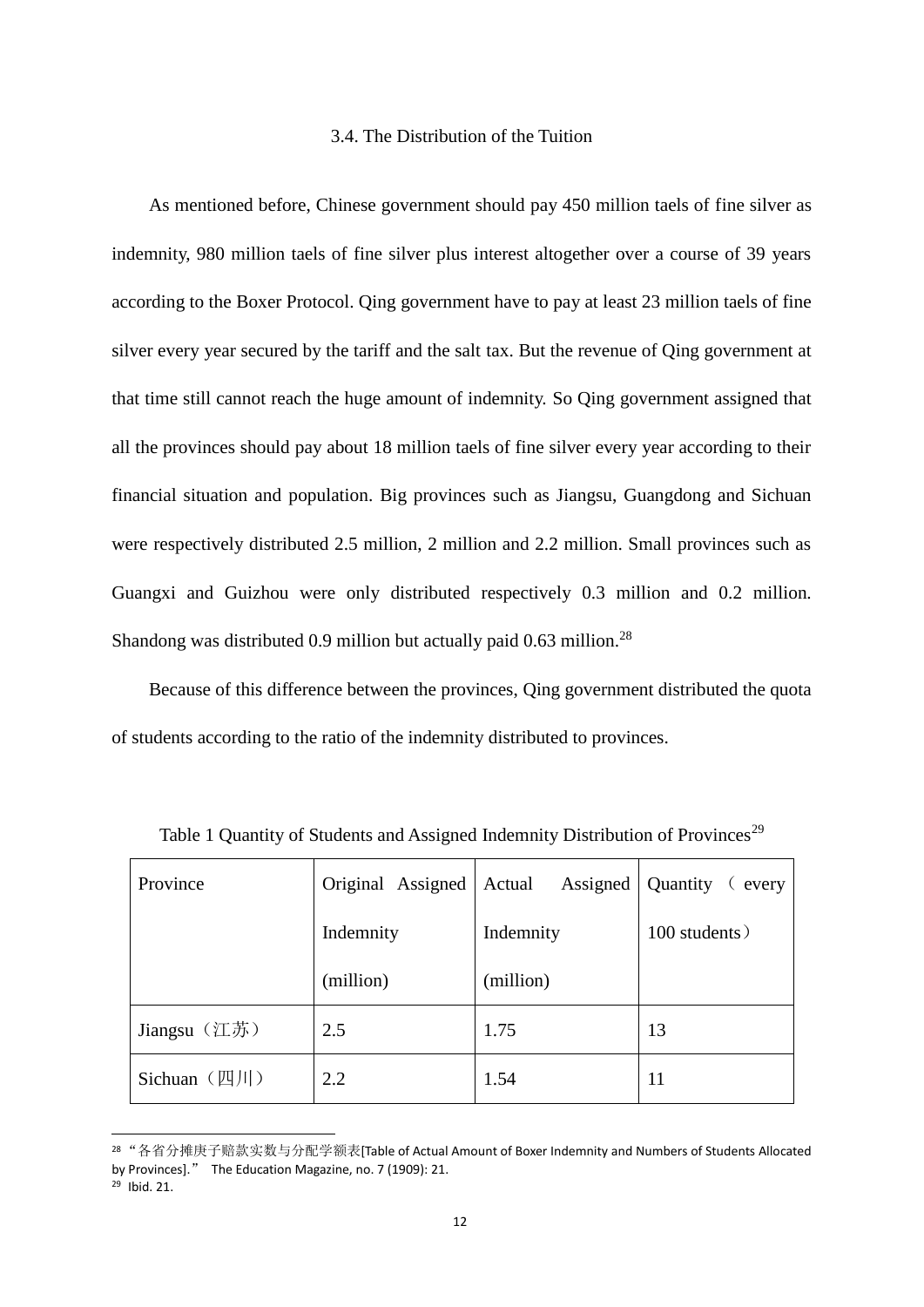| Guangdong (广东) | $\overline{2}$ | 1.4   | 10             |
|----------------|----------------|-------|----------------|
| Zhejiang (浙江)  | 1.4            | 0.98  | $\overline{7}$ |
| Jiangxi (江西)   | 1.4            | 0.98  | $\overline{7}$ |
| Hubei (湖北)     | 1.2            | 0.84  | 6              |
| Anhui (安徽)     | $\mathbf{1}$   | 0.7   | 5              |
| Shandong (山东)  | 0.9            | 0.63  | $\overline{4}$ |
| Shanxi (山西)    | 0.9            | 0.63  | $\overline{4}$ |
| Zhili (直隶)     | 0.8            | 0.56  | $\overline{4}$ |
| Fujian (福建)    | 0.8            | 0.56  | $\overline{4}$ |
| Henan (河南)     | 0.6            | 0.42  | 3              |
| Shaanxi (陕西)   | 0.6            | 0.42  | 3              |
| Hunan (湖南)     | 0.7            | 0.49  | 3              |
| Xinjiang (新疆)  | 0.4            | 0.28  | $\overline{2}$ |
| Guangxi (广西)   | 0.3            | 0.21  | $\mathbf{1}$   |
| Guizhou (贵州)   | 0.2            | 0.14  | $\mathbf{1}$   |
| Gansu (甘肃)     | 0.3            | 0.21  | $\mathbf{1}$   |
| Yunnan (云南)    | 0.3            | 0.21  | $\mathbf{1}$   |
| Sum            | 18.5           | 12.95 | 100            |

As the form showed, Shandong was distributed 4 quotas every year. But for various reasons, the actual enrollment is different from the plan and the numbers changed every year. So it is only a reference number to know the general proportion of Shandong students in the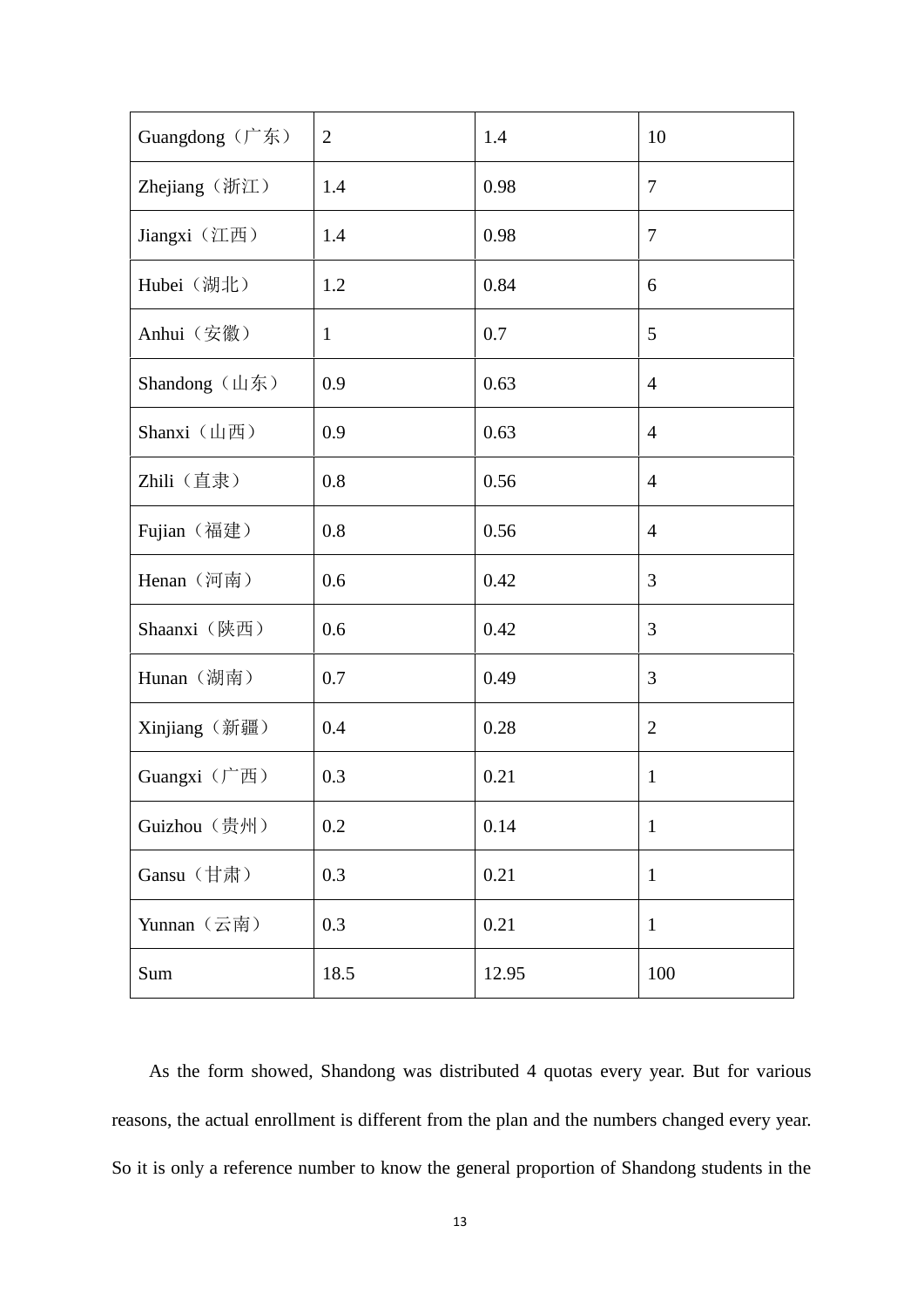## ABISP.

In a word, although the ABISP originated in the defeat of the Qing by the Siege of the International Legations, it turned out to be an unexpected result that it offered opportunities for Chinese young people to contact, communicate and learn from west. Objectively, it promoted communications between China and western civilizations in the education field and the development of Chinese education.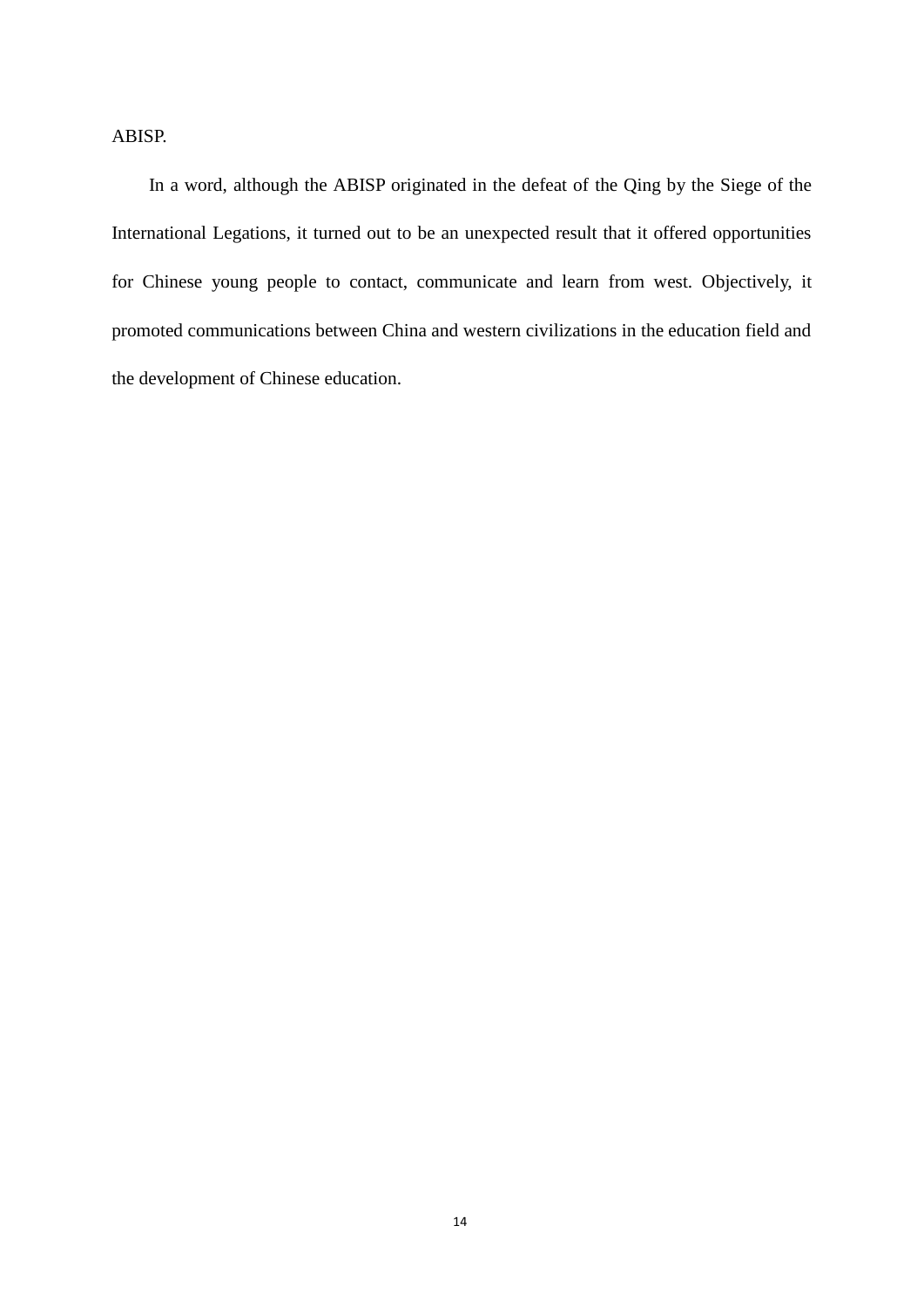#### **Chapter 4: Shandong ABISP Students in Tsinghua School**

In 1908, American government decided to return a part of the indemnity for Chinese education.<sup>30</sup> Qing government used this money for sending students to study in the United States and drew up the *Outline of Sending Students to Study in the United States* (《遣派游美 学生办法大纲》).<sup>31</sup> In 1909, Bureau of Educational Mission to the United States of America (游美学务处) was established with a subsidiary learning school for preparatory education (游美肄业馆).<sup>32</sup> This preparatory school was renamed Tsinghua School in 1911. In the next year, Bureau of Educational Mission to the United States of America closed down with the end of Qing Dynasty.<sup>33</sup> In 1928, it changed into Tsinghua University.<sup>34</sup>

According to the *Outline of Sending Students to Study in the United States* (《遣派游美 学生办法大纲》) formulated by the Foreign Affairs Department (外务部) and the Ministry of Education (学部), Qing government set up the Bureau of Educational Mission to the United States of America (游美学务处) in July 1909 for selecting, training and sending students to America.<sup>35</sup>

We can divide the history of ABISP students in Tsinghua School into two stages: incubation stage (1909-1911), Tsinghua School stage (1911-1929). In the first stage, from

<sup>31</sup> History Research Department of Tsinghua University, "遣派游美学生办法大纲[Outline of Sending Students to Study in the United States]," in 清华大学史料选编.第一卷.清华学校时期:1911-1928[Selected History of Tsinghua University Volume 1: Tsinghua School 1911-1928] (Beijing, China: Tsinghua University Press, 1991), 120–21.

<sup>30</sup> History Research Department of Tsinghua University, "外务部致美国馆公使柔克义照会(1908年7月14日)[Letter from Foreign Affairs Department of China to American Minister Rockhill(July 14, 1908)]," in 清华大学史料选编.第一卷. 清华学校时期:1911-1928[Selected History of Tsinghua University Volume 1: Tsinghua School 1911-1928] (Beijing, China: Tsinghua University Press, 1991), 88.

<sup>32</sup> History Research Department of Tsinghua University, "校史[School History]," in 清华大学史料选编.第一卷.清华学 校时期:1911-1928[Selected History of Tsinghua University Volume 1: Tsinghua School 1911-1928] (Beijing, China: Tsinghua University Press, 1991), 45.

<sup>33</sup> Ibid. 45.

<sup>34</sup> Ibid. 47.

<sup>35</sup> Ibid. 45.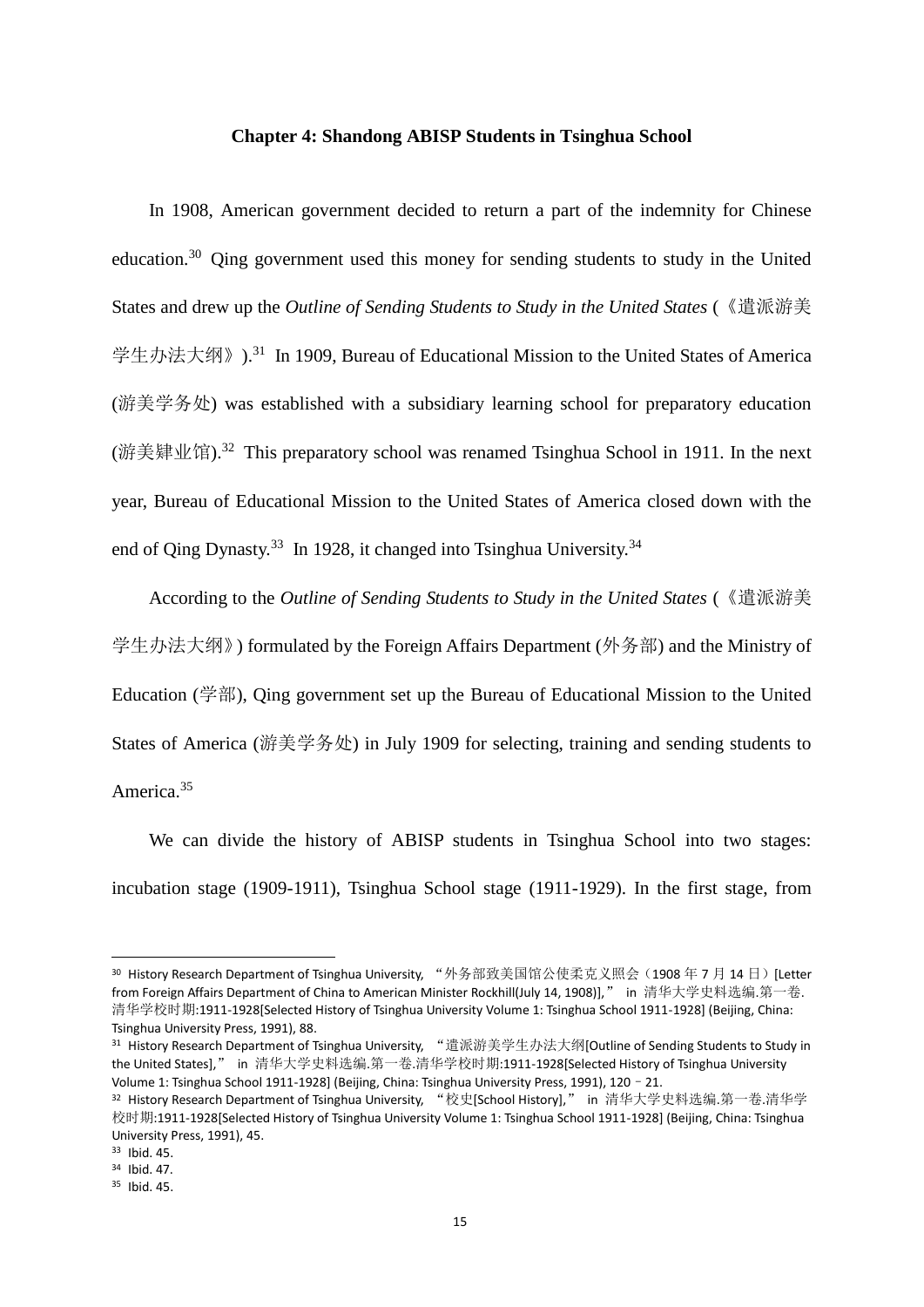1909 to 1911, three batches of students were sent to America without any preparatory training. In 1911, Tsinghua School was officially established and all the students should accept preparatory education before they went to the US.

4.1. The Recruitment and Examination of Shandong Students in Tsinghua School during Qing Dynasty (1909-1911)

After receiving the news that American government promised to return the extra indemnity, the Foreign Affairs Department and the Ministry of Education of Qing Dynasty immediately drafted *Memorial of Receiving the American Remission and Sending Students to the United States* (《会奏收还美国赔款遣派学生赴美留学办法折》)<sup>36</sup> and *Outline of Sending Students to Study in the United States* (《遣派游美学生办法大纲》) and reported to the emperor: "Since the year of first remission (1909), Chinese government should send around 100 students to the US every year in the first four years. Since the  $5<sup>th</sup>$  year, Chinese government should send at least 50 students to the US every year.''<sup>37</sup> (自拨还赔款之年起, 初四年每年遣派学生约一百名赴美游学,自第五年起,每年至少续派五十名。) About the selection of students, the Outline stipulated that "We select two groups of students. Students under the age of 20 are in the first group. They should be proficient in Chinese and achieve the level of American University in English and Science. Students under the age of 15 are in the second group. They are also required to be proficient in Chinese." <sup>38</sup> (所取学生拟分两

<sup>36</sup> History Research Department of Tsinghua University, "会奏收还美国赔款遣派学生赴美留学办法折[Memorial of Receiving the American Remission and Sending Students to the United States]," in 清华大学史料选编.第一卷.清华学校 时期:1911-1928[Selected History of Tsinghua University Volume 1: Tsinghua School 1911-1928] (Beijing, China: Tsinghua University Press, 1991), 115–16.

<sup>37</sup> Ibid. 115.

<sup>38</sup> History Research Department of Tsinghua University, "遣派游美学生办法大纲[Outline of Sending Students to Study in the United States]," in 清华大学史料选编.第一卷.清华学校时期:1911-1928[Selected History of Tsinghua University Volume 1: Tsinghua School 1911-1928] (Beijing, China: Tsinghua University Press, 1991), 120.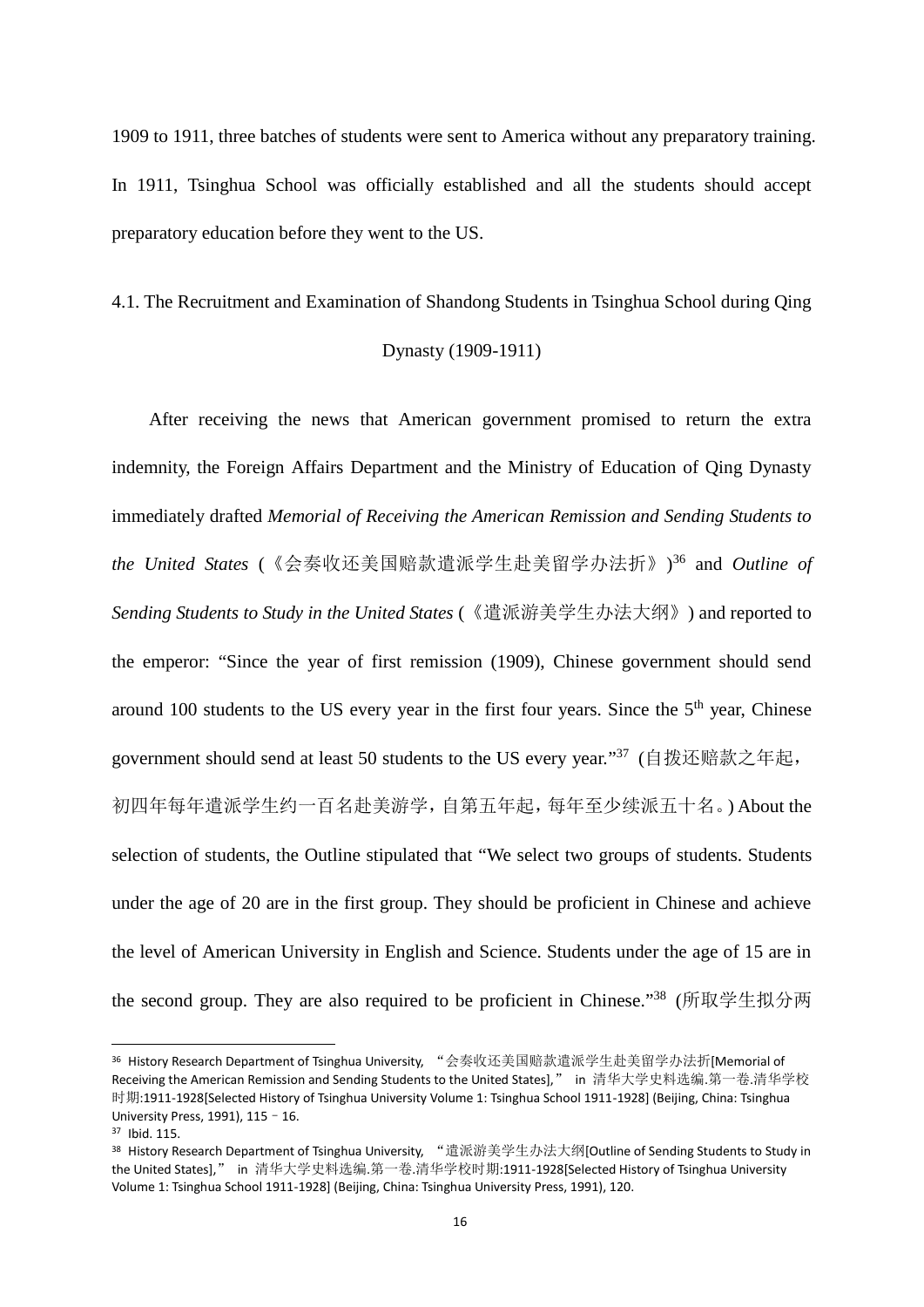格。第一格:年在二十以下,国文通达,英文及科学程度可入美国大学或专门学校;第 二格:年在十五以下,国文通达。)

4.1.1. The Recruitment of Students Admitted to American University (甄选留美生/直接留美 生)

In August 1909, the Foreign Affairs Department and the Ministry of Education of Qing Dynasty telegraphed to all the provinces to select and send students to Beijing rapidly. The entrance examination of Tsinghua School would be held in Beijing on July  $20<sup>th</sup>$  on the Chinese lunar calendar (September  $4<sup>th</sup>$  on the solar calendar).<sup>39</sup> They also provided the subjects of the examination, including Chinese classics, Chinese history, Chinese geography, English, western history, physics, mathematics and French (or German).<sup>40</sup>

Shandong Province was serious to the selection of students when they received the telegraph. They informed Shandong schools to recommend good students. Then through the screen of the Education Department of Shandong Province, finally 8 students were recommended and sent to Beijing to take the examination, 6 of them were native Shandong students, the other two were settlers. $41$  But only one student was admitted ultimately.

About 600 applicants enrolled the first examination of ABISP. There were two rounds, 5 exams. The students were only qualified to attend the second round examination (including mathematics, physics, chemistry, British and American history, French etc) after passing the Chinese and English exams of the first round examination.<sup>42</sup> The first examination of ABISP

<sup>39</sup> Shoujun(守郡) Li(李), "第一批庚款留美学生的选派[Selection of the First Batch of American Boxer Indemnity Scholarship Program Students]," Historical Archives, no. 3 (1980): 102.

<sup>40</sup> Ibid. 102.

<sup>41</sup> Ibid. 103.

<sup>42</sup> Shoujun(守郡) Li(李), "第一批庚款留美学生的选派[Selection of the First Batch of American Boxer Indemnity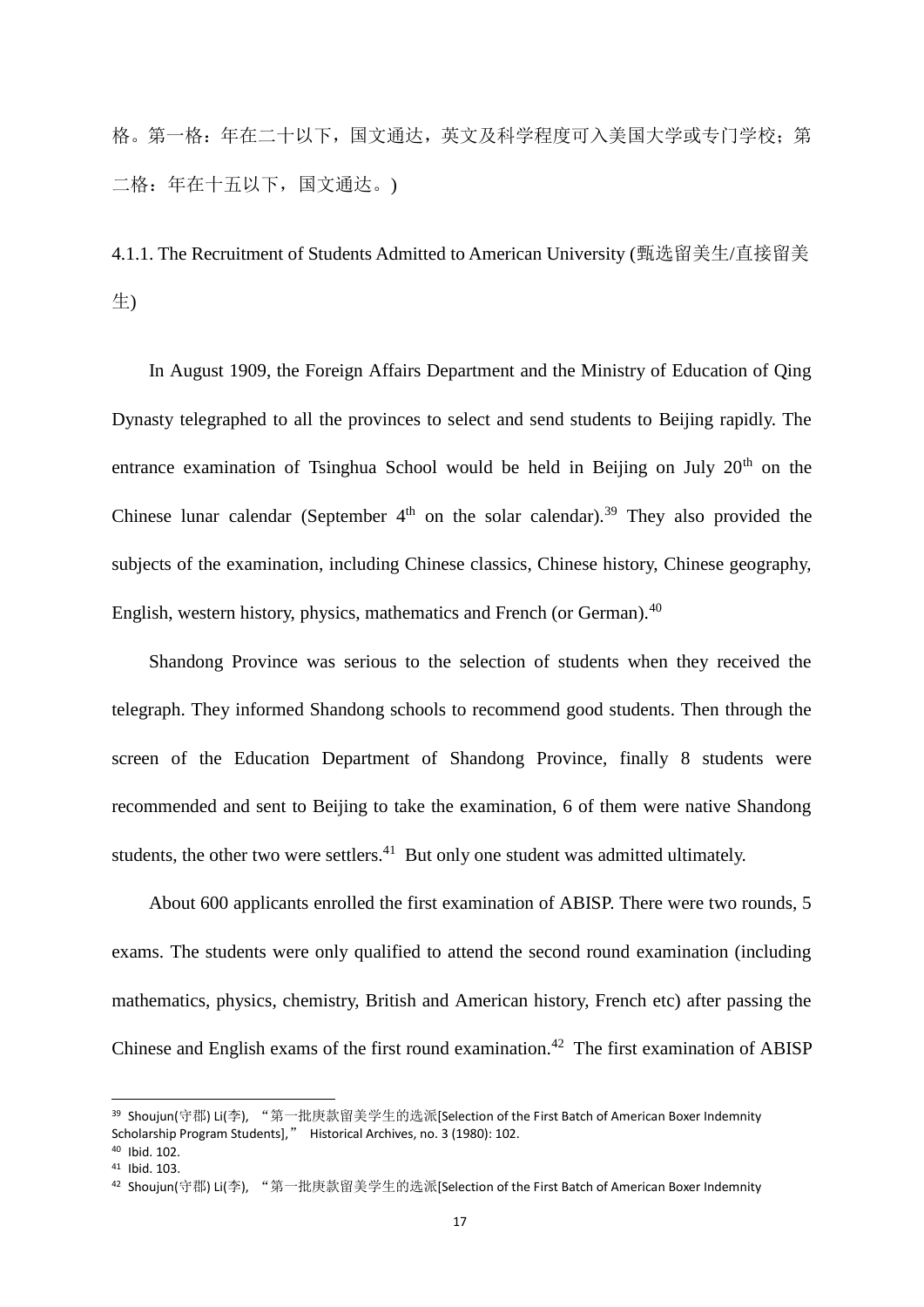ended on September 13, 1909. Ultimately, 47 students were admitted. Changping Wang ( $\pm \mathcal{K}$ ) 平) graduated from Peking Academy School (北京汇文学堂) was the only Shandong student in rank  $43^{\text{rd}}$ .<sup>43</sup>

In July, 1910, the Foreign Affairs Department and the Ministry of Education of Qing government held the second examination of ABISP.<sup>44</sup> "71 students such as Shi Hu (胡适), Yuanren Zhao (赵元任) were admitted in this examination. In addition, 143 reserved students (备取生) were admitted."<sup>45</sup> (这次考试共录取胡适、赵元任等 71 人,另外还录取备取生 143  $\Diamond$ ) They entered in Tsinghua School in the next year. About the number of second years' admitted students, some documents show that it is  $70<sup>46</sup>$  Despite the difference of the number, only one Shandong student was admitted in this year again. Chongde Gao (高崇德), graduated from Shandong Guangwen School (山东广文学堂), ranks  $27<sup>th</sup>$  in all the students.<sup>47</sup>

As described, only 118 students were admitted in the first two years which shows that there is a gap between the fact and the original plan. The main reason is that new-style schools were still short then, few young people understood English and Western learning. Therefore, Bureau of Educational Mission to the United States of America decided to change the preparatory school into Tsinghua School for long-term training before students went to study in the United States. After Tsinghua School opened in 1911, the third examination of

Scholarship Program Students]," Historical Archives, no. 3 (1980): 104.

<sup>43</sup> Ibid. 105.

<sup>44</sup> Yuhai(玉海) Li(李), "第二批庚款留美学生考选经过及相关问题[Selection Process of Second Batch of American Boxer Indemnity Scholarship Program Students and Relevant Issues]," The Chinese Journal for the History of Science and Technology, 2009, 483.

<sup>45</sup> "考试游美学生揭晓[Results of Studying in America Examination]," Eastern Times, August 8, 1910, 2.

<sup>46</sup> Yuhai(玉海) Li(李), "第二批庚款留美学生考选经过及相关问题[Selection Process of Second Batch of American Boxer Indemnity Scholarship Program Students and Relevant Issues]," The Chinese Journal for the History of Science and Technology, 2009, 482.

<sup>47</sup> Office of President of National Tsinghua University, 清华同学录[The Alumni Roster of Tsinghua] (Beijing, China: Office of President of National Tsinghua University, 1937), 15.

<sup>&</sup>quot;《读城记》之四十二:首批庚款留美博士济南人王长平(上)\_半湖居士\_新浪博客[One of First Batch of ABISP Doctors: Changping Wang from Jinan (Part I)]," accessed August 14, 2019, http://blog.sina.com.cn/s/blog\_4fa7c7e60100vpyp.html.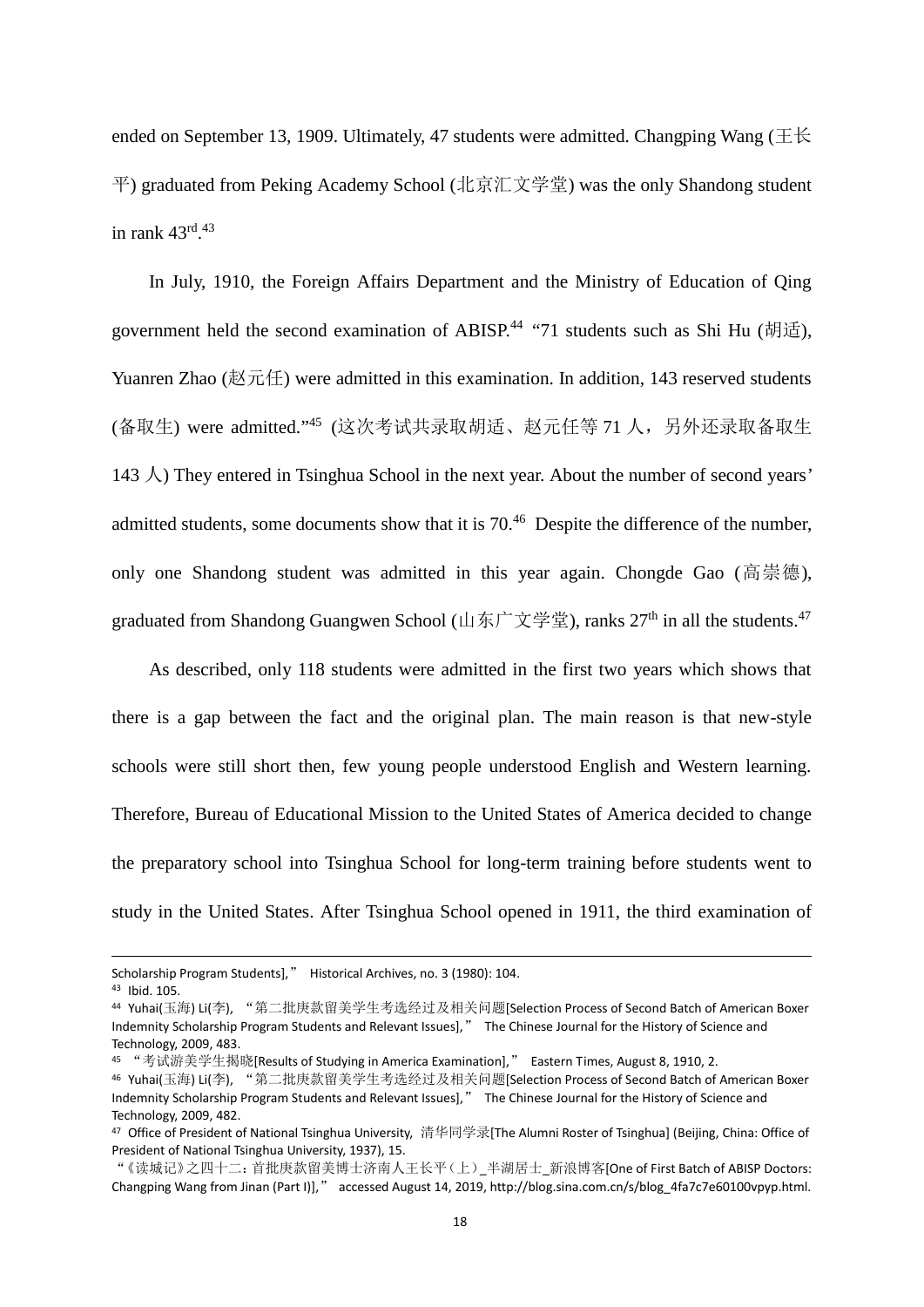ABISP was held. Sixty-three students were admitted to go to the United States. Sixty-one were from last year's 143 reserved students and the other two were from the middle school of Tsinghua.<sup>48</sup>

| Year | Quantity |
|------|----------|
| 1909 | 47       |
| 1910 | 70       |
| 1911 | 63       |
| Sum  | 180      |

Table 2 Number of Students Admitted to American University<sup>49</sup>

Five Shandong students were admitted in 1911: the 3rd place, Yixuan Shi (史译宣); the  $23<sup>rd</sup>$  place, Xuewu Sun (孙学悟); the  $24<sup>th</sup>$  Jiding Sun (孙继丁); the  $29<sup>th</sup>$  place, Fuyun Zhang (张福运) and Maode Lu (陆懋德).<sup>50</sup>

Table 3 Shandong Students Admitted to American University (1909-1911)<sup>51</sup>

| Year | Names | <b>Birthplace</b> |
|------|-------|-------------------|
|------|-------|-------------------|

<sup>48</sup> Yuhai(玉海) Li(李), "第二批庚款留美学生考选经过及相关问题[Selection Process of Second Batch of American Boxer Indemnity Scholarship Program Students and Relevant Issues]," The Chinese Journal for the History of Science and Technology, 2009, 485.

<sup>&</sup>lt;sup>49</sup> History Research Department of Tsinghua University, "补录二[Appendix 2]," in 清华大学史料选编第四卷 解放战争 时期的清华大学 1946-1948[Selected History of Tsinghua University Volume 4: Tsinghua University during the War of Liberation 1946-1948] (Beijing, China: Tsinghua University Press, 1991), 637 - 47.

<sup>50</sup> Office of President of National Tsinghua University, 清华同学录[The Alumni Roster of Tsinghua] (Beijing, China: Office of President of National Tsinghua University, 1937), 21-28.

<sup>&</sup>quot;《读城记》之四十二:首批庚款留美博士济南人王长平(上)\_半湖居士\_新浪博客[One of First Batch of ABISP Doctors: Changping Wang from Jinan (Part I)]," accessed August 14, 2019, http://blog.sina.com.cn/s/blog\_4fa7c7e60100vpyp.html. <sup>51</sup> Office of President of National Tsinghua University, 清华同学录[The Alumni Roster of Tsinghua] (Beijing, China: Office of President of National Tsinghua University, 1937), 1-28.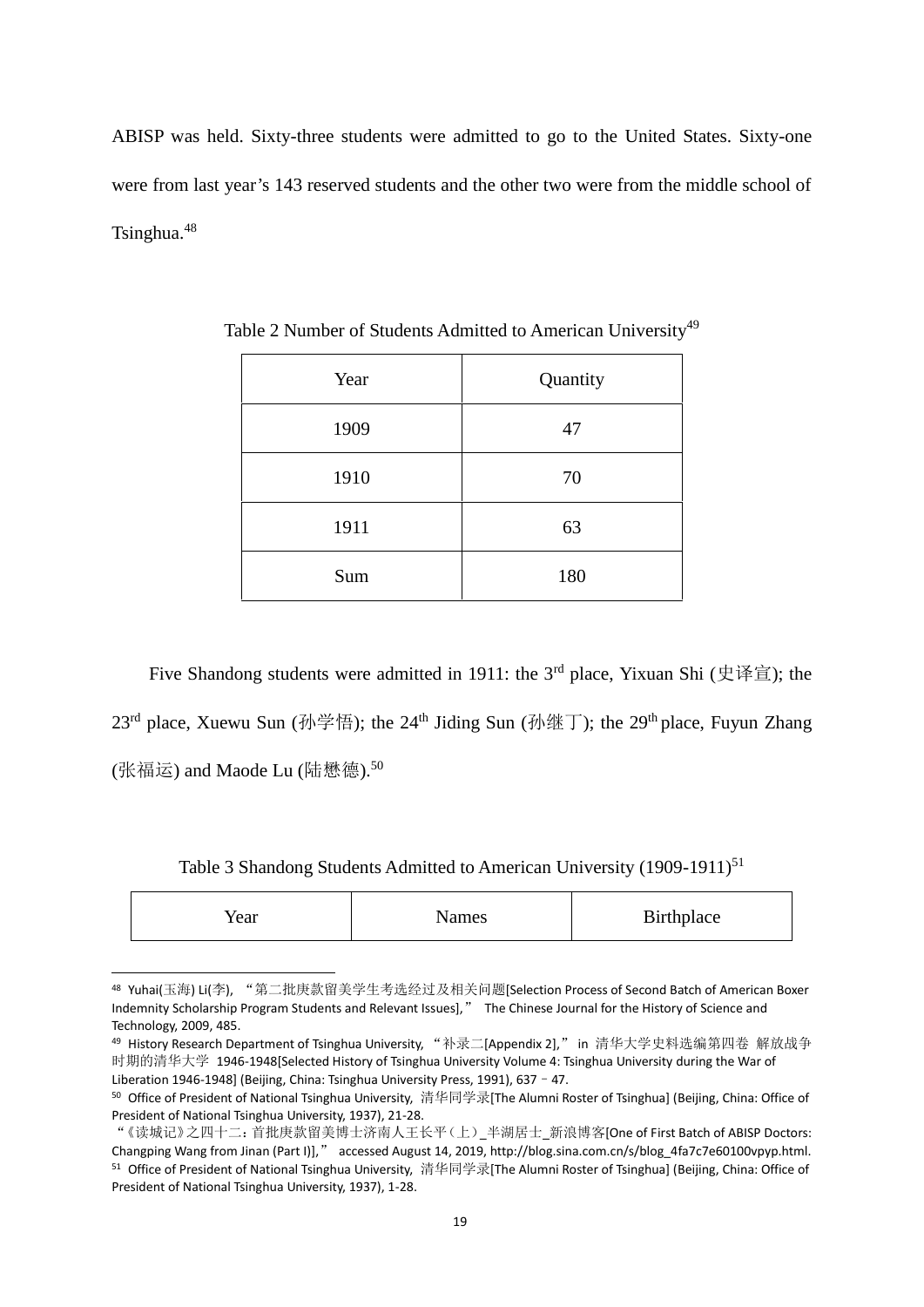| 1909 | Changping Wang $(\pm \text{\&} \mp)$ | Taian $(\bar$ 泰安                                                                           |
|------|--------------------------------------|--------------------------------------------------------------------------------------------|
| 1910 | Chongde Gao (高崇德)                    | $Qixia$ (栖霞)                                                                               |
| 1911 | Yixuan Shi (史译宣)                     | Fushan $(\overline{44} \Box)$                                                              |
| 1911 | Xuewu Sun $(\frac{\pi}{2})^2$ 悟      | Weihaiwei (威海卫)                                                                            |
| 1911 | Jiding Sun $(\frac{\pi}{2})$         | Penglai $(\underline{\ddot{\mathbf{\mathcal{Z}}}} \cdot \overline{\mathbf{\mathcal{F}}}$ ) |
| 1911 | Fuyun Zhang (张福运)                    | Fushan $(\overline{44} \mathbf{L})$                                                        |
| 1911 | Maode Lu $($ 陆懋德 $)$                 | Licheng $(7, 1)$                                                                           |

It is worth noting that the 5 Shandong students of third year all attended the last year's examination (1910) of ABISP but were rejected. However, they were recruited by the high school of Tsinghua and successfully graduated and went to study in American Universities.<sup>52</sup>

In summary, the first two years' students were selected among applicants across the country who enrolled directly. The third year's students were mainly selected from students in the high school of Tsinghua (reserved students). In the first three years of ABISP before Tsinghua School founded officially, 180 students were sent to the US, most of which were from Jiangsu Province, Zhejiang Province and Guangdong Province, only 7 Shandong students.<sup>53</sup>

### 4.1.2. The Second Group's Recruitment of Shandong Students

The second group of the ABISP means the young students who were under the age of 15

<sup>52</sup> Yuhai(玉海) Li(李), "第二批庚款留美学生考选经过及相关问题[Selection Process of Second Batch of American Boxer Indemnity Scholarship Program Students and Relevant Issues]," The Chinese Journal for the History of Science and Technology, 2009, 482–86.

<sup>53</sup> History Research Department of Tsinghua University, "本校历年毕业生统计表[Statistical Table of Tsinghua Graduates]," in 清华大学史料选编.第一卷.清华学校时期:1911-1928[Selected History of Tsinghua University Volume 1: Tsinghua School 1911-1928] (Beijing, China: Tsinghua University Press, 1991), 50–55.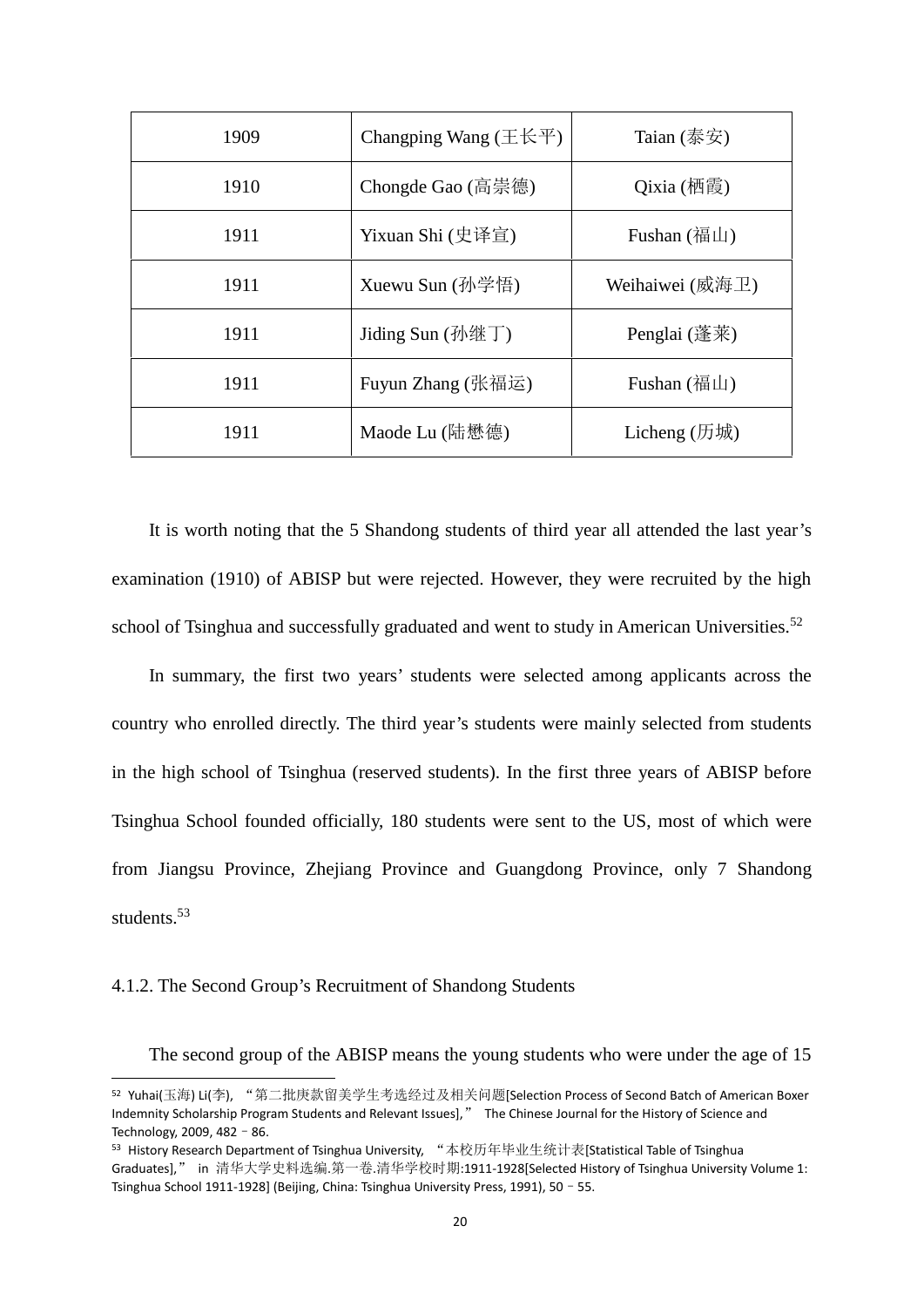and studied in the preparatory school under the Bureau of Educational Mission to the United States of America. According to the *Outline of Sending Students to Study in the United States*, the selection of the two groups of students should be conducted simultaneously.<sup>54</sup> But the first group of students must go to America in the same year, there was no time for the selection of the second group. Consequently, the selection task of second group was suspended. In April 1910, the Ministry of Education formulated the *Regulations for Provincial Officers of the Department of Education to Send Students to Examinations* (《各省 提学使考送学生办法章程》) and stipulated that the preparatory school would open in the autumn in 1910 and required that the provincial officers of the Department of Education to select and send students to Beijing for the entrance examination.<sup>55</sup> But because the construction of the preparatory school delayed and the students selected by provinces were also sent late, Bureau of Educational Mission to the United States of America had to declare that the examination of second group would be held over until February 1911. And the preparatory school would open in the early spring.<sup>56</sup>

The preparatory school originally planned to recruit  $300$  students.<sup>57</sup> The selection of these 300 students can be divided into two ways: "One was the 184 students sent by provincial officers of the Department of Education, the other one was the 116 students examined and selected by the Ministry of Education in Beijing (一类由各省提学使选送的

<sup>54</sup> History Research Department of Tsinghua University, "遣派游美学生办法大纲[Outline of Sending Students to Study in the United States]," in 清华大学史料选编.第一卷.清华学校时期:1911-1928[Selected History of Tsinghua University Volume 1: Tsinghua School 1911-1928] (Beijing, China: Tsinghua University Press, 1991), 120.

<sup>55</sup> "各省提学使考送学生办法章程[Regulations for Provincial Officers of the Department of Education to Send Students to Examinations]," Education Magazine, no. 4 (May 1910):  $25 - 26$ .

<sup>56</sup> "1911 年的清华——日期与事件[Tsinghua in 1911: Dates and Events]," accessed August 14, 2019,

http://www.tsinghua.edu.cn/publish/thxyw/10112/2015/20151119162850459156985/20151119162850459156985\_.html. <sup>57</sup> History Research Department of Tsinghua University, "学部札各省提学使考选学生及考送游美学生办法文[Letter from Ministry of Education to Provincial Officers of the Department of Education about Selection and Examination and Methods of Sending Students to the United States]," in 清华大学史料选编.第一卷.清华学校时期:1911-1928[Selected History of Tsinghua University Volume 1: Tsinghua School 1911-1928] (Beijing, China: Tsinghua University Press, 1991), 126.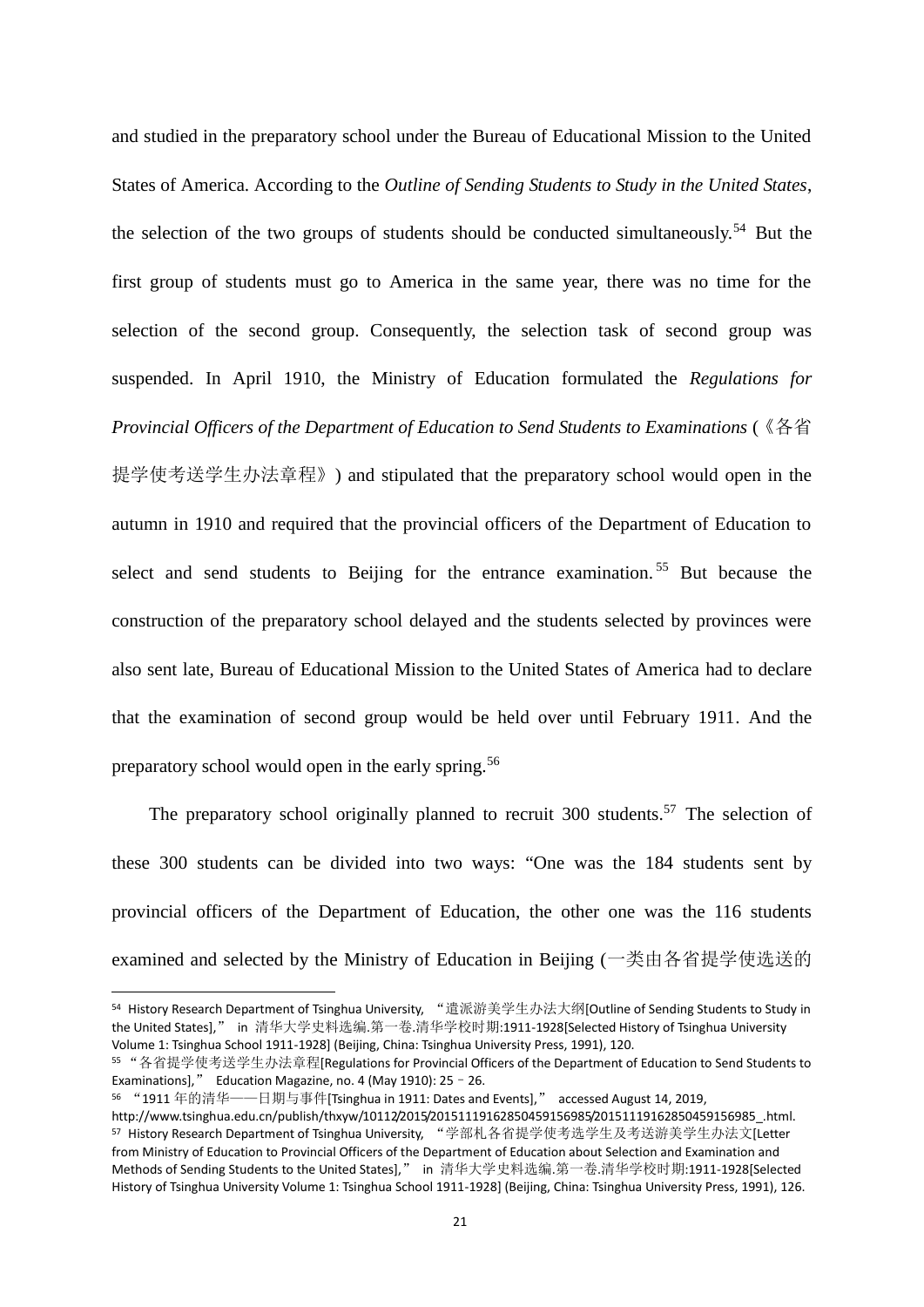游美第二两格学生 184 名,一类为照顾各省在京子弟考试,由学部在京招考的第二格幼 年学生 116 人。)." <sup>58</sup> "Students of second group should be from 12 to 16 years old. The subjects of entrance examinations are Chinese, English, history, geography and mathematics. (第二格学生年龄要求在 12-15 岁。应考科目为:中文、英文、历史、地理和算数。)"59 Ultimately, there were formally 116 students and 25 reserved students admitted, 141 students enrolled in total in this examination. The second group of students all entered the later middle school of Tsinghua.<sup>60</sup> Shandong was allocated 8 second group students.<sup>61</sup> But only two, Mingxu Zhao (赵明煦) and Changqing Ke (柯长清), were finally selected as formal students of the second group in 1911.<sup>62</sup> Unfortunately, they didn't graduate from Tsinghua School successfully.

4.2. The Recruitment and Examination of Shandong Students in Tsinghua School during the

Republic of China(1912-1929)

In 1911, the preparatory school formally changed into Tsinghua School. Then it officially changed into Tsinghua University in 1928.<sup>63</sup> There were two tracks of recruitment

<sup>58</sup> "考送游美学生办法章程[Regulation of Examination and Sending Students to America]," The Education Magazine, no. 4 (May 1910): 25–26.

<sup>59</sup> History Research Department of Tsinghua University, "学部札各省提学使考选学生及考送游美学生办法文[Letter from Ministry of Education to Provincial Officers of the Department of Education about Selection and Examination and Methods of Sending Students to the United States]," in 清华大学史料选编.第一卷.清华学校时期:1911-1928[Selected History of Tsinghua University Volume 1: Tsinghua School 1911-1928] (Beijing, China: Tsinghua University Press, 1991), 126-27.

<sup>60</sup> "1911 年的清华——日期与事件[Tsinghua in 1911: Dates and Events]," accessed August 14, 2019,

http://www.tsinghua.edu.cn/publish/thxyw/10112/2015/20151119162850459156985/20151119162850459156985\_.html. <sup>61</sup> History Research Department of Tsinghua University, "学部札各省提学使考选学生及考送游美学生办法文[Letter from Ministry of Education to Provincial Officers of the Department of Education about Selection and Examination and Methods of Sending Students to the United States]," in 清华大学史料选编.第一卷.清华学校时期:1911-1928[Selected History of Tsinghua University Volume 1: Tsinghua School 1911-1928] (Beijing, China: Tsinghua University Press, 1991), 126. <sup>62</sup> History Research Department of Tsinghua University, "宣统三年游美学务处考取第二格学生名单(1991年)[List of Teenage Students Examined by Bureau of Educational Mission to the United States of America in the Third Year of Xuantong (1991)]," in 清华大学史料选编.第一卷.清华学校时期:1911-1928[Selected History of Tsinghua University Volume 1: Tsinghua School 1911-1928] (Beijing, China: Tsinghua University Press, 1991), 138–40.

<sup>63</sup> History Research Department of Tsinghua University, "校史[School History]," in 清华大学史料选编.第一卷.清华学 校时期:1911-1928[Selected History of Tsinghua University Volume 1: Tsinghua School 1911-1928] (Beijing, China: Tsinghua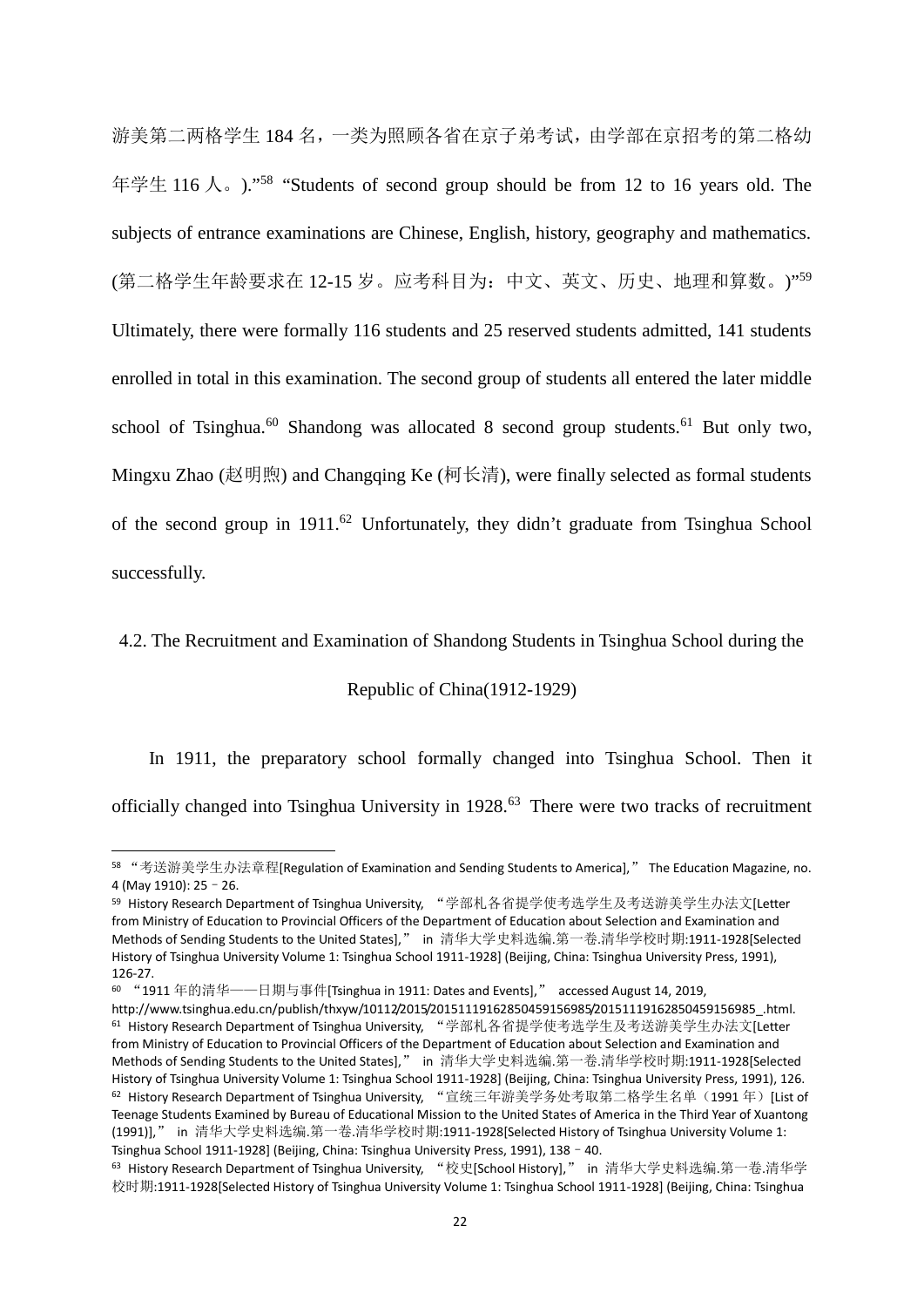during this period: the Education Department of provinces sent students to Beijing; the Tsinghua School held the entrance examination to recruit students from the public. The freshmen of middle school were recommended and examined by the Education Department of provinces according to the distribution number of provinces. Then Tsinghua School reexamined students.<sup>64</sup>

Tsinghua School had both middle school and high school. At first, middle school and high school both had four years. It changed into three years of high school and five years middle school in 1911. In 1913, the school system reverted to the original. In 1920, the first grade of middle school was canceled, then second grade of middle school was canceled, too. In the next year, the fourth grade of high school was changed into the first grade of university. From 1924, Tsinghua School didn't recruit any middle school and high school students and recruited university students in the next year.<sup>65</sup>

#### 4.2.1. The Recruitment of Middle School Students of Tsinghua School

As mentioned above, middle school students should be examined by the Education Department of provinces first. Then they would be sent to Beijing and reexamined by Tsinghua School. The numbers of middle school students of provinces were related to the actual assigned indemnity to the province every year. So the numbers varied from year to year. The distribution number of Shandong province accounted for about 4 percent every year.<sup>66</sup>

University Press, 1991), 45.

<sup>64</sup> History Research Department of Tsinghua University, "游美肄业馆开办[Open of Preparatory School]," in 清华大学 史料选编.第一卷.清华学校时期:1911-1928[Selected History of Tsinghua University Volume 1: Tsinghua School 1911-1928] (Beijing, China: Tsinghua University Press, 1991), 140.

<sup>65</sup> History Research Department of Tsinghua University, "校史[School History]," in 清华大学史料选编.第一卷.清华学 校时期:1911-1928[Selected History of Tsinghua University Volume 1: Tsinghua School 1911-1928] (Beijing, China: Tsinghua University Press, 1991), 47.

<sup>66</sup> "各省分摊庚子赔款实数与分配学额表[Table of Actual Amount of Boxer Indemnity and Numbers of Students Allocated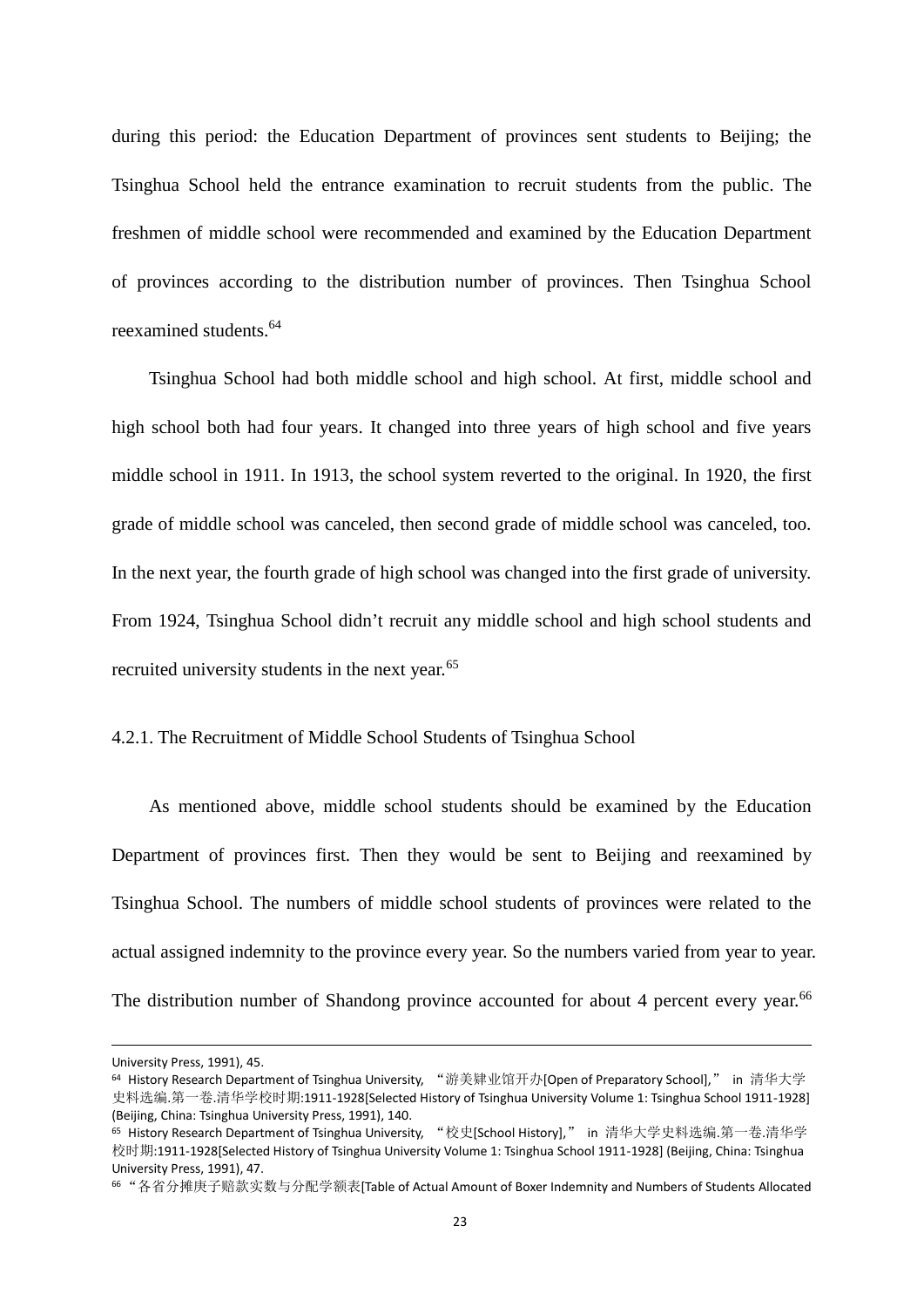But the actual numbers of recruited students were different from the distribution numbers.

| $\mathbf{r}$ | ັ              |
|--------------|----------------|
| Year         | Quantity       |
| 1912         | $\,1$          |
| 1913         | $\overline{4}$ |
| 1914         | $\overline{4}$ |
| 1915         | 6              |
| 1916         | $\overline{4}$ |
| 1917         | $\mathfrak{Z}$ |
| 1918         | 5              |
| 1919         | $\mathbf{1}$   |
| 1920         | $\sqrt{2}$     |
| 1921         | $\mathbf 1$    |
|              |                |

Table 4 Numbers of Shandong Freshmen in Middle School of Tsinghua Sent by Education

Department of Shandong<sup>67</sup>

The middle school's entrance examination was difficult. On the one hand, students can go to the United States after graduation; on the other hand, Tsinghua School was free for the taking. So the competition was fierce. The subjects of examination are "Chinese, English, history, geography, mathematics and natural science".<sup>68</sup> Students should first pass the first

by Provinces]." The Education Magazine, no. 7 (1909): 21.

<sup>67</sup> "中等科历年各省资送学生人数表[Amount Table of Middle School Students Sent by Provinces]," Memorial for Tenth Anniversary of Tsinghua School of Tsinghua Weekly, 1921, 13.

<sup>68</sup> History Research Department of Tsinghua University, "中等科插班生试验规则[Exam Rules for Transferred Middle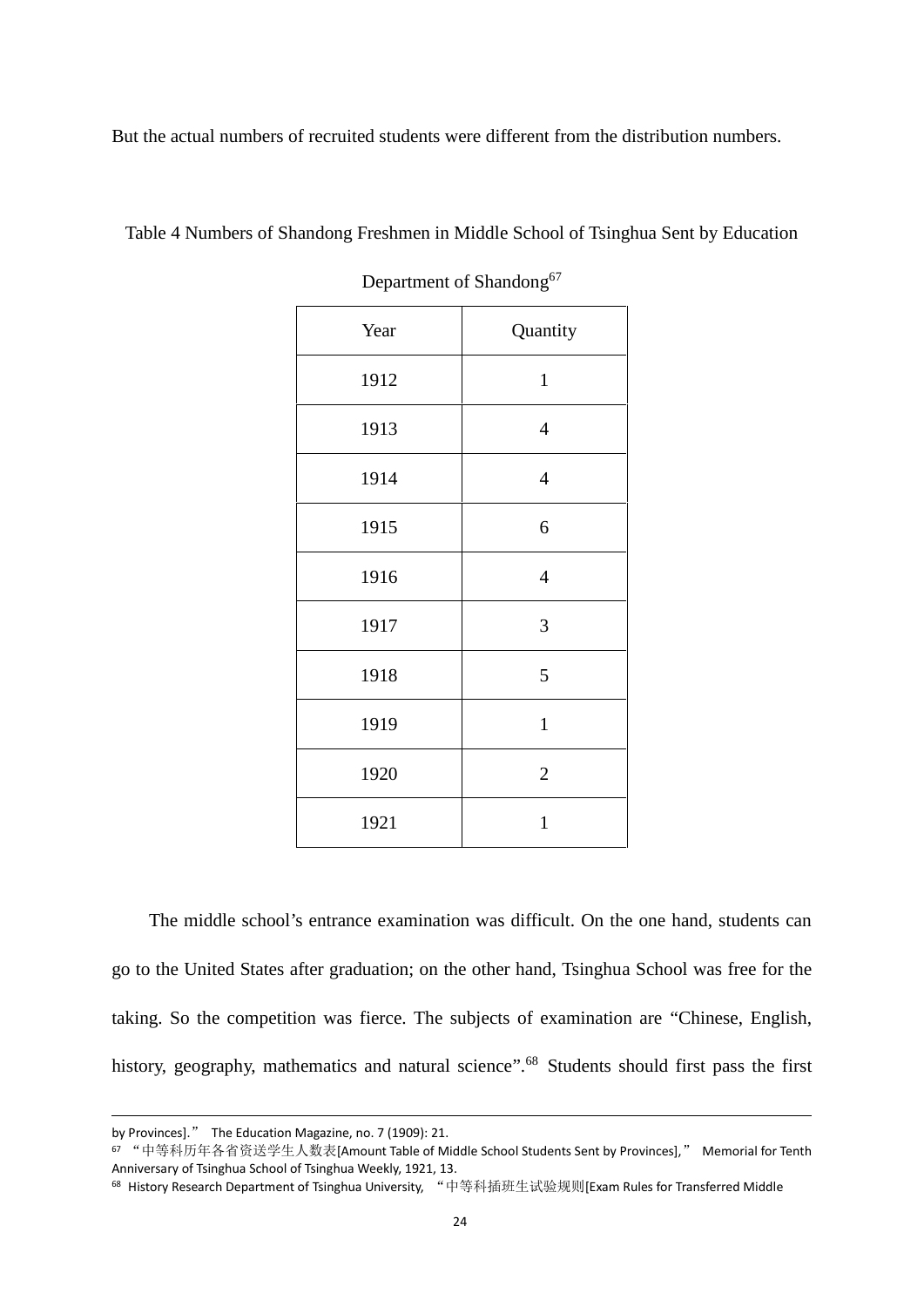round examination in their provinces, then attend the second examination in Beijing. Admitted middle school students started from 1911(including the second group students) and stopped enrolling in 1924 when Tsinghua School planned to establish Tsinghua University.<sup>69</sup>

Although these students entered middle school, it doesn't mean that they certainly had the chance to go to America. Tsinghua School had strict management on students'schoolwork and grade during the eight years' study. Some students would drop out if their grades didn't pass the standard. So the final list of graduates were different of the admission list of middle school.

4.4.2. The Recruitment of High School Students of Tsinghua School

Students of high school were mainly from two ways: the graduates from middle school; students who passed the entrance examination of high school from the public. The recruitment from the public started from 1912, suspended in 1914 and 1915, and stopped in 1924.<sup>70</sup>

The entrance examination to the public was designed by Tsinghua School. New students were generally between 15 and 19 years old. They were required to be the similar level of study and knowledge with graduates from middle school of Tsinghua.<sup>71</sup>

Although Tsinghua School announced that the examination was opened to the public and

School Students]," in 清华大学史料选编.第一卷.清华学校时期:1911-1928[Selected History of Tsinghua University Volume 1: Tsinghua School 1911-1928] (Beijing, China: Tsinghua University Press, 1991), 170.

<sup>69</sup> History Research Department of Tsinghua University, "校史[School History]," in 清华大学史料选编.第一卷.清华学 校时期:1911-1928[Selected History of Tsinghua University Volume 1: Tsinghua School 1911-1928] (Beijing, China: Tsinghua University Press, 1991), 47.

<sup>70</sup> History Research Department of Tsinghua University, "校史[School History]," in 清华大学史料选编.第一卷.清华学 校时期:1911-1928[Selected History of Tsinghua University Volume 1: Tsinghua School 1911-1928] (Beijing, China: Tsinghua University Press, 1991), 47.

Mengkan(孟侃) Rao(饶), "招生问题[Recruitment Problems]," Tsinghua Weekly Tenth Anniversary Supplement, 1924, 114. <sup>71</sup> History Research Department of Tsinghua University, "高等科插班生试验规则[Exam Rules for Transferred High School Students]," in 清华大学史料选编.第一卷.清华学校时期:1911-1928[Selected History of Tsinghua University Volume 1: Tsinghua School 1911-1928] (Beijing, China: Tsinghua University Press, 1991), 172.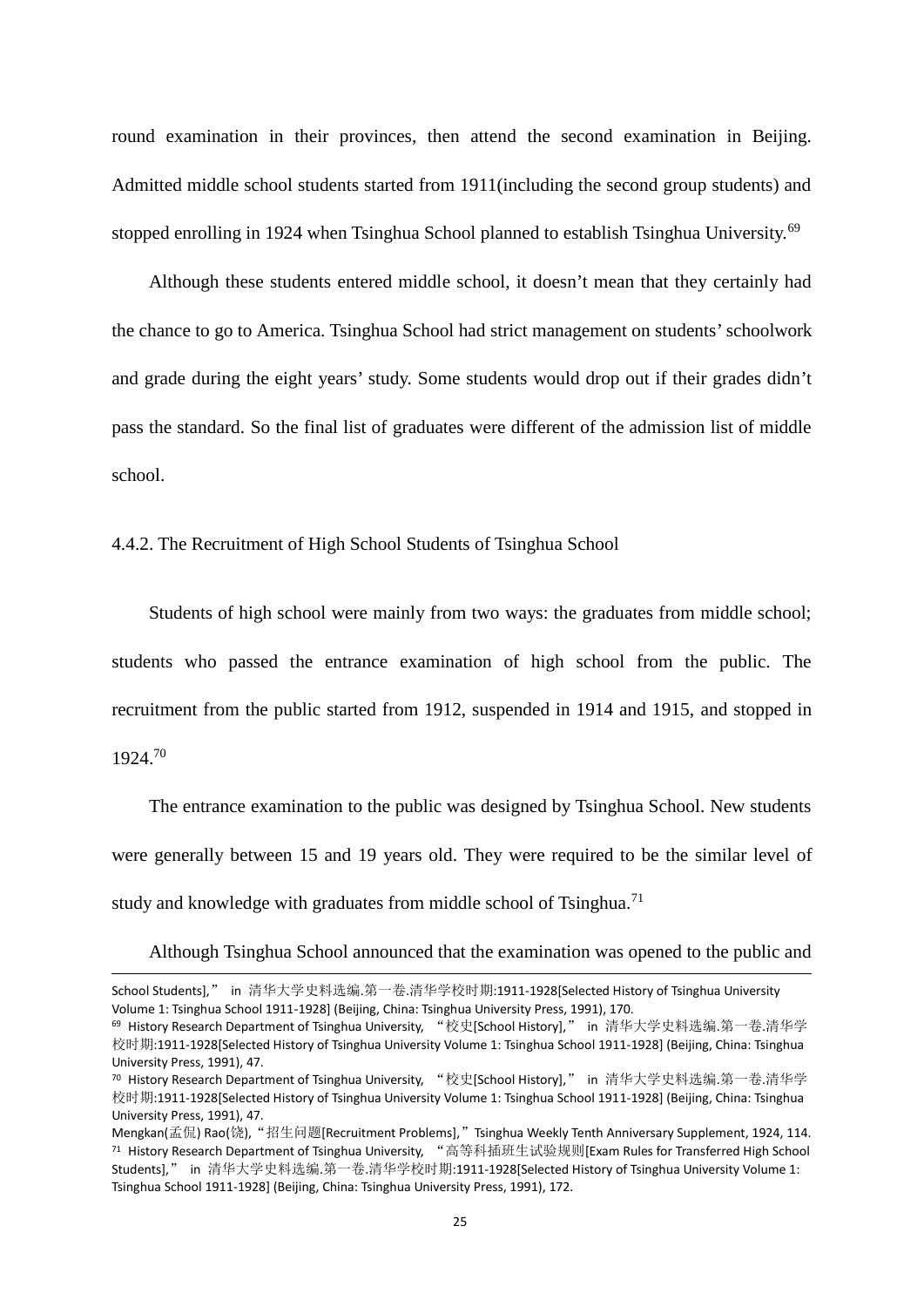all the middle school-age students can attend, the enrollment places were limited in Beijing and Shanghai at first. Shandong students who studied in these two cities had chance to attend the exam. According to the statistics, only three Shandong students entered high school of Tsinghua through the examination to the public. The number is much less than Zhejiang, Jiangsu.<sup>72</sup> Due to a shortage of information, the researcher was not able to find the accurate information of the three Shandong students.

Table 5 Numbers of Tsinghua High School Freshmen (Including Graduates from Middle

| Year | Quantity of High | Quantity of      | Quantity of               |
|------|------------------|------------------|---------------------------|
|      | School Freshmen  | Graduates from   | <b>Recruited Students</b> |
|      |                  | Middle School    | from the Public           |
| 1912 | 1                | $\boldsymbol{0}$ |                           |
| 1913 | 1                | 1                | $\overline{0}$            |
| 1914 | $\overline{0}$   | 0                | 0                         |
| 1915 | $\overline{2}$   | 2                | 0                         |

School of Tsinghua and Recruited Students from the Public)<sup>73</sup>

26

<sup>72</sup> Office of President of National Tsinghua University, 清华同学录[The Alumni Roster of Tsinghua] (Beijing, China: Office of President of National Tsinghua University, 1937), 1-238.

<sup>&</sup>quot;高等科历年新生分省数目表[Amount Table of High School Students Sent of Provinces]," Memorial for Tenth Anniversary of Tsinghua School of Tsinghua Weekly, 1921, 11.

<sup>&</sup>quot;中等科历年各省资送学生人数表[Amount Table of Middle School Students Sent by Provinces]," Memorial for Tenth Anniversary of Tsinghua School of Tsinghua Weekly, 1921, 13.

Ibid. 17.

<sup>73</sup> Office of President of National Tsinghua University, 清华同学录[The Alumni Roster of Tsinghua] (Beijing, China: Office of President of National Tsinghua University, 1937), 1-238.

<sup>&</sup>quot;高等科历年新生分省数目表[Amount Table of High School Students Sent of Provinces]," Memorial for Tenth Anniversary of Tsinghua School of Tsinghua Weekly, 1921, 11.

<sup>&</sup>quot;中等科历年各省资送学生人数表[Amount Table of Middle School Students Sent by Provinces]," Memorial for Tenth Anniversary of Tsinghua School of Tsinghua Weekly, 1921, 13. Ibid. 17.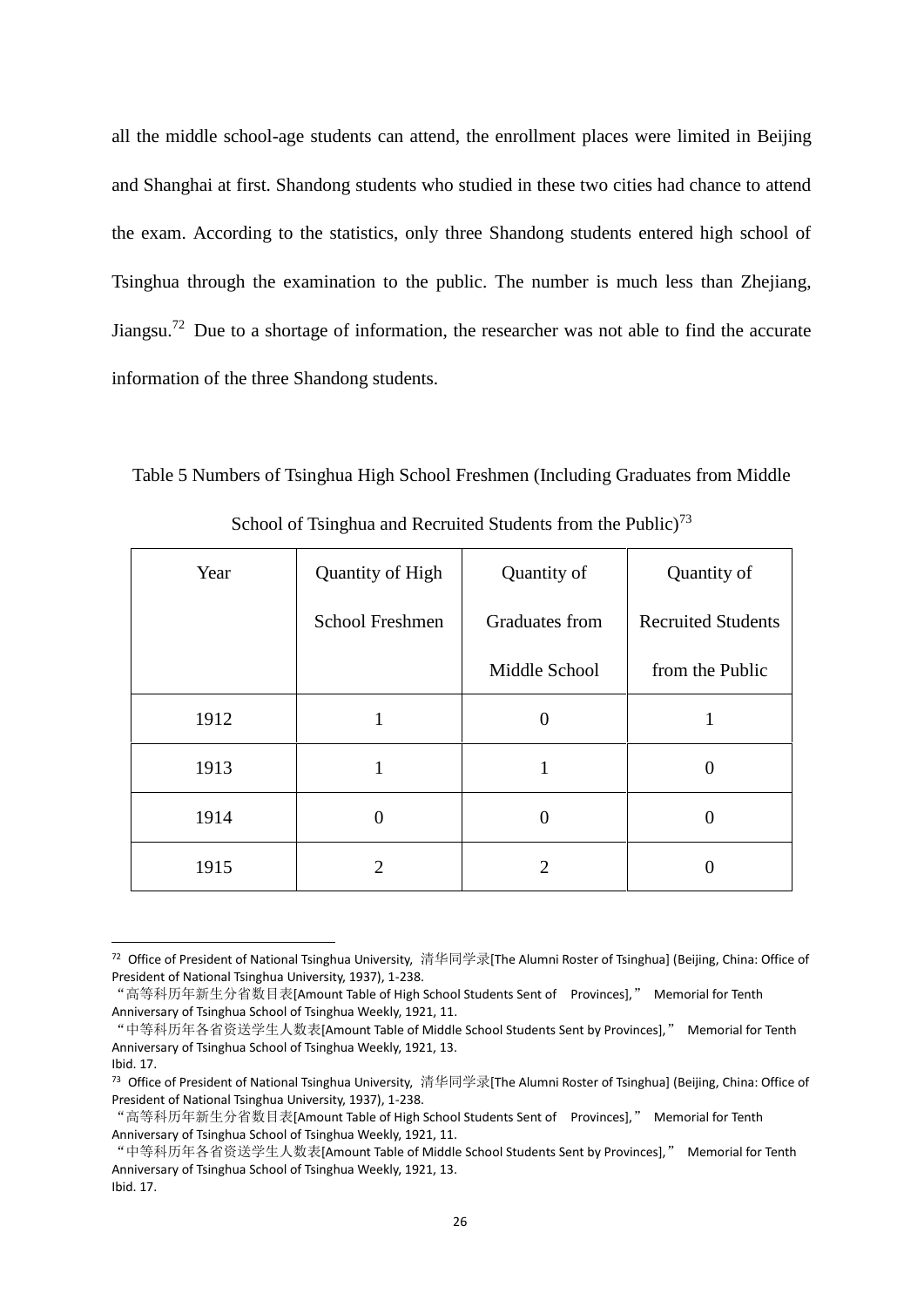| 1916 | $\overline{2}$ | 2              | $\theta$       |
|------|----------------|----------------|----------------|
| 1917 | 5              | 3              | $\overline{2}$ |
| 1918 | 3              | 3              | $\Omega$       |
| 1919 | 7              | 7              | $\theta$       |
| 1920 | 2              | $\overline{2}$ | $\theta$       |
| 1921 | 2              | $\overline{2}$ | 0              |
| 1922 | $\overline{2}$ | $\overline{2}$ | $\Omega$       |
| 1923 | 7              | $\overline{7}$ | 0              |

## 4.3. The Analysis of the Educational Background of Shandong Students in Tsinghua School

The educational background of ABISP students were different, because Tsinghua School recruited students in accordance with students' grades of entrance examinations instead of academic qualifications. Yiduo Wen (闻一多) mentioned in an article: "Some middle school students of Tsinghua School have studied in the higher primary school; some studied in the lower primary school; some studied in the kindergarten. There were not many higher primary school graduates who were really fit for the secondary education level anyhow."<sup>74</sup> (清华中等 科的学生有住过高等小学的,有住过初等小学的,有住过幼稚园的,总之真正高小毕业, 刚合中等科程度的有几个?) As a preparatory school for students who would study in the United States, Tsinghua School attached importance to freshmen' English level. Students from mission schools and modern language schools had more advantages in the entrance

<sup>74</sup> Yiduo(一多) Wen(闻), 中国现代文学珍藏大系 闻一多卷[Yiduo Wen Volume in the Collection of Modern Chinese Literature] (Beijing, China: Lantian Press, 2009), 178.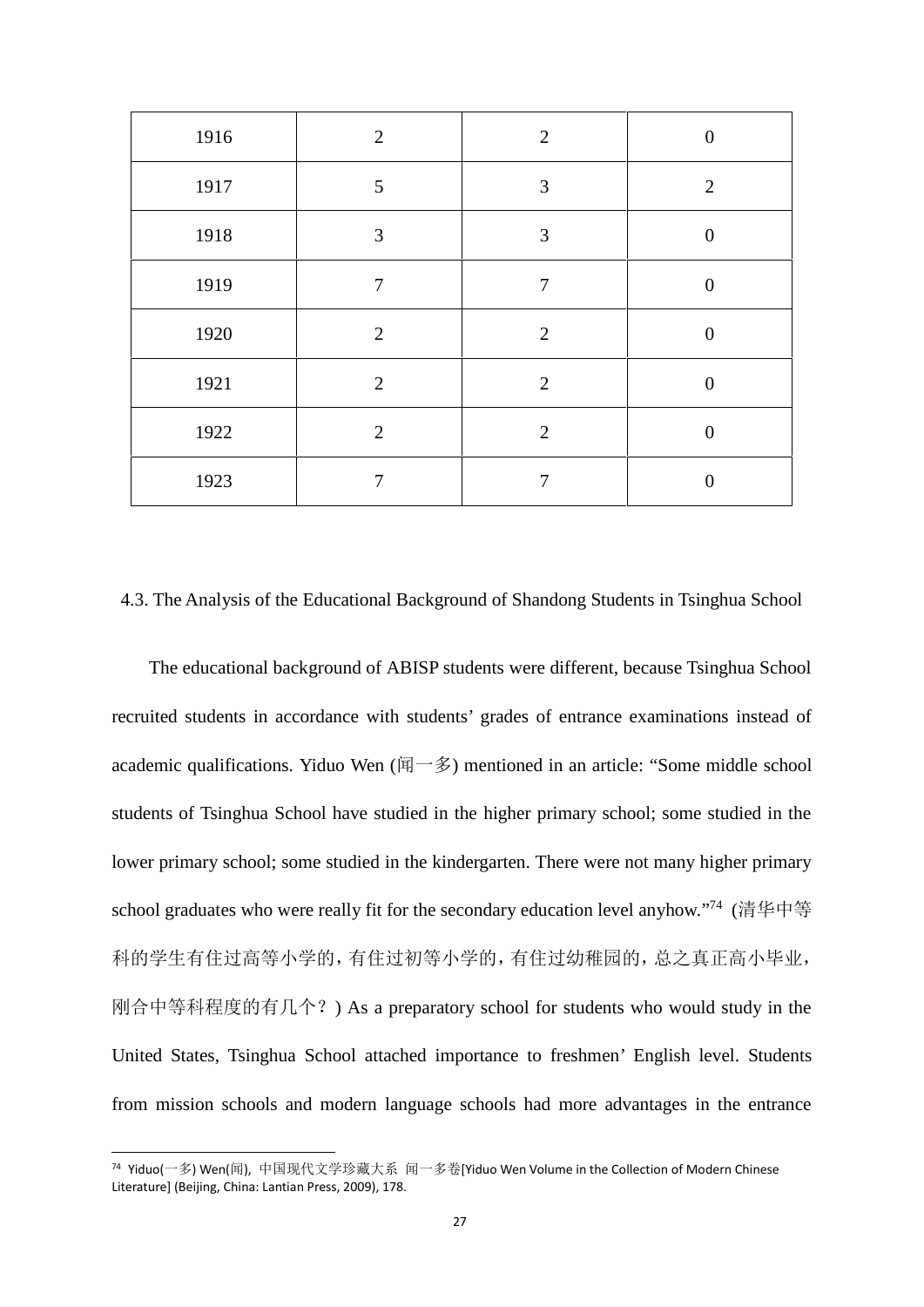examinations. Most new-style schools were founded in the coastal provinces which opened door earlier. It is one of the reasons that those coastal areas, such as Jiangsu, Zhejiang, Guangdong, offered more students to Tsinghua School.

In Shandong, this situation was similar. Most students were from those coastal areas or the capital city Jinan which had more communication with western world.

| Birthplace             | Quantity       | Area            | Quantity |
|------------------------|----------------|-----------------|----------|
| Qixia(栖霞)              | $\overline{2}$ | Eastern coastal | 14       |
| Fushan(福山)             | $\overline{2}$ | areas           |          |
| Weihaiwei(威海卫)         | $\mathbf{1}$   |                 |          |
| Penglai(蓬莱)            | $\mathbf{1}$   |                 |          |
| Jimo(即墨)               | 3              |                 |          |
| Jiaozhou(胶州)           | $\mathbf{1}$   |                 |          |
| Anqiu(安邱)              | $\mathbf{1}$   |                 |          |
| Weixian(潍县)            | $\mathbf{1}$   |                 |          |
| Zhucheng(诸城)           | $\mathbf{1}$   |                 |          |
| Gaomi(高密)              | $\mathbf{1}$   |                 |          |
| Licheng $(f\bar{f}$ 城) | 10             | Surrounding the | 17       |
| Xincheng(新城)           | $\mathbf{1}$   | provincial      |          |

Table 6 Birthplaces of ABISP Shandong Students<sup>75</sup>

<sup>75</sup> Office of President of National Tsinghua University, 清华同学录[The Alumni Roster of Tsinghua] (Beijing, China: Office of President of National Tsinghua University, 1937),1-238.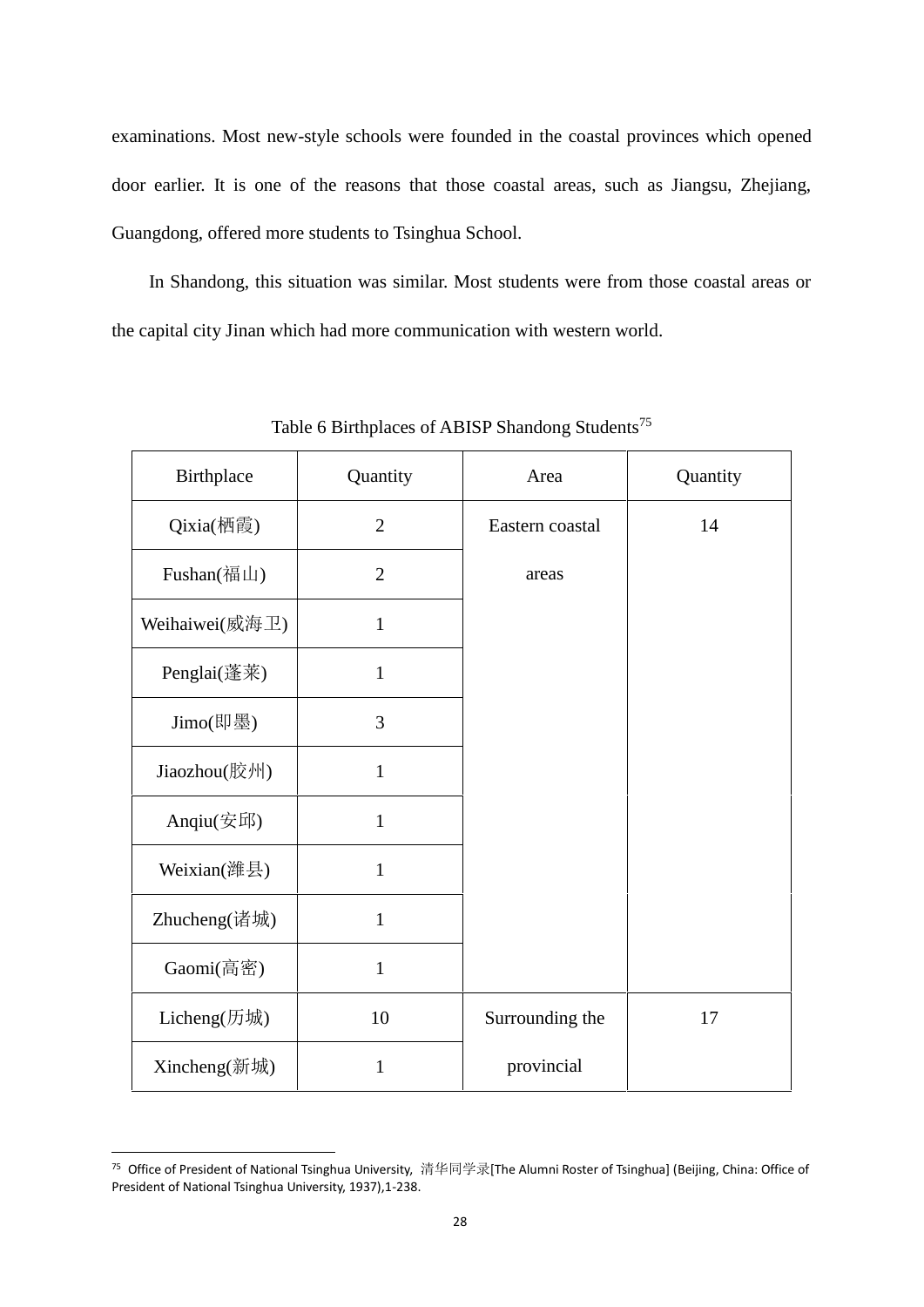| Laiwu(莱芜)                                                | 1              | capital(Jinan)       |   |
|----------------------------------------------------------|----------------|----------------------|---|
| Huimin(惠民)                                               | $\mathbf{1}$   |                      |   |
| Wudi(无棣)                                                 | 1              |                      |   |
| Taian $(\bar$ 泰安)                                        | $\overline{2}$ |                      |   |
| Hengtai $(E \oplus)$                                     | $\mathbf{1}$   |                      |   |
| Shanxian $(\&$ 县)                                        | $\overline{2}$ | Other inner areas in | 8 |
| Jining(济宁)                                               | $\mathbf{1}$   | the south, west and  |   |
| Qufu(曲阜)                                                 | $\mathbf{1}$   | northwest            |   |
| Lanshan( $\stackrel{\scriptstyle\leftrightarrow}{=}$ Li) | 1              |                      |   |
| Wucheng(武城)                                              | 1              |                      |   |
| Dongping(东平)                                             | $\overline{2}$ |                      |   |

Students' learning experience before Tsinghua School is also an important factor for new students. Many students had western educational or higher educational background before going to Tsinghua School. For example, the first Shandong student Changping Wang graduated from Peking Academy School which was a mission school founded by The Methodist Episcopal Church of Christianity in 1871. Chongde Gao and Xuewu Sun also studied in the mission school. Jiding Sun majored in English in Shandong Institution of Higher Learning (today's Shandong University). Maode Lu also studied in Shandong Institution of Higher Learning before entering Tsinghua School. Moreover, some students also had overseas learning experience. Before 3 years study in the famous mission school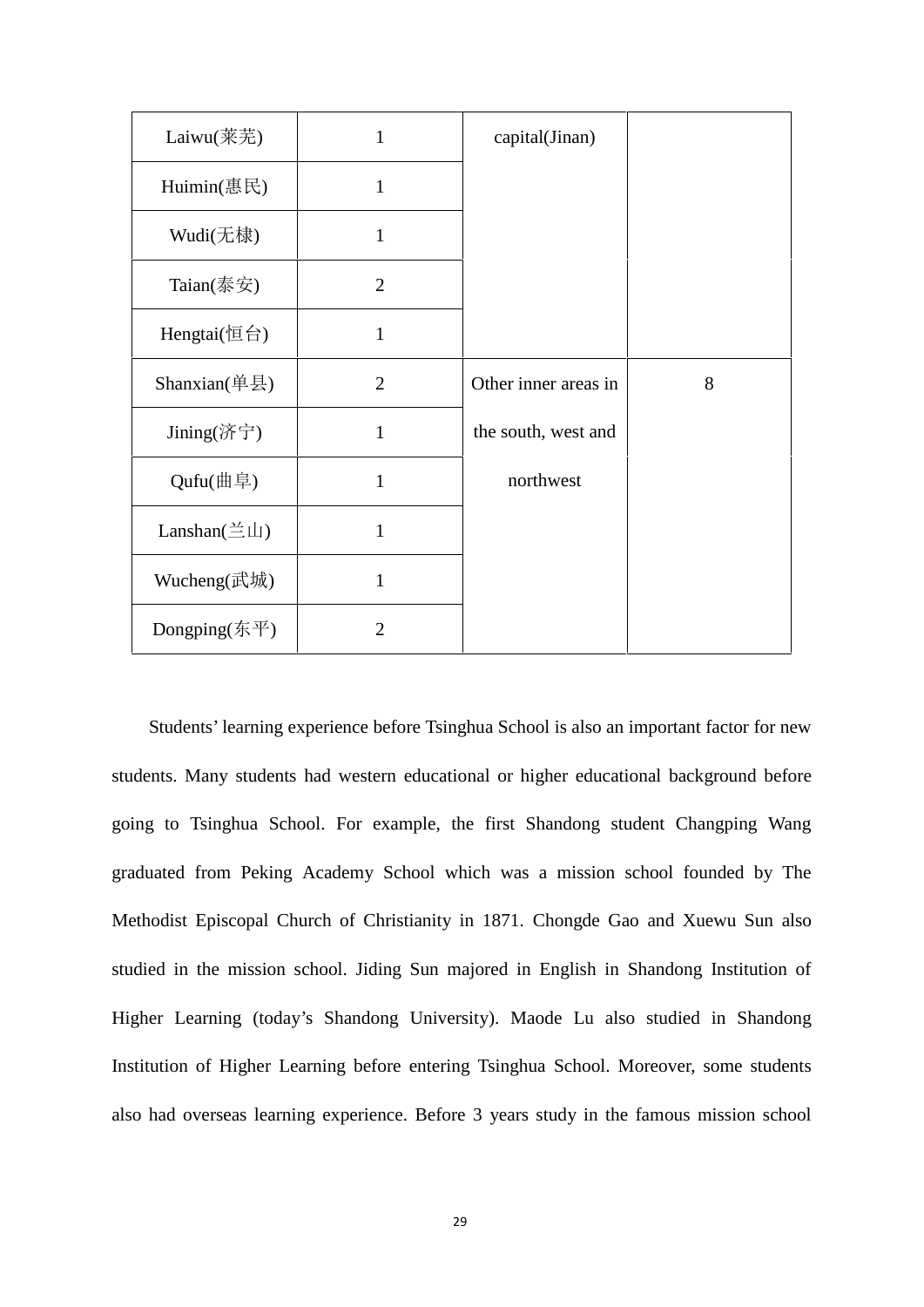Shanghai Saint John's University, Xuewu Sun also studied in Waseda University for a year.<sup>76</sup> Yanzhi Lv (吕彦直) who went to the US in 1913 had studied in Paris for about 6 years before entering Tsinghua School.<sup>77</sup>

Table 7 Education Experiences of Part of Shandong ABISP Students Before Entering

| Year of | Name                         | Birthplace                                                       | School before Tsinghua School                  |
|---------|------------------------------|------------------------------------------------------------------|------------------------------------------------|
| Going   |                              |                                                                  |                                                |
| to US   |                              |                                                                  |                                                |
| 1909    | Changping                    | Taian $(\bar$ 泰安)                                                | Peking Academy School (北京汇文学                   |
|         | Wang $(\pm \& \pm)$          |                                                                  | 堂)                                             |
| 1910    | Chongde<br>Gao               | $Qixia$ (栖霞)                                                     | Shandong Guangwen School (山东广                  |
|         | (高崇德)                        |                                                                  | 文学堂)                                           |
| 1911    | Xuewu Sun $(\frac{\pi}{2})$  | Weihaiwei (威                                                     | Waseda University (早稻田大学)                      |
|         | 学悟)                          | 海卫)                                                              | Shanghai Saint John's University $(\pm)$       |
|         |                              |                                                                  | 海圣约翰大学)                                        |
| 1911    | Jiding Sun $(\frac{\pi}{2})$ | Penglai $(\underline{\ddot{\mathbb{F}}}\,\overline{\mathbb{F}})$ | <b>Shandong</b><br>Institution<br>Higher<br>of |

Tsinghua School<sup>78</sup>

<sup>76</sup> Office of President of National Tsinghua University, 清华同学录[The Alumni Roster of Tsinghua] (Beijing, China: Office of President of National Tsinghua University, 1937), 1-238.

<sup>&</sup>quot;第一次庚子赔款留美学生列表[The List of The First Batch of ABISP Students]," 维基百科,自由的百科全书, April 6, 2018, https://zh.wikipedia.org/w/index.php?title=%E7%AC%AC%E4%B8%80%E6%AC%A1%E5%BA%9A%E5%AD%90%E8%B5%94 %E6%AC%BE%E7%95%99%E7%BE%8E%E5%AD%A6%E7%94%9F%E5%88%97%E8%A1%A8&oldid=48998623.

<sup>77</sup> "Lü Yanzhi," Wikipedia, March 7, 2019,

https://en.wikipedia.org/w/index.php?title=L%C3%BC\_Yanzhi&oldid=886623557.

<sup>78</sup> Office of President of National Tsinghua University, 清华同学录[The Alumni Roster of Tsinghua] (Beijing, China: Office of President of National Tsinghua University, 1937), 1-238.

<sup>&</sup>quot;第一次庚子赔款留美学生列表[The List of The First Batch of ABISP Students]," 维基百科,自由的百科全书, April 6, 2018, https://zh.wikipedia.org/w/index.php?title=%E7%AC%AC%E4%B8%80%E6%AC%A1%E5%BA%9A%E5%AD%90%E8%B5%94 %E6%AC%BE%E7%95%99%E7%BE%8E%E5%AD%A6%E7%94%9F%E5%88%97%E8%A1%A8&oldid=48998623.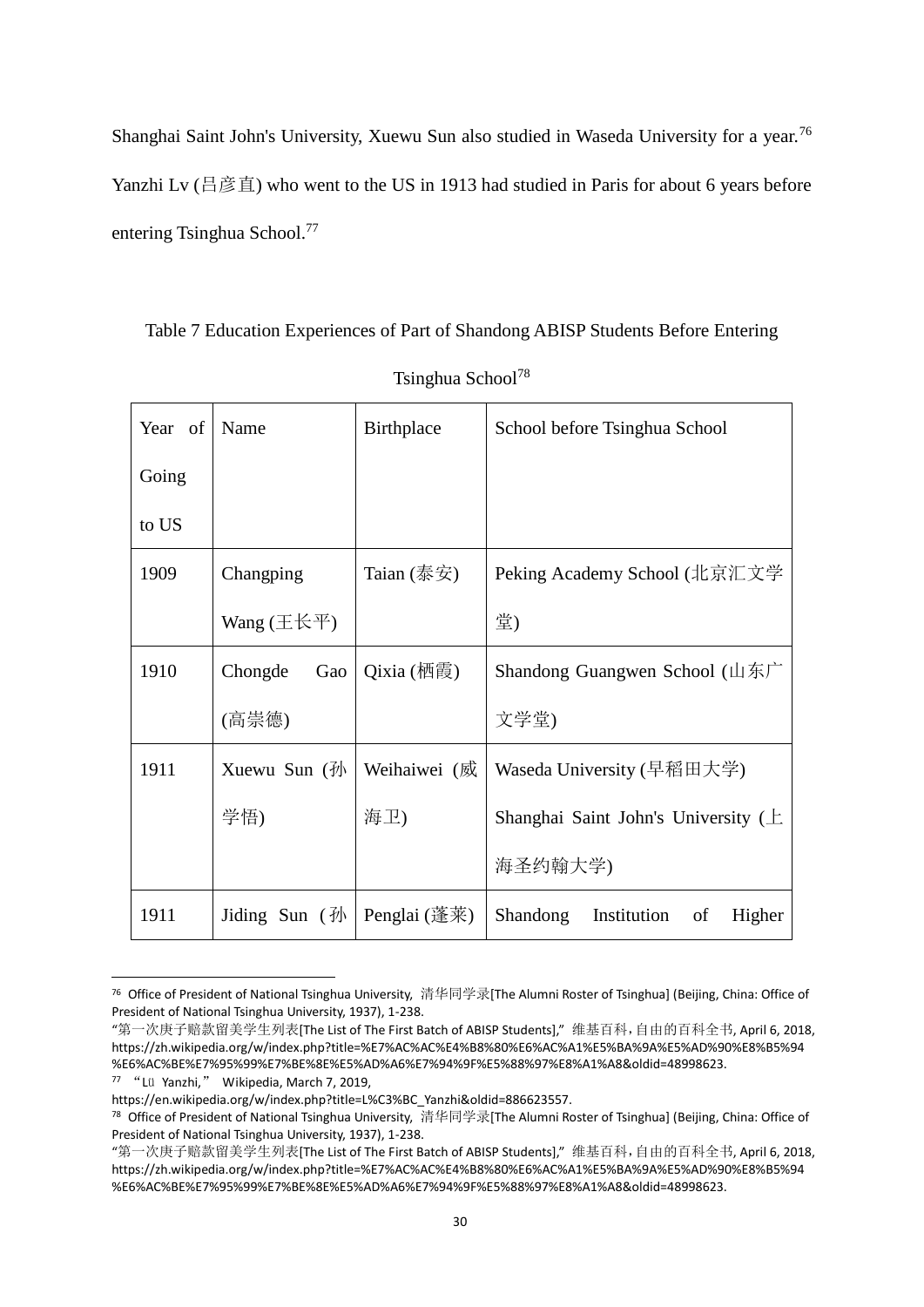|      | 继                                                           |    | Learning (山东高等学堂) |  |  |  |
|------|-------------------------------------------------------------|----|-------------------|--|--|--|
| 1911 | Maode Lu (陆懋   Licheng ( 历   Shandong Institution of Higher |    |                   |  |  |  |
|      | 德)                                                          | 城) | Learning (山东高等学堂) |  |  |  |

In summary, from 1912 to 1923, Tsinghua School recruited 1201 students in total.<sup>79</sup> But because of the strict management on students' grade of Tsinghua, only a part of students can graduate and go to the US under the auspices of the ABISP. According to *The Alumni Roster of Tsinghua*, about 60 Shandong students entered Tsinghua School between 1911 and 1924. Ultimately, only forty-two Shandong students successfully graduated from Tsinghua School and went to the US under the auspices of the ABISP.<sup>80</sup>

# 4.4. The US Preparatory Education for ABISP Students in Tsinghua School

## 4.4.1. English Courses as Core Courses in the Curriculum System

As a preparatory school for studying in the United States, the training objective of Tsinghua School is that graduates can directly enter American Universities as sophomores or juniors and adapt to American college life.<sup>81</sup> Therefore, English and courses taught in English were important in Tsinghua School's curriculum system instead of Chinese courses. Even in the entrance examinations, students were required to answer questions in English

<sup>79</sup> Mengkan(孟侃) Rao(饶), "招生问题[Recruitment Problems]," Tsinghua Weekly Tenth Anniversary Supplement, March 1, 1924, 118.

<sup>80</sup> Office of President of National Tsinghua University, 清华同学录[The Alumni Roster of Tsinghua] (Beijing, China: Office of President of National Tsinghua University, 1937), 1-238.

<sup>81</sup> History Research Department of Tsinghua University, "清华学校之过去现在及将来[The Past, Present and Future of Tsinghua School]," in 清华大学史料选编.第一卷.清华学校时期:1911-1928[Selected History of Tsinghua University Volume 1: Tsinghua School 1911-1928] (Beijing, China: Tsinghua University Press, 1991), 40.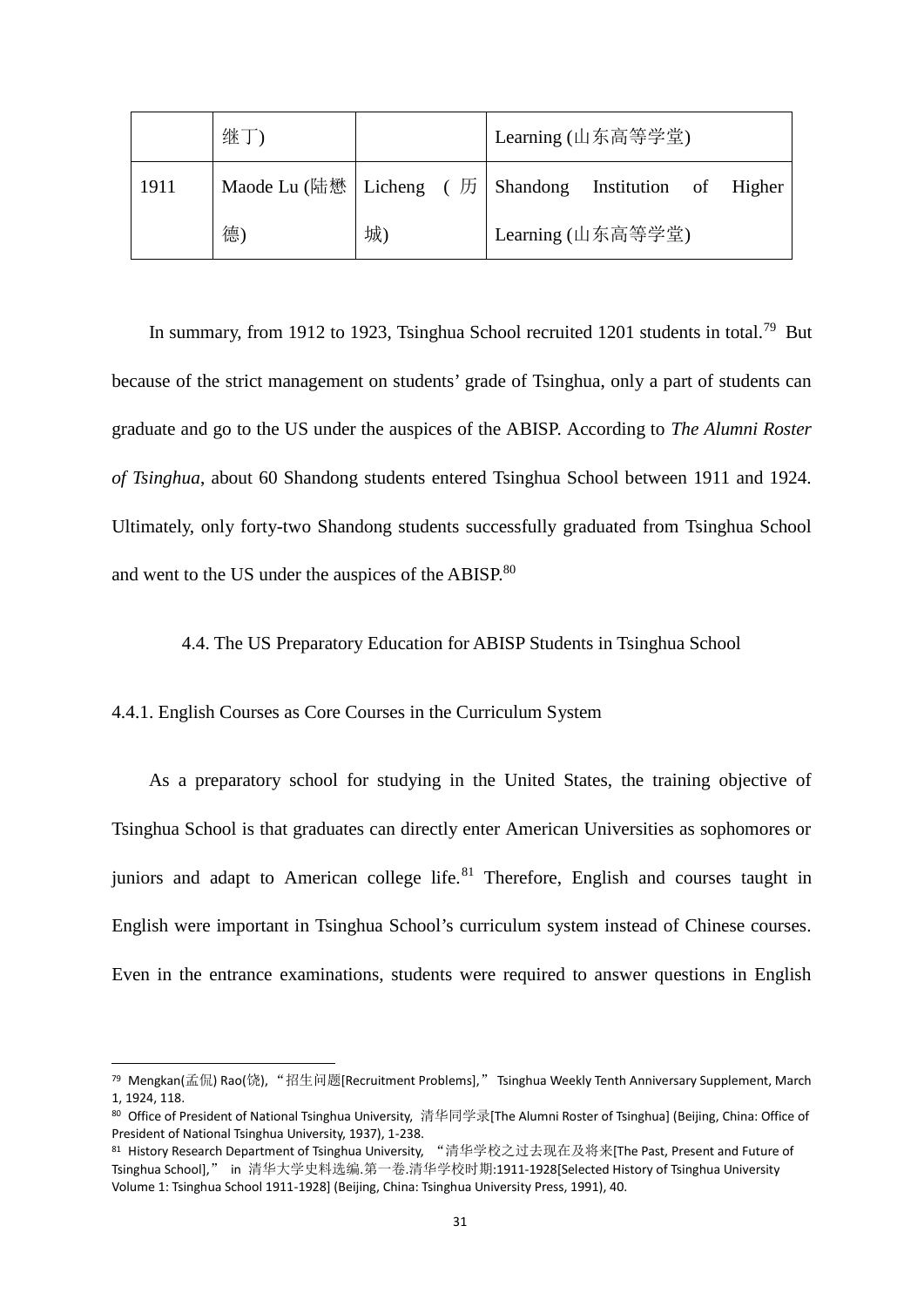except for questions about Chinese, Chinese history and geography.<sup>82</sup>

As mentioned before, the length of Tsinghua School was 8 years, including middle school and high school. The main target of middle school was to train the new enrolling young students English. The courses included language and literature courses (English), natural science courses (mathematics), music and Chinese courses. English courses were core courses.<sup>83</sup>

| Curriculum             | First grade    | Second grade   | Third grade    | Fourth grade   |
|------------------------|----------------|----------------|----------------|----------------|
| Self-cultivation       | $\mathbf{1}$   | $\mathbf{1}$   | $\mathbf{1}$   | $\mathbf{1}$   |
| Chinese                | 5              | 5              | 5              | 5              |
| <b>Chinese History</b> | $\overline{2}$ | $\overline{2}$ |                |                |
| Chinese Geography      | $\overline{2}$ | $\overline{2}$ |                |                |
| World Geography        |                |                | 3              | 3              |
| <b>English Reading</b> | 5              | 5              | 5              | $\overline{4}$ |
| English Grammar        | 3              | 3              | $\overline{4}$ |                |
| English Rhetoric       |                |                |                | 3              |
| <b>English Writing</b> |                |                |                | $\overline{2}$ |
| Writing from Memory    | $\overline{2}$ | $\overline{2}$ | $\overline{2}$ |                |

Table 8 Curriculum of Middle School of Tsinghua School (Class Hour)<sup>84</sup>

<sup>82</sup> History Research Department of Tsinghua University, "考试学科要目[Subjects of Examination]," in 清华大学史料选 编.第一卷.清华学校时期:1911-1928[Selected History of Tsinghua University Volume 1: Tsinghua School 1911-1928] (Beijing, China: Tsinghua University Press, 1991), 137.

<sup>83</sup> History Research Department of Tsinghua University, "北京清华学校近章[Recent Regulation of Beijing Tsinghua School]," in 清华大学史料选编.第一卷.清华学校时期:1911-1928[Selected History of Tsinghua University Volume 1: Tsinghua School 1911-1928] (Beijing, China: Tsinghua University Press, 1991), 164.  $84$  Ibid.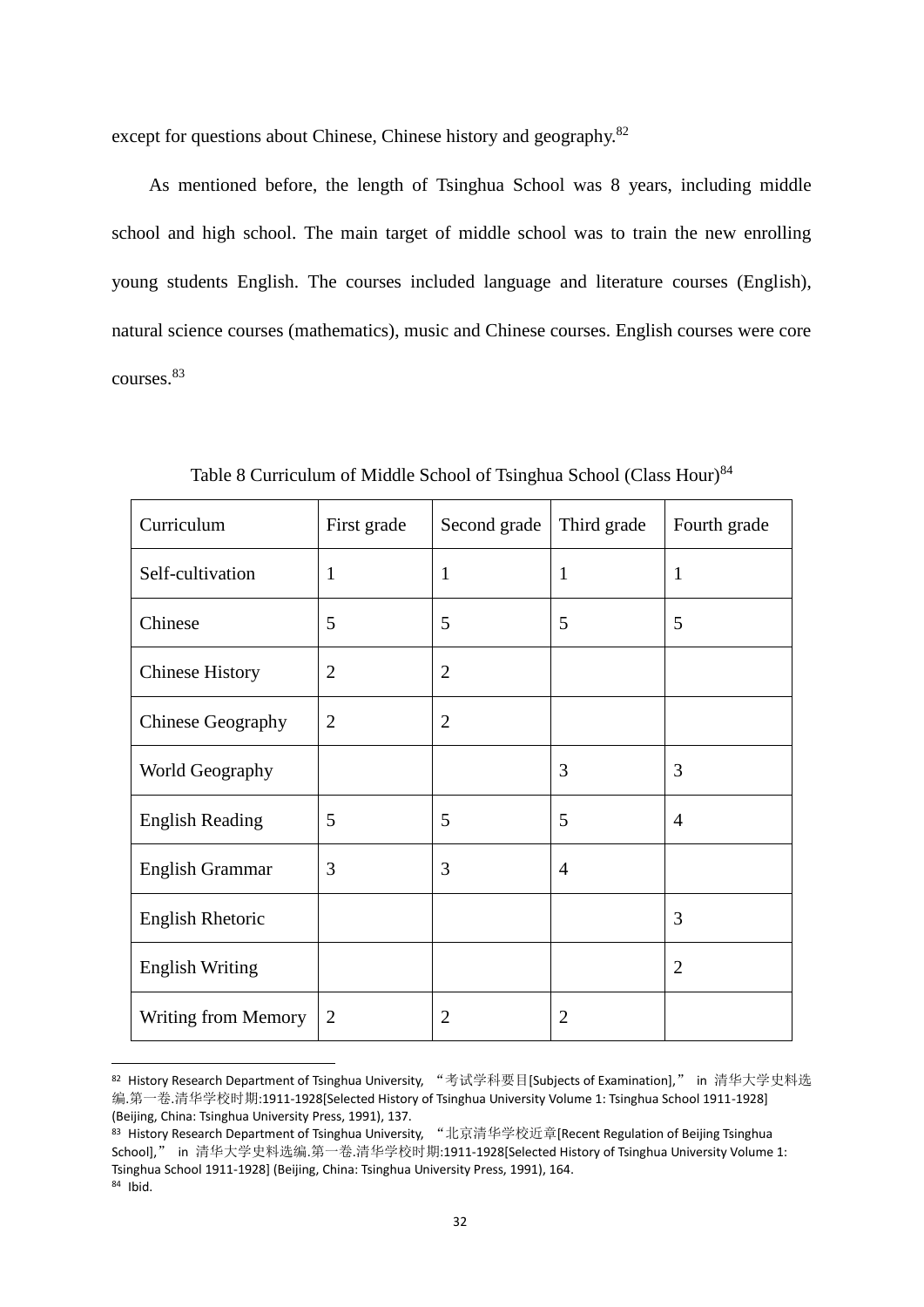| Calligraphy Practice        | $\mathbf{1}$   |                |                |                |
|-----------------------------|----------------|----------------|----------------|----------------|
| <b>English Conversation</b> |                | $\mathbf{1}$   | $\mathbf{1}$   | $\mathbf{1}$   |
| Arithmetic                  | 3              | 3              |                |                |
| Algebra                     |                |                |                | $\mathbf{1}$   |
| <b>Natural Science</b>      | 3              | 3              |                |                |
| Health                      |                |                |                | $\mathbf{1}$   |
| Handwork                    |                |                | $\overline{2}$ | $\overline{2}$ |
| Painting                    | $\overline{2}$ | $\overline{2}$ | $\overline{2}$ | $\mathbf{1}$   |
| Music                       | $\overline{2}$ | $\overline{2}$ | $\overline{2}$ | $\mathbf{1}$   |
| Gymnastics                  | $\mathbf{1}$   | 1              | 1              | $\mathbf{1}$   |

The high school had two tracks: art track and practical track. The required courses included language and literature courses, such as western literature, German, French and Latin, social science courses, such as politics and economics, natural science courses, such as mathematics, physics and chemistry, and few technical courses.<sup>85</sup>

### 4.4.2. Strict Supervision on Schoolwork

The grade was composed by three parts: attendance and participation, usual tests and final exams, in which usual tests accounted for a significant proportion. The final exam only accounted for 30 percent. They used the hundred percentage point system, with 70 percent as the passing grade. Students who got 60 to 70 grades should be coached for three months until

<sup>85</sup> History Research Department of Tsinghua University, "北京清华学校近章[Recent Regulation of Beijing Tsinghua School]," in 清华大学史料选编.第一卷.清华学校时期:1911-1928[Selected History of Tsinghua University Volume 1: Tsinghua School 1911-1928] (Beijing, China: Tsinghua University Press, 1991), 159–68.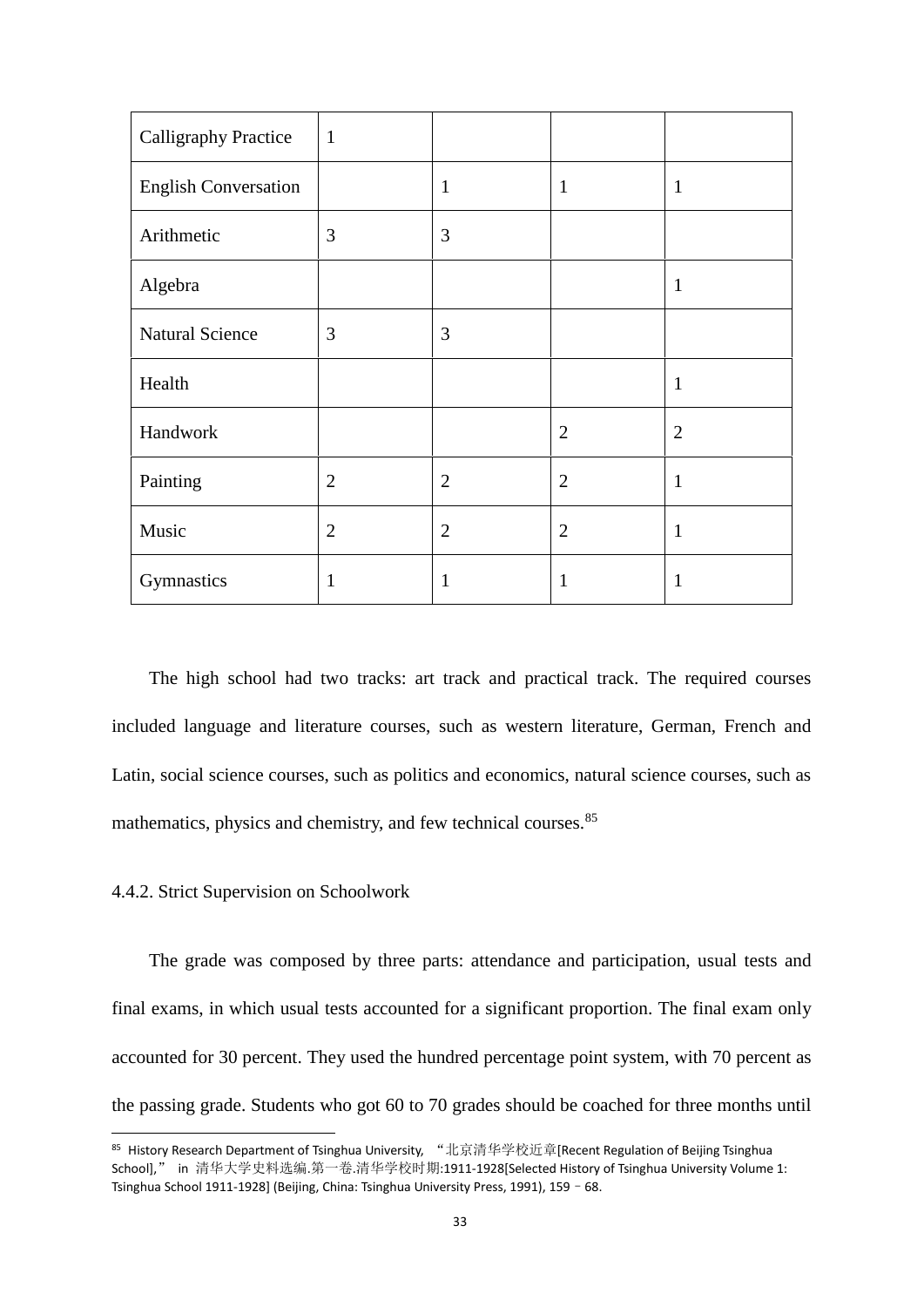they passed make-up exam, or they should stay down or even be dropped out. Every year students whose grades were less than 55 and continuously failed to grade twice would be asked to leave.<sup>86</sup> And students who have more than or equal to 2 English courses failed would be expelled. Students who have one English course failed would stay down. In a word, the drop-out rate of Tsinghua School was high. For example, more than 130 new students enrolled in 1915, only about 30 students graduated in  $1923$ .<sup>87</sup> According to the statistics from *The Alumni Roster of Tsinghua* (《清华同学录》), 22 Shandong students didn't graduate from Tsinghua School because of various reasons.<sup>88</sup>

#### 4.4.3. Varied and Colorful Extracurricular Activities

Tsinghua School attached importance to the extracurricular activities in order to integrate with American Universities. They encouraged students to organize activities, clubs, competitions and shows by themselves. There were various organizations in Tsinghua School, such as social service organization, academic organization, religion organization, publication organization, literature and art organization.<sup>89</sup> Some big clubs had hundreds of members, such as Young Men's Christian Association and Confucian Association.<sup>90</sup>

In addition, Tsinghua School thought highly of exercises. Except the PE courses in the

<sup>86</sup> Ibid. 166-167.

<sup>87</sup> Xianwen(先闻) Li(李), "清华八年[Eight Years in Tsinghua]," in 李先闻自述[Xianwen Li's Self-Description] (Changsha, China: Hunan Education Press, 2009), 15.

<sup>88</sup> Office of President of National Tsinghua University, 清华同学录[The Alumni Roster of Tsinghua] (Beijing, China: Office of President of National Tsinghua University, 1937), 1-238.

<sup>89</sup> History Research Department of Tsinghua University, "课外作业[Homework]," in 清华大学史料选编.第一卷.清华学 校时期:1911-1928[Selected History of Tsinghua University Volume 1: Tsinghua School 1911-1928] (Beijing, China: Tsinghua University Press, 1991), 204–7.

<sup>90</sup> History Research Department of Tsinghua University, "清华学校的青年会[Young Men's Christian Association in Tsinghua School]," in 清华大学史料选编.第一卷.清华学校时期:1911-1928[Selected History of Tsinghua University Volume 1: Tsinghua School 1911-1928] (Beijing, China: Tsinghua University Press, 1991), 212–13.

History Research Department of Tsinghua University, "清华学校的孔教会[Confucian Association in Tsinghua School]," in 清华大学史料选编.第一卷.清华学校时期:1911-1928[Selected History of Tsinghua University Volume 1: Tsinghua School 1911-1928] (Beijing, China: Tsinghua University Press, 1991), 213–14.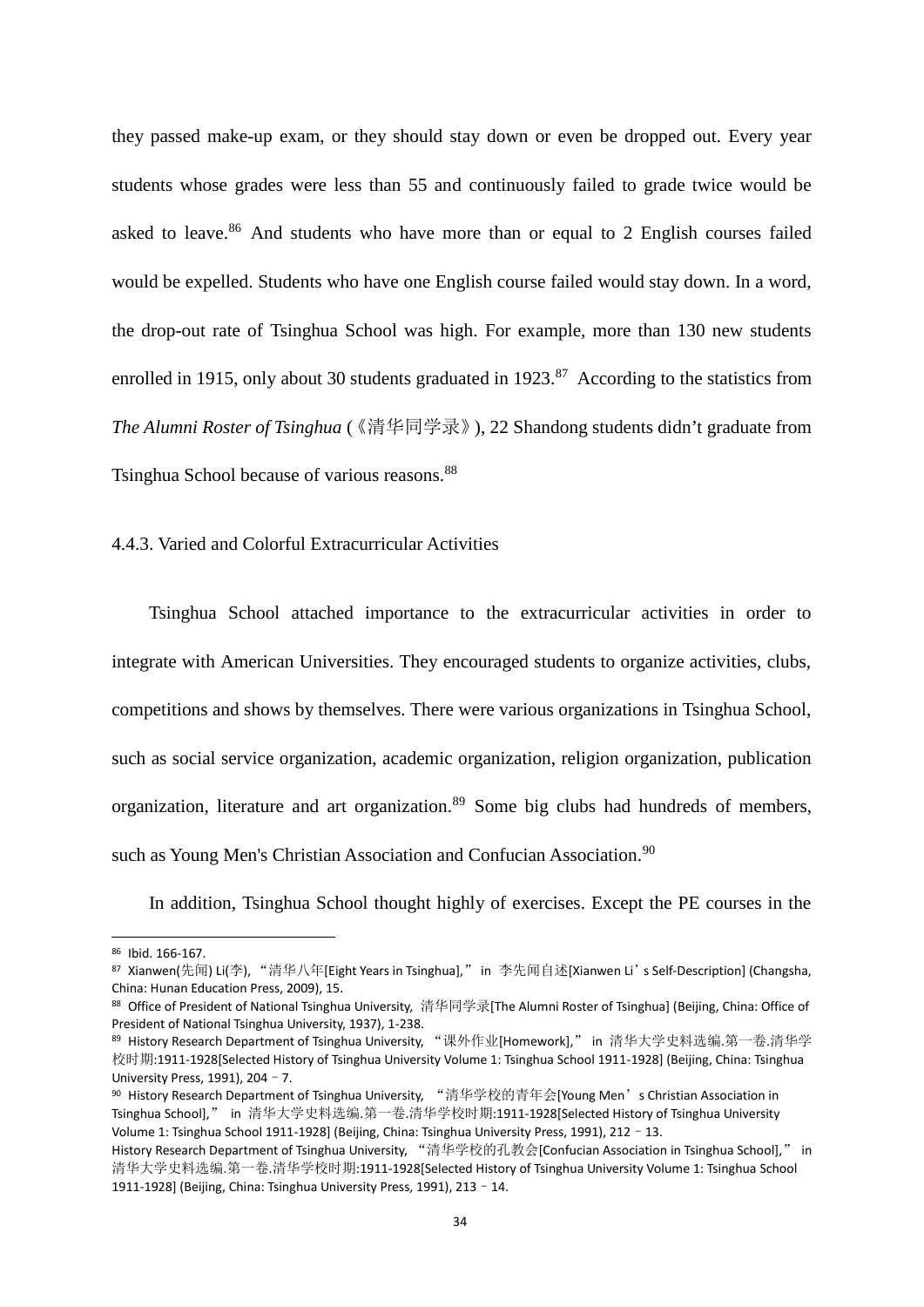required courses, every student was required to do gymnastics for ten minutes in the morning and afternoon every day. And students would accept physical examination every semester. They also held sports meet or had competitions with other schools every year.<sup>91</sup> Tsinghua School students attended various sports meets and achieved outstanding results. For instance, Tsinghua School attended the sports meets held by North China United Sports Associations (华北联合运动会) 12 times and won the championships 7 times among dozens of schools.<sup>92</sup>

In summary, as a preparatory school for students who would study in the United States, Tsinghua School attached importance to the education of English and modern discipline and physical training. They ensure good academic quality of students by means of strict management and develop students' interests through colorful activities which offered students good self-education environment. After graduation from Tsinghua School, most of ABISP students quickly adapted to the life and study in America.

<sup>&</sup>lt;sup>91</sup> History Research Department of Tsinghua University, "北京清华学校近章[Recent Regulation of Beijing Tsinghua School]," in 清华大学史料选编.第一卷.清华学校时期:1911-1928[Selected History of Tsinghua University Volume 1: Tsinghua School 1911-1928] (Beijing, China: Tsinghua University Press, 1991), 167.

<sup>92</sup> History Research Department of Tsinghua University, "十五年来清华之体育[Physical Culture of Tsinghua School during 15 Years]," in 清华大学史料选编.第一卷.清华学校时期:1911-1928[Selected History of Tsinghua University Volume 1: Tsinghua School 1911-1928] (Beijing, China: Tsinghua University Press, 1991), 343–72.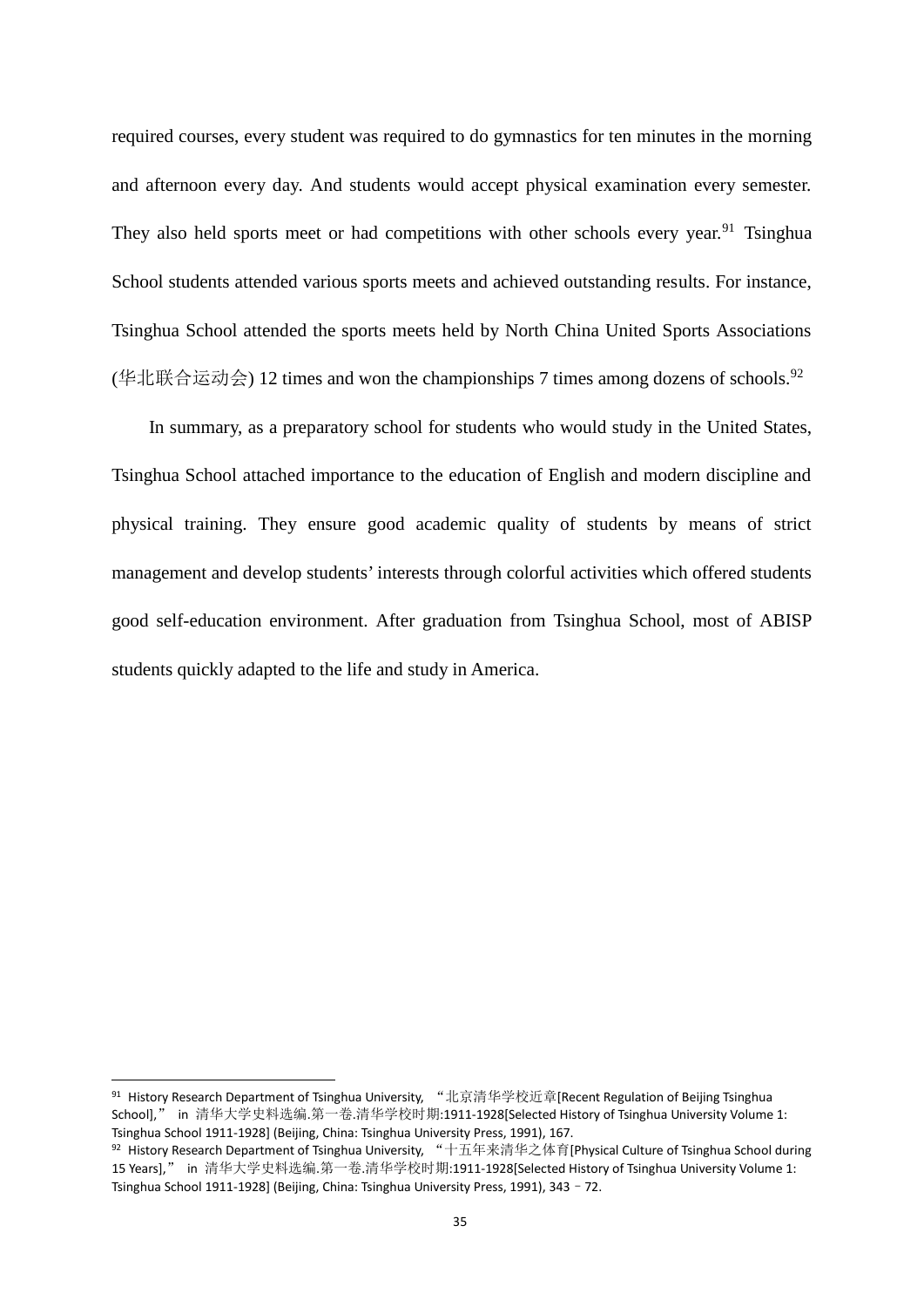## **Chapter 5: Shandong ABISP Students in the United States**

5.1. Sending ABISP Students to the United States

In addition to the first 180 students admitted to American University, Tsinghua School sent graduates from high school to the US every year from 1912 until the last batch of graduates in 1929. 1143 students in total were sent to study in the US, not including teenage students and junior college male and female students.<sup>93</sup>

| Year | Quantity of All | Quantity of Shandong |
|------|-----------------|----------------------|
|      |                 | <b>Students</b>      |
| 1909 | 47              | $\mathbf{1}$         |
| 1910 | 70              | $\mathbf{1}$         |
| 1911 | 63              | 5                    |
| 1912 | 16              | $\overline{0}$       |
| 1913 | 43              | 3                    |
| 1914 | 34              | $\mathbf{1}$         |
| 1915 | 42              | $\boldsymbol{0}$     |
| 1916 | 31              | $\overline{0}$       |

Table 9 Numbers of ABISP Students and Shandong Students Going to US from 1909 to

| 192994 |
|--------|
|--------|

<sup>93</sup> History Research Department of Tsinghua University, "补录二[Appendix 2]," in 清华大学史料选编第四卷 解放战争 时期的清华大学 1946-1948[Selected History of Tsinghua University Volume 4: Tsinghua University during the War of Liberation 1946-1948] (Beijing, China: Tsinghua University Press, 1991), 637 - 47.

<sup>94</sup> Ibid.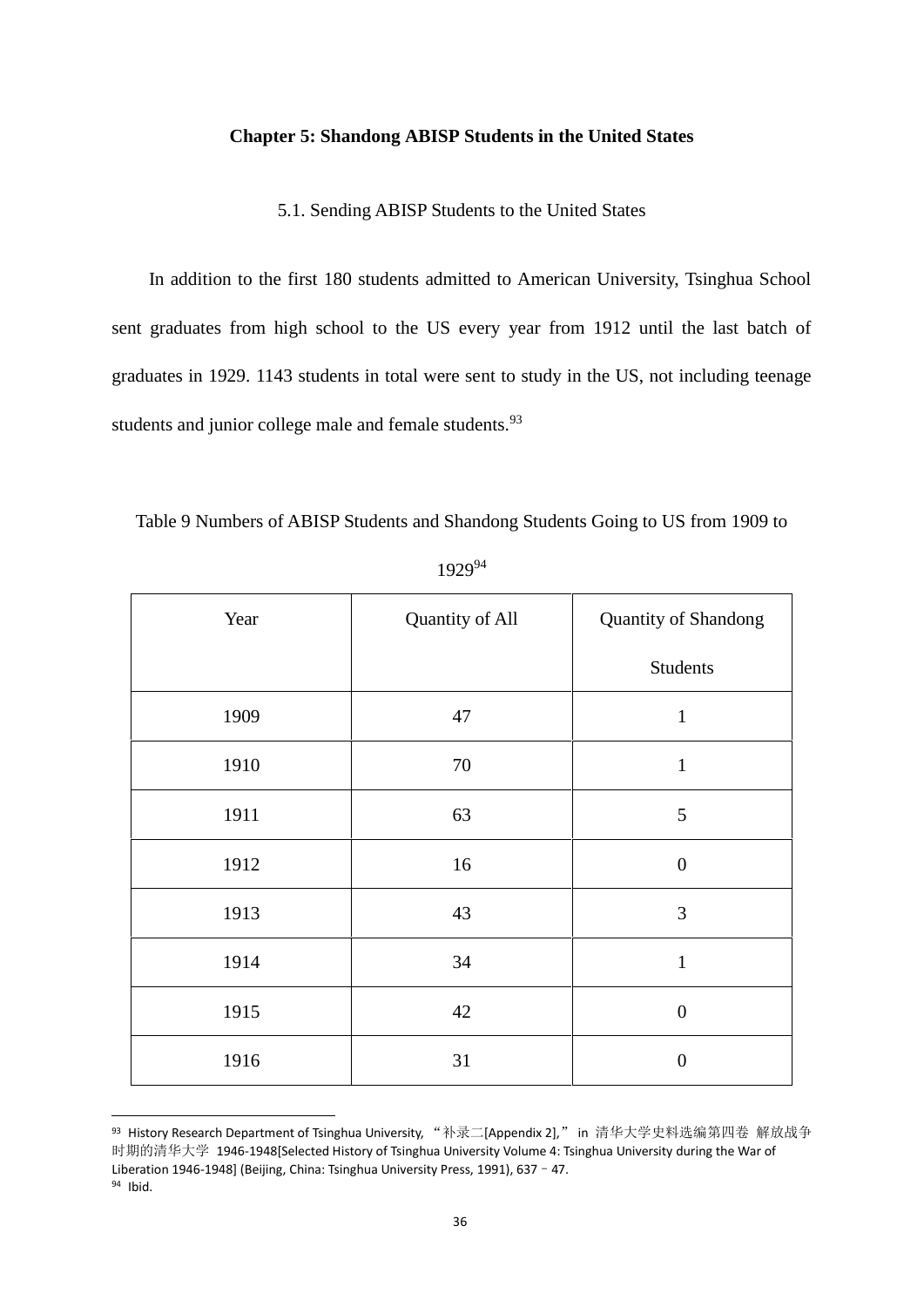| 1917                 | $44\,$ | $\,1\,$          |
|----------------------|--------|------------------|
| 1918                 | 58     | $\boldsymbol{0}$ |
| 1919                 | 63     | $\boldsymbol{0}$ |
| 1920                 | $81\,$ | $\sqrt{2}$       |
| 1921                 | $45\,$ | $\mathfrak{Z}$   |
| 1922                 | 94     | $\overline{4}$   |
| 1923                 | $81\,$ | $\overline{4}$   |
| 1924                 | $67\,$ | $\mathbf{1}$     |
| 1925                 | 69     | $\mathfrak{Z}$   |
| 1926                 | $70\,$ | $\boldsymbol{7}$ |
| 1927                 | $51\,$ | $\overline{2}$   |
| 1928                 | $47\,$ | $\sqrt{2}$       |
| 1929                 | 37     | $\sqrt{2}$       |
| $\operatorname{Sum}$ | 1143   | $42\,$           |

5.2. Management of ABISP Students Studying in the United States

5.2.1. Set up the Supervision Department to Manage Students Study in the United States

According to the *Outline of Sending Students to Study in the United States* (《派遣美国 留学生的章程草案》), the Supervision Department (游美监督处) was established to manage and supervise students who study in the United States: "We would set up the Supervision Department at Washington, Chicago or other central city and appoint an outstanding officer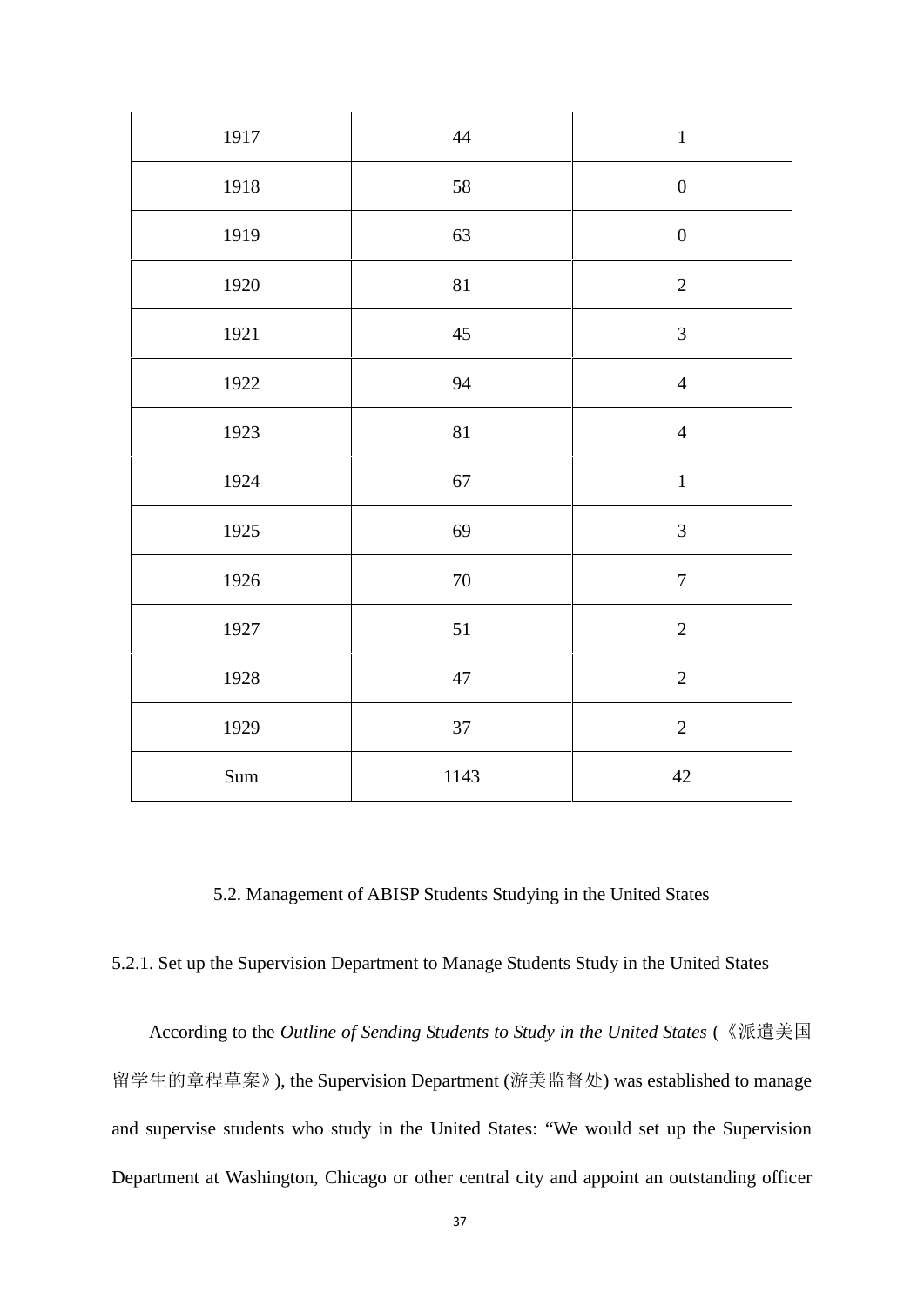who graduated from an American university to supervise students. Besides we would appoint 4 or 5 assistants to manage student affairs such as placement, cost and schoolwork. And they should report periodically." (在华盛顿、芝加哥或其他某个中心城市设立游美监督处。将 委派一名毕业于美国大学并且能力卓著的人为留学生监督,另外将任命 4 至 5 名助理以 管理留学生的安置、经费以及检查他们的学业。他们将做定期汇报。)<sup>95</sup> The Supervision Department was finally set up in Washington. And it was dissolved until 1933.<sup>96</sup>

From 1908 to 1933, there were 6 supervisors: Kui Rong 容揆 (1909-1911), Ding Huang 黄鼎 (1911-1919), Zanyuan Shi 施赞元 (1919-1921), Guocai Zhao 赵国材 (1921-1928), Yiqi Mei 梅贻琦 (1928-1931), Yuanren Zhao 赵元任 (1932-1933). The supervisors were appointed by the president of Tsinghua School after the Bureau of Educational Mission to the United States of America was canceled.<sup>97</sup> They were mainly responsible to manage students in three aspects: enrollment, finance and schoolwork.

About the enrollment. Before going abroad, students should report their selections of majors and universities to the Supervision Department. Then the Supervision Department would contact with schools and deal with the enrollment procedures. Then the Supervision Department would also escort students to the United States. And after students went to America, they must ask permission from the Supervision Department if they wanted to change their majors or transferred to other schools.<sup>98</sup>

<sup>95</sup> History Research Department of Tsinghua University, "派遣美国留学生的章程草案[Draft of Sending Students to Study in the United States]," in 清华大学史料选编.第一卷.清华学校时期:1911-1928[Selected History of Tsinghua University Volume 1: Tsinghua School 1911-1928] (Beijing, China: Tsinghua University Press, 1991), 108.

<sup>96</sup> "清华驻美学生监督处考察\_chin\_新浪博客[An Investigation of The Supervision Department of Tsinghua in the United States]," accessed August 14, 2019, http://blog.sina.com.cn/s/blog\_53f82aa60102w8p1.html.

<sup>97</sup> Lin(林) Zixun(子勋), 中国留学教育史[History of Chinese Overseas Education] (Taipei, China: Taipei Huagang Publishing Co., Ltd., 1976), 60.

<sup>&</sup>quot;清华驻美学生监督处考察\_chin\_新浪博客[An Investigation of The Supervision Department of Tsinghua in the United States]," accessed August 14, 2019, http://blog.sina.com.cn/s/blog\_53f82aa60102w8p1.html.

<sup>98</sup> History Research Department of Tsinghua University, "清华学校选派学生赴美游学章程[Regulation of Tsinghua School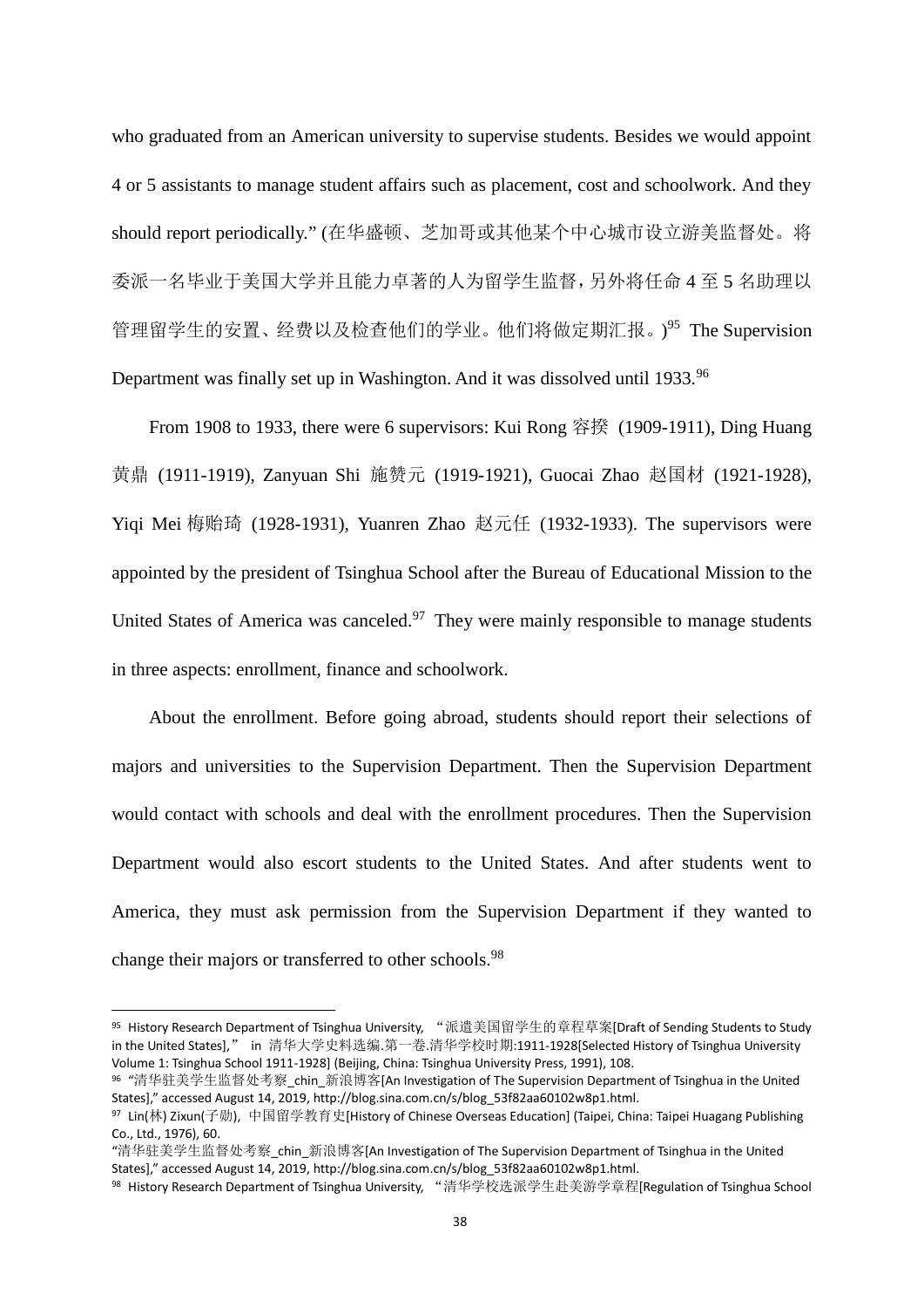About the finance. All the fees of study (including tuition fees, test fees, investigation fees and diploma fees) in America were directly payed to American universities by the Supervision Department. The hospitalization fees were payed to hospitals directly. Other fees such as monthly fees, Doctor's paper printing fees and returning fees were given to students every month. Students should fill in receipts and send them back to the Supervision Department.<sup>99</sup>

About students' schoolwork. The Supervision Department was responsible to the study and behaviour of students during their study life in American universities. They should regularly check students' schoolwork. And the monthly fee would be stopped due to poor grades.<sup>100</sup>

#### 5.2.2. Rules for Studying in the United States

About the length of study-abroad. As introduced above, the length of education in Tsinghua School was 8 years. Students can go to America only after graduated from high school. Generally, students transferred to second or third grade in American Universities. The length of ABISP students' study in the US is five years according to *Regulation of Tsinghua School Send Students Study in the United States* (《清华学校选派学生赴美游学章程》). Tsinghua School encourage students to chase higher degrees. And the regulation stipulated that students can extend the time of study in America. But they must apply for it six months

Send Students Study in the United States]," in 清华大学史料选编.第一卷.清华学校时期:1911-1928[Selected History of Tsinghua University Volume 1: Tsinghua School 1911-1928] (Beijing, China: Tsinghua University Press, 1991), 219. <sup>99</sup> Ibid.

<sup>&</sup>lt;sup>100</sup> History Research Department of Tsinghua University,"清华学校选派学生赴美游学章程[Regulation of Tsinghua School Send Students Study in the United States]," in 清华大学史料选编.第一卷.清华学校时期:1911-1928[Selected History of Tsinghua University Volume 1: Tsinghua School 1911-1928] (Beijing, China: Tsinghua University Press, 1991), 221.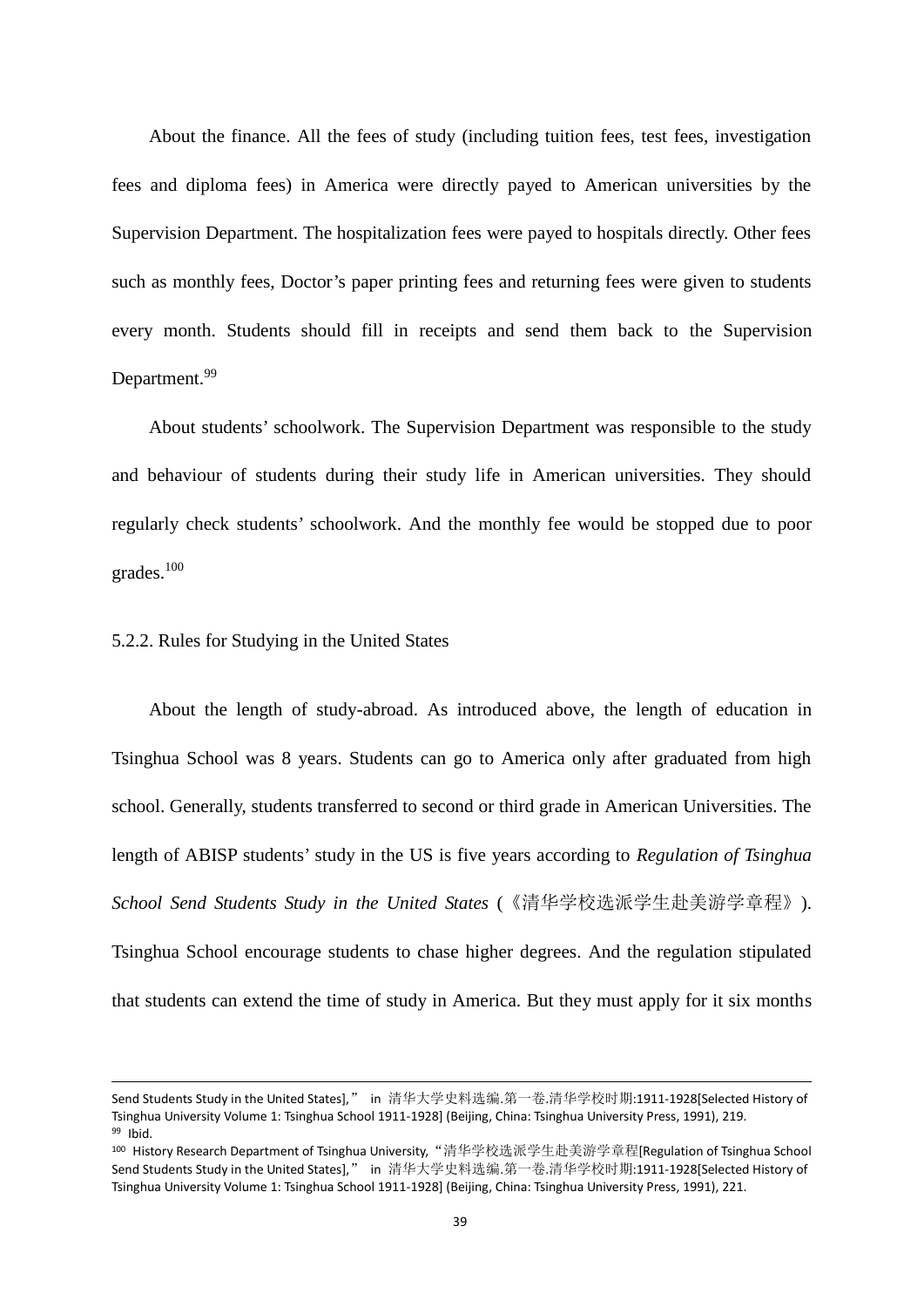in advance.<sup>101</sup> Ideally, the five years can be divided into two years for bachelor's degree, one year for master's degree and last two years for doctor's degree. For example, the first Shandong ABISP student Changping Wang went to America in 1909 and obtained doctor's degree from University of Michigan in 1914. <sup>102</sup> But different students have different situations. Not all the ABISP students chose to continue education in America and finally obtained master's degrees or doctor's degrees.

About the management of funds for students studying in the United States. ABISP students can enjoy 250 yuan (National Currency) for clothes (Adjusted to 500 yuan later) before going to the United States and 60 dollars every month for accommodations and books.<sup>103</sup> The fee for returning home was 300 dollars.<sup>104</sup> All the money mentioned above were given to students. Other fees, such as tuition fee, diploma fee, gymnasium fee and laboratory fee were directly given to schools by the Supervision Department. If students are ill, the Supervision Department would pay to schools or hospitals.<sup>105</sup> And doctor students can enjoy the printing fee no more than 100 dollars by receipts.<sup>106</sup> But if students have problems, such as neglecting school work, getting married, poor study performance or leaving America without permission, the Supervision Department would stop or decrease the fees for students who were studying in the United States.<sup>107</sup>

<sup>&</sup>lt;sup>101</sup> History Research Department of Tsinghua University,"清华学校选派学生赴美游学章程[Regulation of Tsinghua School Send Students Study in the United States]," in 清华大学史料选编.第一卷.清华学校时期:1911-1928[Selected History of Tsinghua University Volume 1: Tsinghua School 1911-1928] (Beijing, China: Tsinghua University Press, 1991), 218. <sup>102</sup> Yaoxi(耀曦) Li(李), "首批庚款留美博士——济南人王长平[The First Batch of Doctors Studying in America: Changping

Wang from Jinan]," Chunqiu Birmonthly, no. 2 (2012): 9.

<sup>&</sup>lt;sup>103</sup> History Research Department of Tsinghua University,"清华学校选派学生赴美游学章程[Regulation of Tsinghua School Send Students Study in the United States]," in 清华大学史料选编.第一卷.清华学校时期:1911-1928[Selected History of Tsinghua University Volume 1: Tsinghua School 1911-1928] (Beijing, China: Tsinghua University Press, 1991), 219. <sup>104</sup> Ibid. 221.

<sup>105</sup> Ibid. 219.

<sup>106</sup> Ibid. 220.

<sup>107</sup> Ibid. 221-222.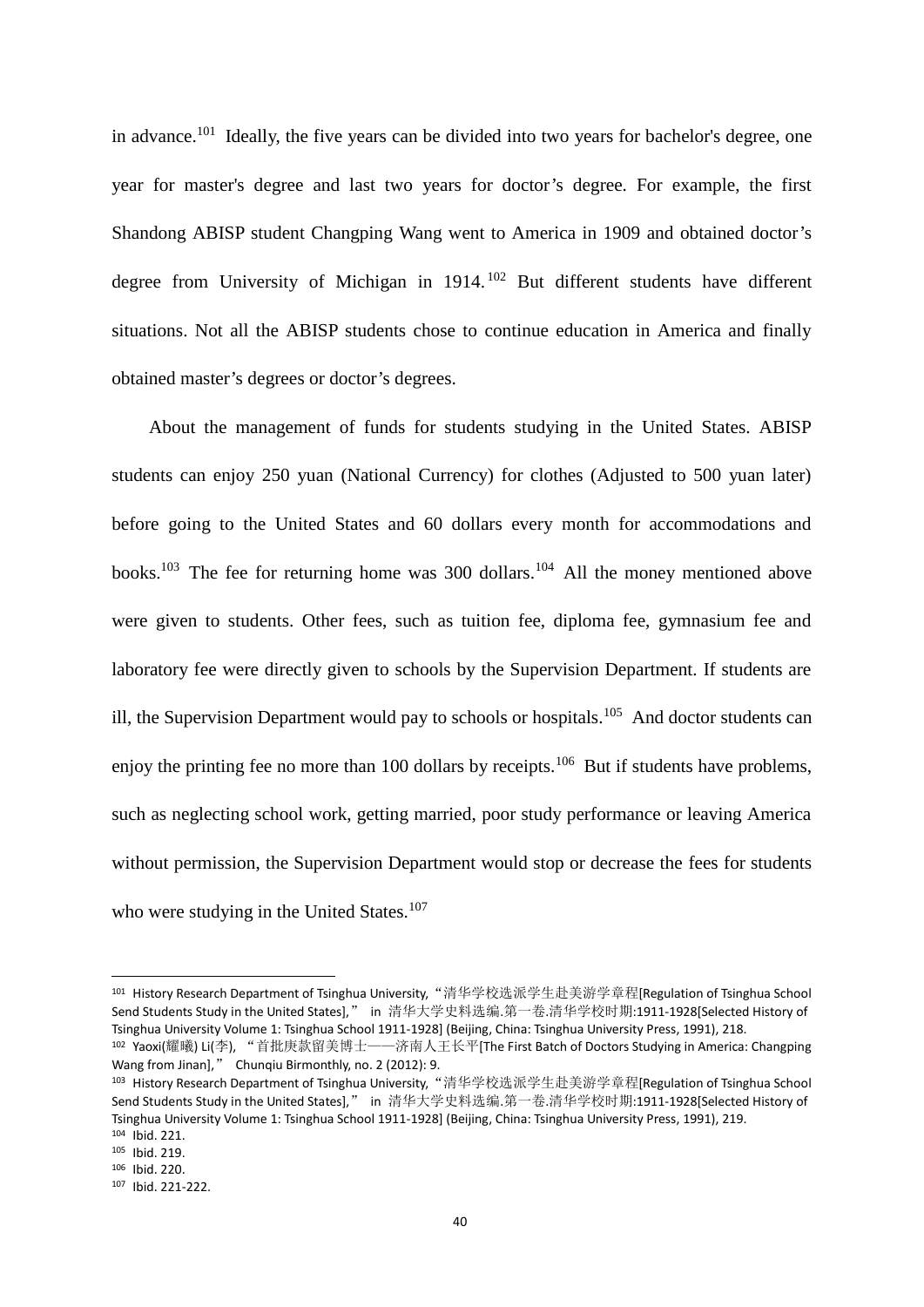About the management of schoolwork and other affairs. If students have to ask for leave for some irresistible reasons such as bereavement, they should report and discuss with the Supervision Department. All the fees would be stopped during the absence and the length of absence cannot exceed 6 months, or the Supervision Department would remove students' names from the rolls. Students should submit their grades to the Supervision Department by the end of every semester and report the date of graduation and degree 3 months in advance before graduation. In addition, the Supervision Department would reward students for good performance on grades or great achievements on social service or extracurricular activities.<sup>108</sup>

#### 5.3. Schools and Majors of Shandong Students

About the prospective majors and schools for ABISP students, Tsinghua School required them to select in the last semester before graduation. At first, the selection of majors and schools were made by students themselves on the basis of their interests or career plans. From 1913, the vice-president Yichun Zhou (周诒春) succeeded to the new president of Tsinghua School. He regarded employment guidance as an important part of preparatory education. Before they finally made decisions, students must discuss the prospective majors and schools with him.<sup>109</sup> "The universities that graduates will go were determined by him, the majors that graduates will choose were also determined by him." <sup>110</sup> (毕业生所进入的美国大学是由他 指定的,毕业生所习的专业,也是由他指定的。) This situation changed after the Career

<sup>108</sup> Ibid. 221-222.

<sup>109</sup> Fujun(富军) Jin(金) and Zhen(珍) Li(李), "清华大学校史馆——清华学校留学辅导考察[History Museum of Tsinghua University: An Investigation of Study Abroad Counseling in Tsinghua School]," accessed August 14, 2019,

http://www.tsinghua.edu.cn/publish/xsg/8348/2016/20160612084506638204661/20160612084506638204661\_.html. <sup>110</sup> Jianghua(炯华) Huang(黄), "清华大学早年生活的回忆[Memories of Early Life in Tsinghua University]," in 文化史料 丛刊(三) [Series of Cultural and Historical Materials (3)] (Beijing, China: Literature and History Materials Publishing House, 1982), 79–81.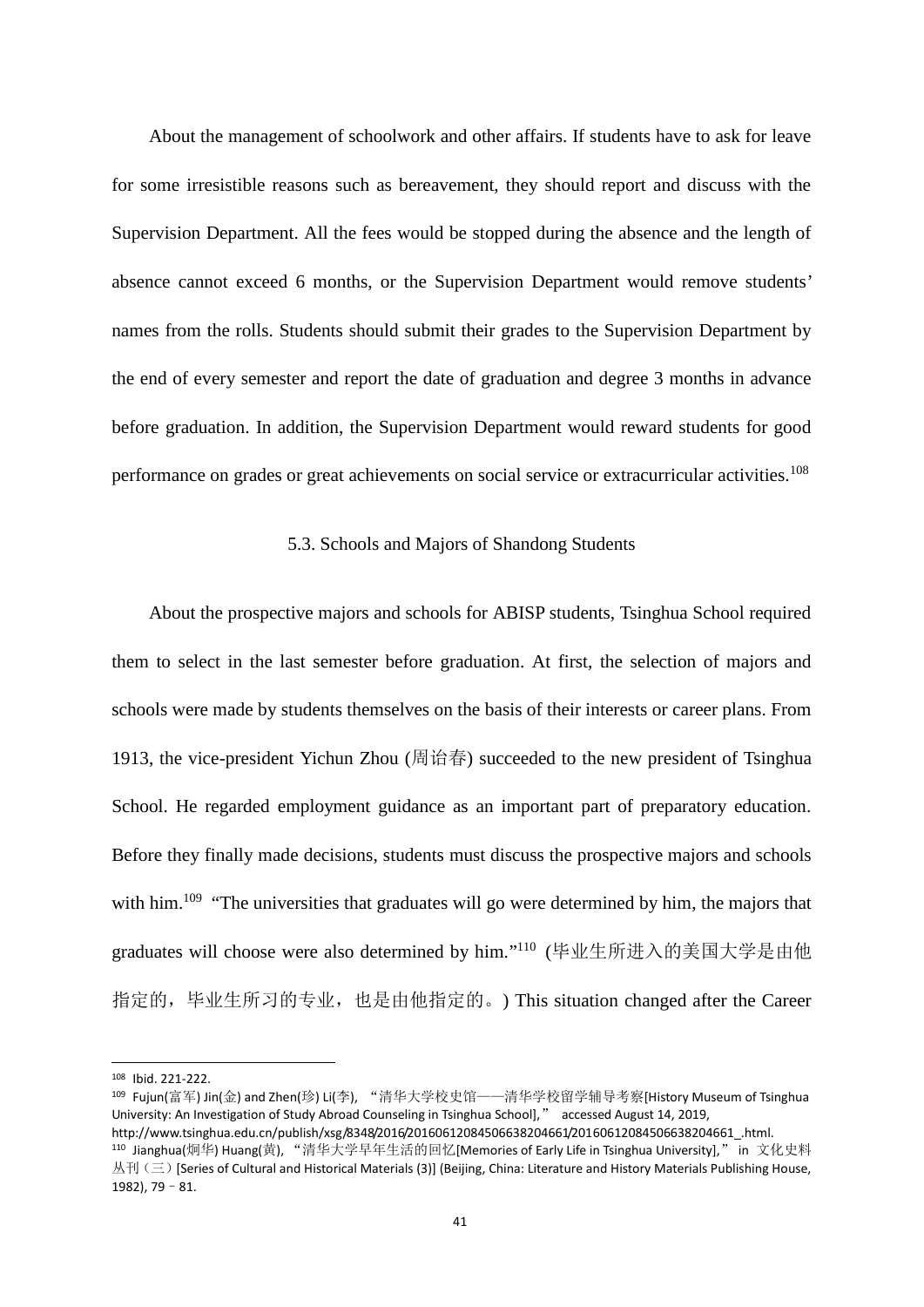Office was set up in 1923.<sup>111</sup>

#### 5.3.1. School Distribution

For the selection of schools, some students intended to choose those universities with great number of students in the east of US. Others prefer to go to small universities in the middle and western regions. In those small universities with few students, foreign students were fewer so that Chinese students can get more chances to communicate with American students and teachers which would help them fit into American society more easily. Most universities in the east had strong faculty and good infrastructure. They also had more foreign students. But students had few chances to communicate with teachers and American students which may cause Chinese students only stay with Chinese which is not helpful for students to integrate into American society. Therefore, many students choose to go to universities in the middle and western areas first, then transfer to eastern universities. Tsinghua School also encouraged students to do so. The regulations for students' study in the US stipulated that if students transfer from western and middle universities to eastern universities, they would pay for the travelling expenses. $^{112}$ 

Table 10 University Distribution of Shandong ABISP Students (Bachelor Degree)<sup>113</sup>

| Universities | <b>Ouantity</b> | Universities | Juantity |  |
|--------------|-----------------|--------------|----------|--|
|--------------|-----------------|--------------|----------|--|

<sup>111</sup> Fujun(富军) Jin(金) and Zhen(珍) Li(李), "清华大学校史馆——清华学校留学辅导考察[History Museum of Tsinghua University: An Investigation of Study Abroad Counseling in Tsinghua School]," accessed August 14, 2019, http://www.tsinghua.edu.cn/publish/xsg/8348/2016/20160612084506638204661/20160612084506638204661\_.html.

<sup>112</sup> Lingzhao(令召) Han(韩), "庚子赔款与近代河南留美教育研究[The Study of the Boxer Indemnity and the Education of Studying in America in the Modern History of Henan]" (Doctor, Zhengzhou University, 2013), 42-43.

<sup>113</sup> Office of President of National Tsinghua University, 清华同学录[The Alumni Roster of Tsinghua] (Beijing, China: Office of President of National Tsinghua University, 1937), 1-238.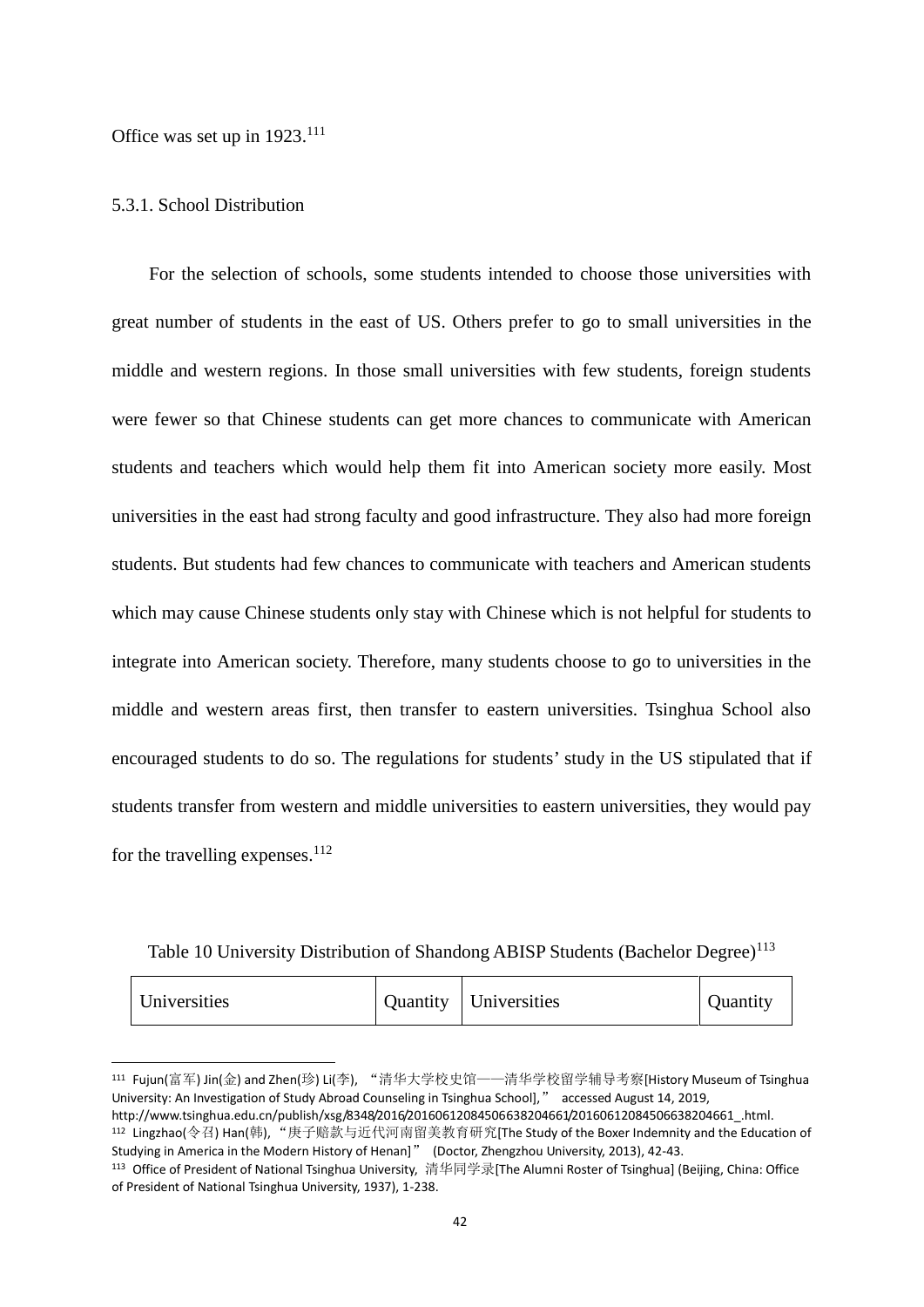| University of Wisconsin          | 9              | Norwich University        | $\mathbf{1}$ |
|----------------------------------|----------------|---------------------------|--------------|
| University of Michigan           | $\overline{4}$ | University of Washington  | $\mathbf{1}$ |
| <b>Ohio State University</b>     | $\overline{4}$ | Columbia University       | $\mathbf{1}$ |
| <b>Cornell University</b>        | 3              | Colorado School of Mines  | $\mathbf{1}$ |
| Massachusetts<br>Institute<br>of | 3              | Lowell<br>Technological   | $\mathbf{1}$ |
| Technology                       |                | Institute                 |              |
| <b>Stanford University</b>       | 3              | University of Illinois    | $\mathbf{1}$ |
| <b>Purdue University</b>         | 2              | Polytechnic<br>Worcester  | $\mathbf{1}$ |
|                                  |                | Institute                 |              |
| Harvard University               | $\overline{2}$ | The Citadel, The Military | $\mathbf{1}$ |
|                                  |                | College of South Carolina |              |
| Iowa State University            | $\mathbf{1}$   | New York University       | $\mathbf{1}$ |
| <b>Yale University</b>           | 1              | Lawrence University       | $\mathbf{1}$ |

As the table showed above, Shandong students were distributed in 20 universities after they arrived the US. Most universities are in the middle and eastern regions. Only Stanford University is in the west coast. Some universities are comprehensive universities, such as Harvard University, University of Wisconsin and University of Michigan. Some are known for one or some majors. For example, Massachusetts Institute of Technology is known for its research and education in the engineering and architecture. Iowa State University is known for its agriculture.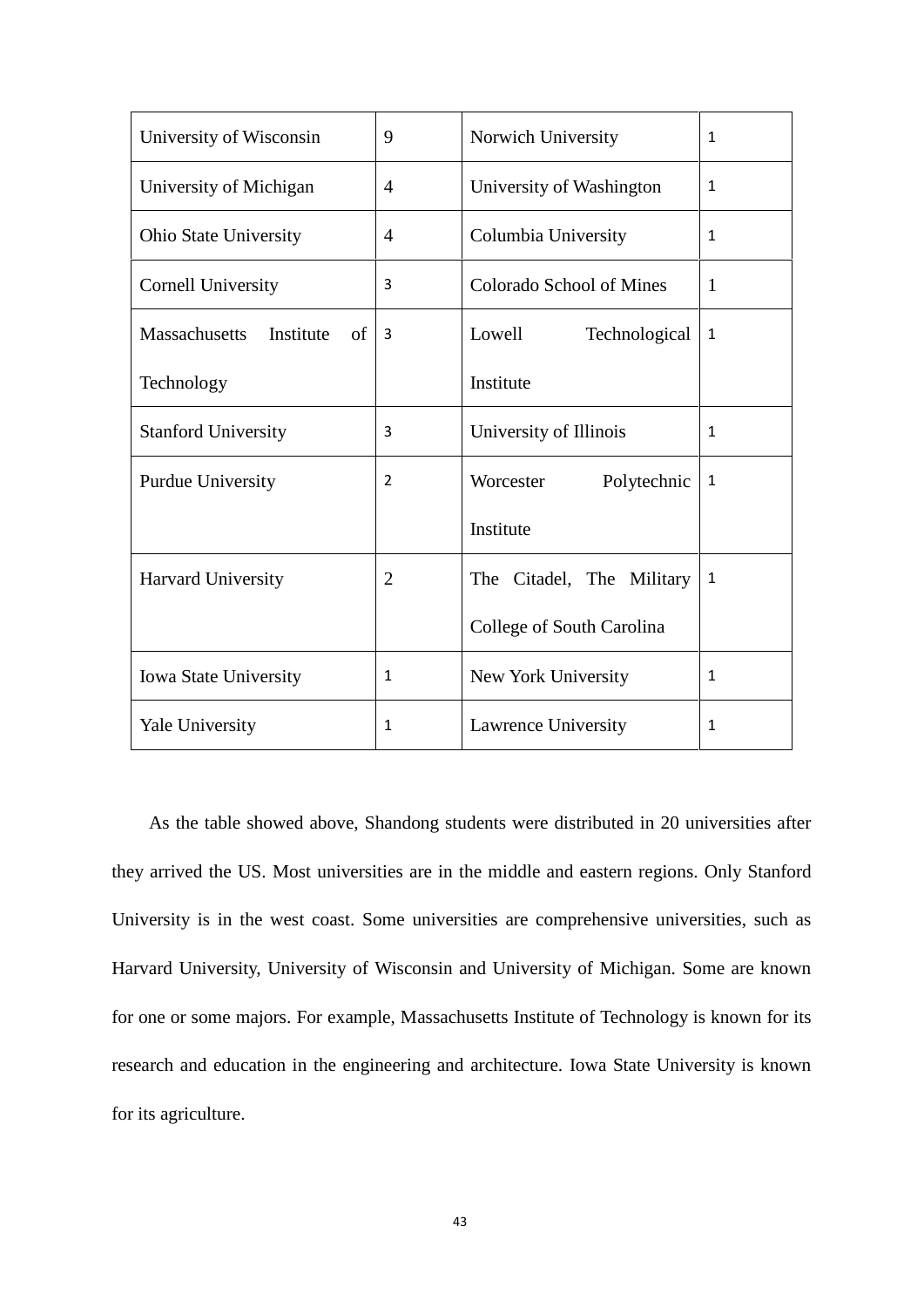5.3.2. Majors

For the selection of majors, *Draft of Sending Students to Study in the United States* stipulated: "Eighty percent students will major in industrial technology, agriculture, mechanical engineering, mining, physics, chemistry, railway engineering, architecture, banking, railway management or similar majors. Other twenty percent will major in law and politics." (派出的留学生中有百分之八十将专修工业技术, 农学, 机械工程, 采矿, 物 理及化学,铁路工程,建筑,银行,铁路管理,以及类似学科。另外百分之二十将专修 法律及政治学。)<sup>114</sup> In fact, according to the statistics from *Majors of ABISP Students* (历年 留美学生分科统计表), 51.6 percent Tsinghua students choose natural science subjects, such as engineering, agriculture, medical science and social science. And 44.7 percent students choose social science, literature, philosophy, law and business as their majors.<sup>115</sup> We can find that the difference is not as much as originally planned.

The proportion of Shandong students' majors are similar to all ABISP students. More than half learned engineering, science, agriculture and military, accounted for 57 percent. Seven students choose majors about business and eleven students learned majors of humanities. We can see that engineering and natural science were also more popular than social science subjects among Shandong students.<sup>116</sup>

<sup>114</sup> History Research Department of Tsinghua University,"派遣美国留学生的章程草案[Draft of Sending Students to Study in the United States]," in 清华大学史料选编.第一卷.清华学校时期:1911-1928[Selected History of Tsinghua University Volume 1: Tsinghua School 1911-1928] (Beijing, China: Tsinghua University Press, 1991), 107.

<sup>115</sup> History Research Department of Tsinghua University, "历年留美学生分科统计表[Majors of ABISP Students]," in 清 华大学史料选编.第一卷.清华学校时期:1911-1928[Selected History of Tsinghua University Volume 1: Tsinghua School 1911-1928] (Beijing, China: Tsinghua University Press, 1991), 56–71.

<sup>116</sup> Office of President of National Tsinghua University, 清华同学录[The Alumni Roster of Tsinghua] (Beijing, China: Office of President of National Tsinghua University, 1937), 1-238.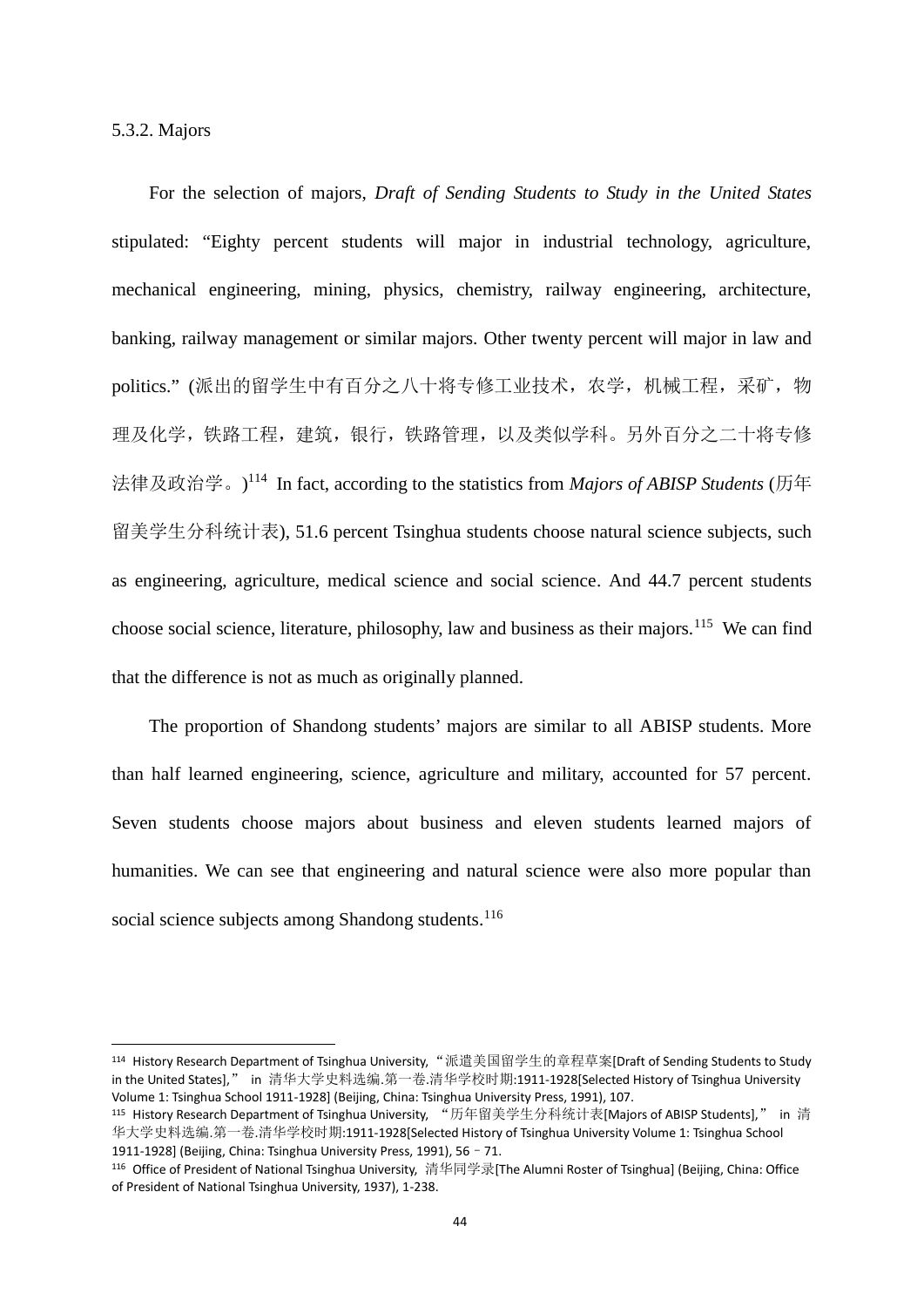| Majors                 | Quantity       | Majors                  | Quantity        |
|------------------------|----------------|-------------------------|-----------------|
| <b>Engineering</b>     | 13             | Politics                | $\overline{2}$  |
| Chemical engineering   | 3              | Law                     | $\mathbf{1}$    |
| Mining and metallurgy  | $\overline{2}$ | Politics and journalism | $\mathbf{1}$    |
| Electrical engineering | $\overline{2}$ | Civics                  | $\overline{2}$  |
| Architecture           | $\mathbf{1}$   | Psychology              | $\mathbf{1}$    |
| Civil engineering      | 3              | Educational psychology  | $\mathbf{1}$    |
| Aeronautics            | $\mathbf{1}$   | Education               | $\mathbf{1}$    |
| Mechanical engineering | $\mathbf{1}$   | <b>Commerce</b>         | $7\phantom{.0}$ |
| <b>Science</b>         | 8              | Public finance          | $\mathbf{1}$    |
| Chemistry              | 6              | Economics               | $\overline{4}$  |
| Applied chemistry      | $\mathbf{1}$   | Finance                 | $\mathbf{1}$    |
| <b>Biology</b>         | $\mathbf{1}$   | International trade     | $\mathbf{1}$    |
| <b>Humanities</b>      | 11             | <b>Military</b>         | $\overline{2}$  |
| Literature             | $\overline{2}$ | <b>Agriculture</b>      | $\mathbf{1}$    |

Table 11 Major Distribution of Shandong ABISP Students (Bachelor Degree)<sup>117</sup>

# 5.4. Degrees Obtained of Shandong ABISP Students

Due to the strict selection, entrance examination and preparatory education of Tsinghua School, most ABISP students behaved well during the study life in America. According to the

 $117$  Ibid.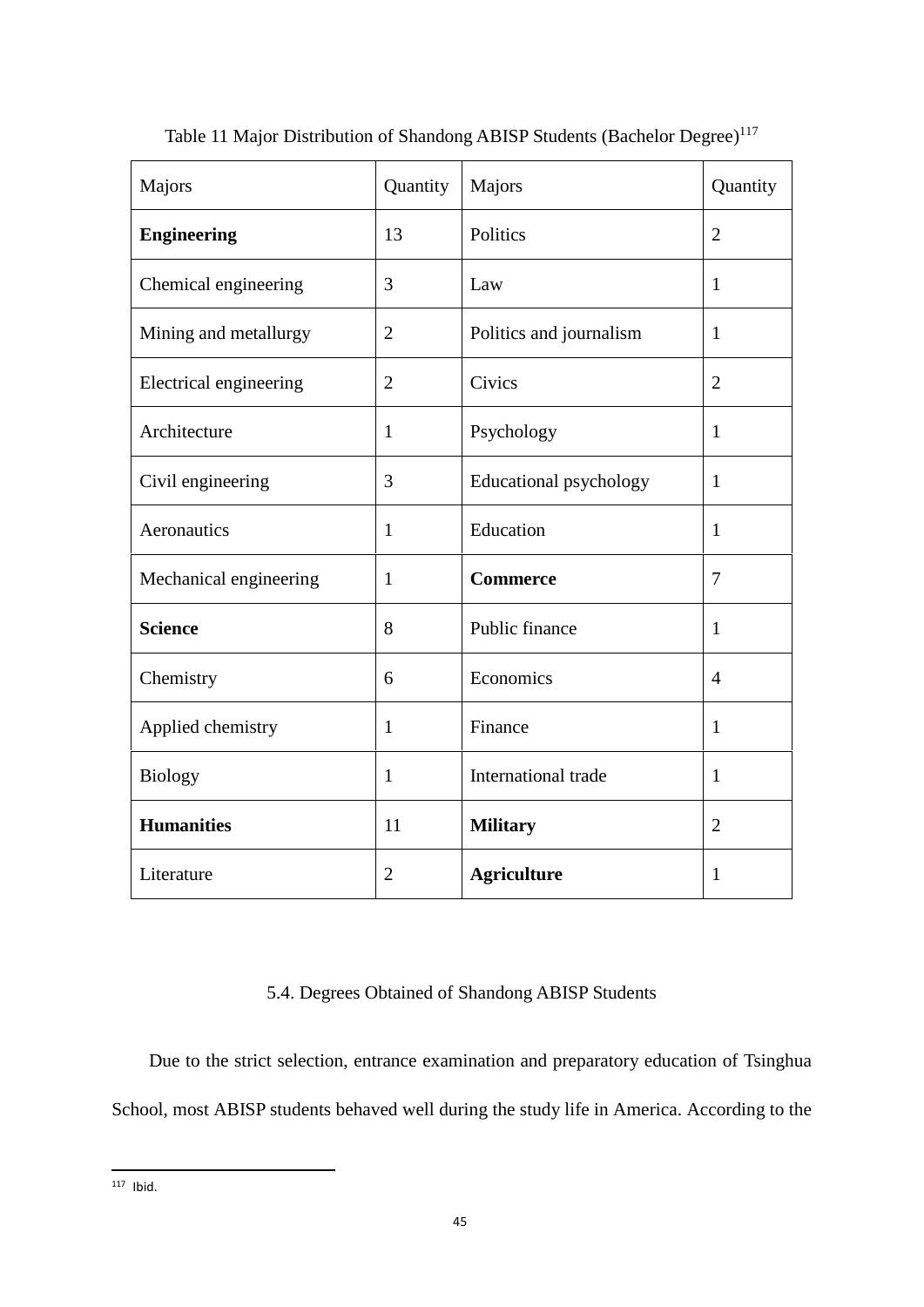statistics from *History of Overseas Education in China* (《中国留学教育史》), in all the 969 ABISP students who we can find the information, besides 22 students who died, 183 students obtained doctor's degree (19%), 436 students obtained master's degree (45%), 248 students obtained bachelor's degree (25%), only 80 students didn't obtain any degrees (8%).<sup>118</sup> As for Shandong students, besides one student, Shanbao Ma  $(1.4 \pm 1.6)$  who was drowned in the Connecticut River in 1918,<sup>119</sup> all other Shandong students successfully obtained degrees: 9 students obtained doctor's degree (21%), 18 students obtained master's degree (42%) and 14 students obtained bachelor's degree  $(33\%)$ .<sup>120</sup> We can see the proportion of Shandong students' degree is similar as the whole ABISP group.

| Name                          | <b>O</b> btained | University                |
|-------------------------------|------------------|---------------------------|
|                               | degree           |                           |
| Changping Wang $(\pm \& \mp)$ | Doctor           | University of Michigan    |
| Chongde Gao (高崇德)             | Master           | <b>Harvard University</b> |
| Yixuan Shi (史译宣)              | Master           | <b>Harvard University</b> |
| Xuewu Sun (孙学悟)               | Doctor           | <b>Harvard University</b> |
| Jiding Sun $(\frac{\pi}{2})$  | <b>Bachelor</b>  | <b>Purdue University</b>  |

Table 12 Obtained Degrees of Shandong Students<sup>121</sup>

<sup>121</sup> Ibid.

<sup>118</sup> Changfa(长法) Xie(谢), 中国留学教育史[History of Overseas Education in China] (Taiyuan, China: Shanxi Education Press, 2006), 137.

<sup>119</sup> Qinghua(清华) Tan(谭), "清华大学校史馆——清华学校毕业生考(上):1912-1919 级[History Museum of Tsinghua University: Research of Tsinghua Graduates from 1912 to 1919]," accessed August 14, 2019,

http://www.tsinghua.edu.cn/publish/xsg/8348/2018/20180308094609233567361/20180308094609233567361 .html. <sup>120</sup> Office of President of National Tsinghua University, 清华同学录[The Alumni Roster of Tsinghua] (Beijing, China: Office of President of National Tsinghua University, 1937), 1-238.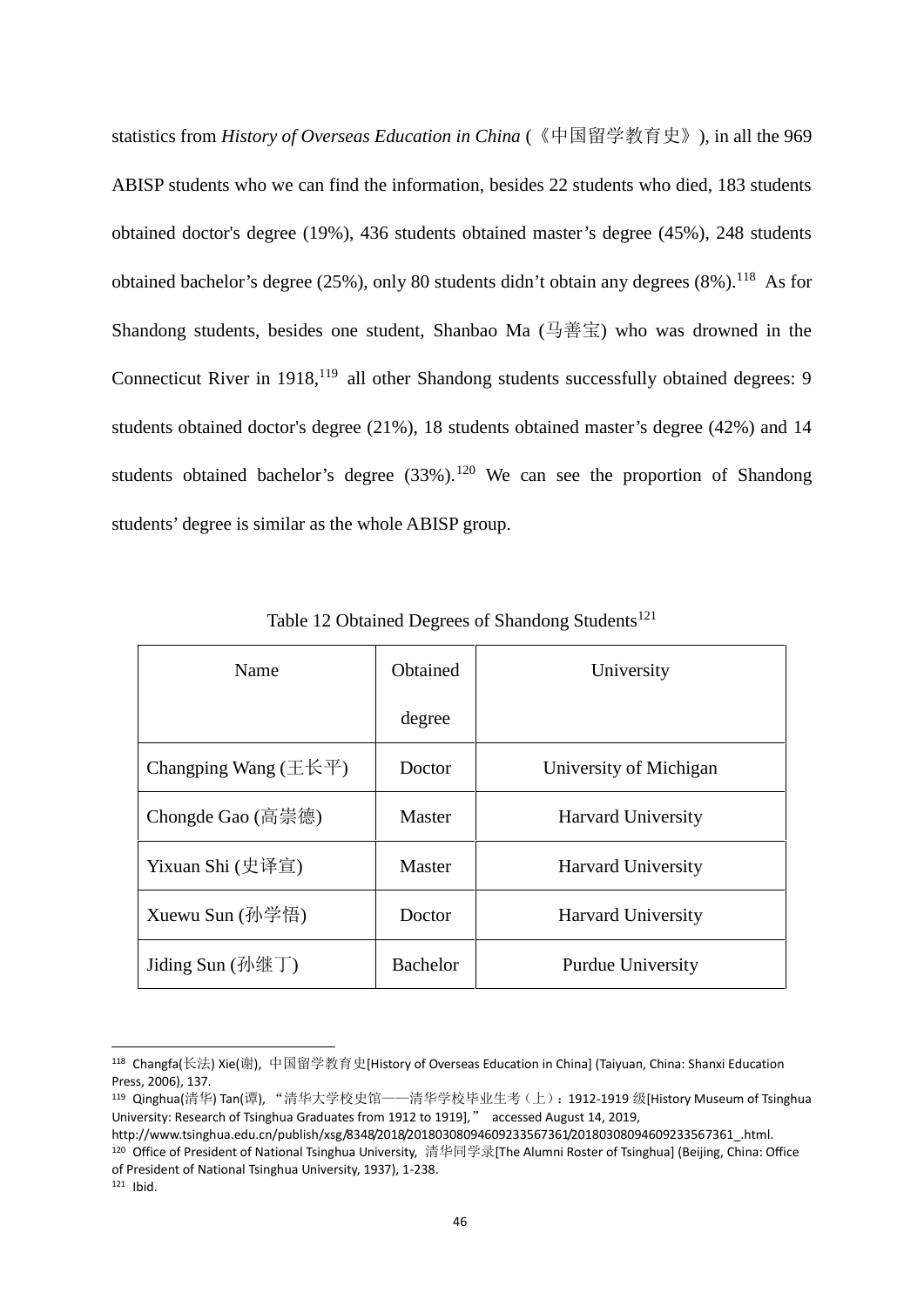| Fuyun Zhang (张福运)              | <b>Bachelor</b> | <b>Harvard University</b>             |
|--------------------------------|-----------------|---------------------------------------|
| Maode Lu (陆懋德)                 | Master          | <b>Ohio State University</b>          |
| Yanzhi Lv (吕彦直)                | <b>Bachelor</b> | <b>Cornell University</b>             |
| Chuanling Liang (梁传玲)          | Master          | University of Chicago                 |
| Liting Chen(陈立廷)               | <b>Bachelor</b> | <b>Yale University</b>                |
| Tingyu Zhang (张廷玉)             | <b>Bachelor</b> | University of Michigan                |
| Lingxuan Kong (孔令烜)            | Master          | <b>Ohio State University</b>          |
| Tingxiu Du(杜庭修)                | Master          | Lawrence University                   |
| Changgeng Gao (高长庚)            | <b>Bachelor</b> | Lowell Technological Institute        |
| Zhu'an Ma $(\frac{\pi}{2}$ 祝安) | Master          | Norwich University                    |
| Jizhen Wang (王际真)              | <b>Bachelor</b> | University of Wisconsin               |
| Chengmo Sun (孙承谟)              | Master          | <b>Ohio State University</b>          |
| Chongxi Gao (高崇熙)              | Doctor          | University of Wisconsin               |
| Dingshu Wang (汪鼎叔)             | Master          | Columbia University                   |
| Maolan Duan(段茂澜)               | Doctor          | Columbia University                   |
| Wenqi Xin (辛文锜)                | Doctor          | Massachusetts Institute of Technology |
| Maohan Duan (段茂瀚)              | Master          | Columbia University                   |
| Guohua Sun (孙国华)               | Doctor          | <b>Ohio State University</b>          |
| Chuanzhang Zhou (周传璋)          | <b>Bachelor</b> | New York University                   |
| Jin Xiao (萧津)                  | Master          | Harvard University                    |
| Ren Zhang $(\#E)$              | Master          | Massachusetts Institute of Technology |
| Jixiang Ding (丁济详)             | <b>Bachelor</b> | <b>Ohio State University</b>          |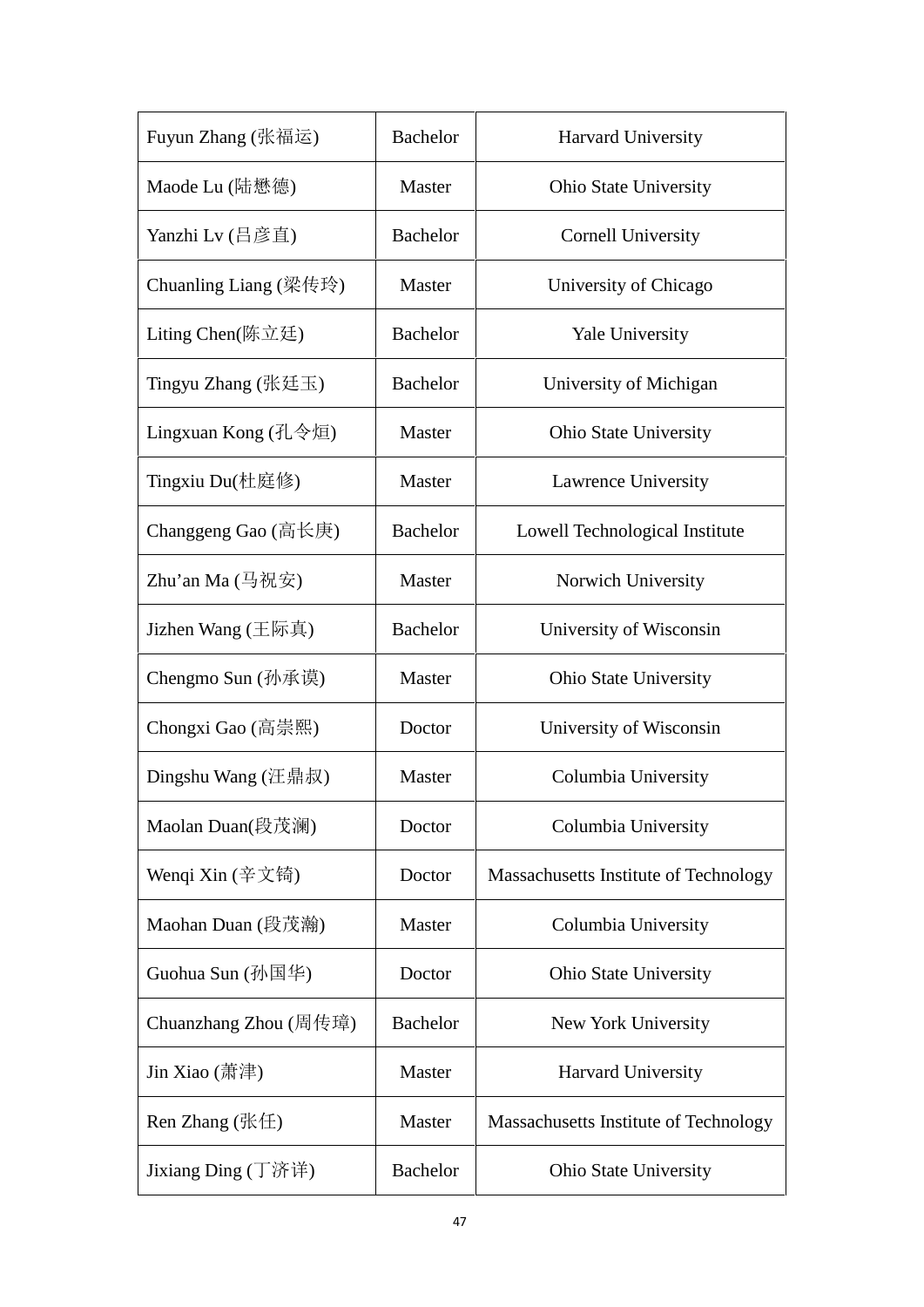| Shouchang Cao $(\nexists \vec{\pi} \equiv 1)$         | Master          | University of Chicago                 |
|-------------------------------------------------------|-----------------|---------------------------------------|
| Jiamei Hu (胡家枚)                                       | <b>Bachelor</b> | The Citadel, The Military College of  |
|                                                       |                 | South Carolina                        |
| Guozhen Bi (毕国箴)                                      | <b>Bachelor</b> | Columbia University                   |
| Jiaju You (尤家驹)                                       | Master          | University of Pennsylvania            |
| $Zi$ 'an Zhou (周自安)                                   | <b>Bachelor</b> | <b>Stanford University</b>            |
| Chuan Liu $(\overrightarrow{x}$ $\overrightarrow{k})$ | Master          | University of Illinois                |
| Rui Zhang (张锐)                                        | Master          | <b>Harvard University</b>             |
| Mingfang Cai $(\frac{K}{K}$ 名芳                        | Master          | Massachusetts Institute of Technology |
| Xiwu Cao (曹希武)                                        | <b>Bachelor</b> | New York University                   |
| Zhenying Xu $($ 许振英 $)$                               | Master          | University of Wisconsin               |
| Huiwen Zhang (张汇文)                                    | Doctor          | <b>Stanford University</b>            |
| Xiwen Cao (曹希文)                                       | <b>Bachelor</b> | University of Wisconsin               |
| Chongxin Zhong (仲崇信)                                  | Doctor          | <b>Ohio State University</b>          |
| Cheng'e Sun (孙承谔)                                     | Doctor          | University of Wisconsin               |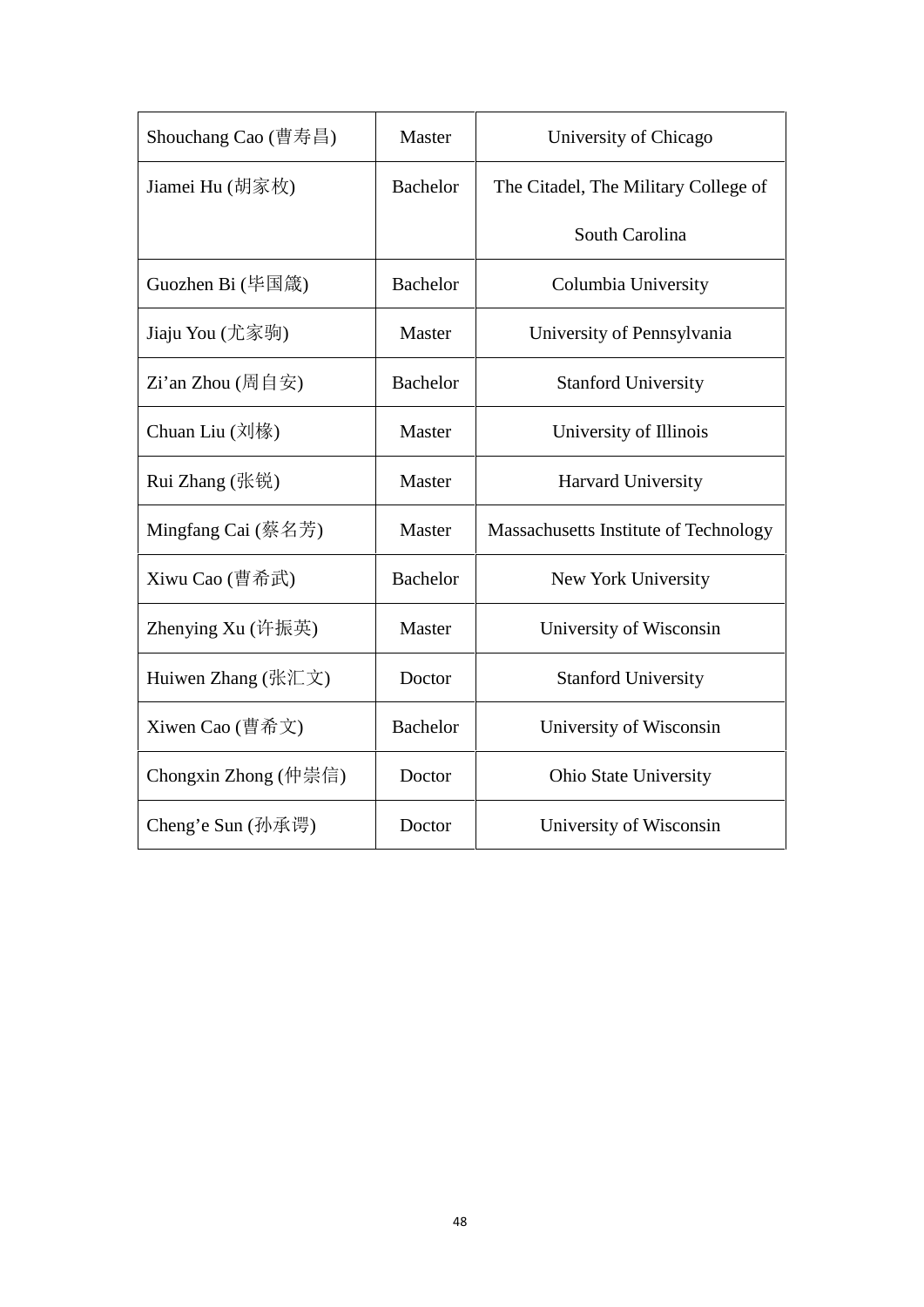#### **Chapter 6: Shandong Students of the ABISP and Chinese Modern Society**

6.1. Employment of Shandong students

Although China was undeveloped at that time, most ABISP students come back after graduation. According to the statistics from *The Alumni Roster of Tsinghua* (《清华同学录》), it also happened to Shandong students. In addition to the deceased student Shanbao Ma (马善 宝), only one Shandong student, the famous translator Jizhen Wang (王际真), who went to America in 1922 chose to stay in America and didn't return to China again in his life.<sup>122</sup> The return ratio of Shandong students is 95%. There are two main reasons that most students chose coming back: 1. All the ABISP students should have a guarantor and submit a guarantee to ensure that they would come back after graduation. Or the guarantor would be responsible.<sup>123</sup> 2. Most ABISP students went to study abroad with a mission to serve the country. Therefore, most students clearly understood the goal they studied abroad.

In 1918, the Foreign Affairs Department and Ministry of Education formulated *Measures for Tsinghua Returning Graduates* (《清华游美毕业生回国安置办法》) to settle down the return ABISP students.<sup>124</sup> But due to the chaotic situation in China, it was not implemented well.

Most ABISP students dedicated themselves into education, commerce and industry. In all of the 40 returning Shandong students, in addition to 3 students lack of information, 17

<sup>122</sup> Zhiqing(志清) Xia(夏) and Shiding(诗顶) Dong(董), "王际真和乔志高的中国文学翻译[Jizhen Wang and Zhigao Qiao' s Translation of Chinese Literature]," Journal of Modern Chinese Studies, no. 01 (2011): 96.

<sup>&</sup>lt;sup>123</sup> History Research Department of Tsinghua University,"清华学校选派学生赴美游学章程[Regulation of Tsinghua School Send Students Study in the United States]," in 清华大学史料选编.第一卷.清华学校时期:1911-1928[Selected History of Tsinghua University Volume 1: Tsinghua School 1911-1928] (Beijing, China: Tsinghua University Press, 1991), 218. <sup>124</sup> History Research Department of Tsinghua University, "清华游美毕业生回国安置办法[Measures for Tsinghua Returning Graduates]," in 清华大学史料选编.第一卷.清华学校时期:1911-1928[Selected History of Tsinghua University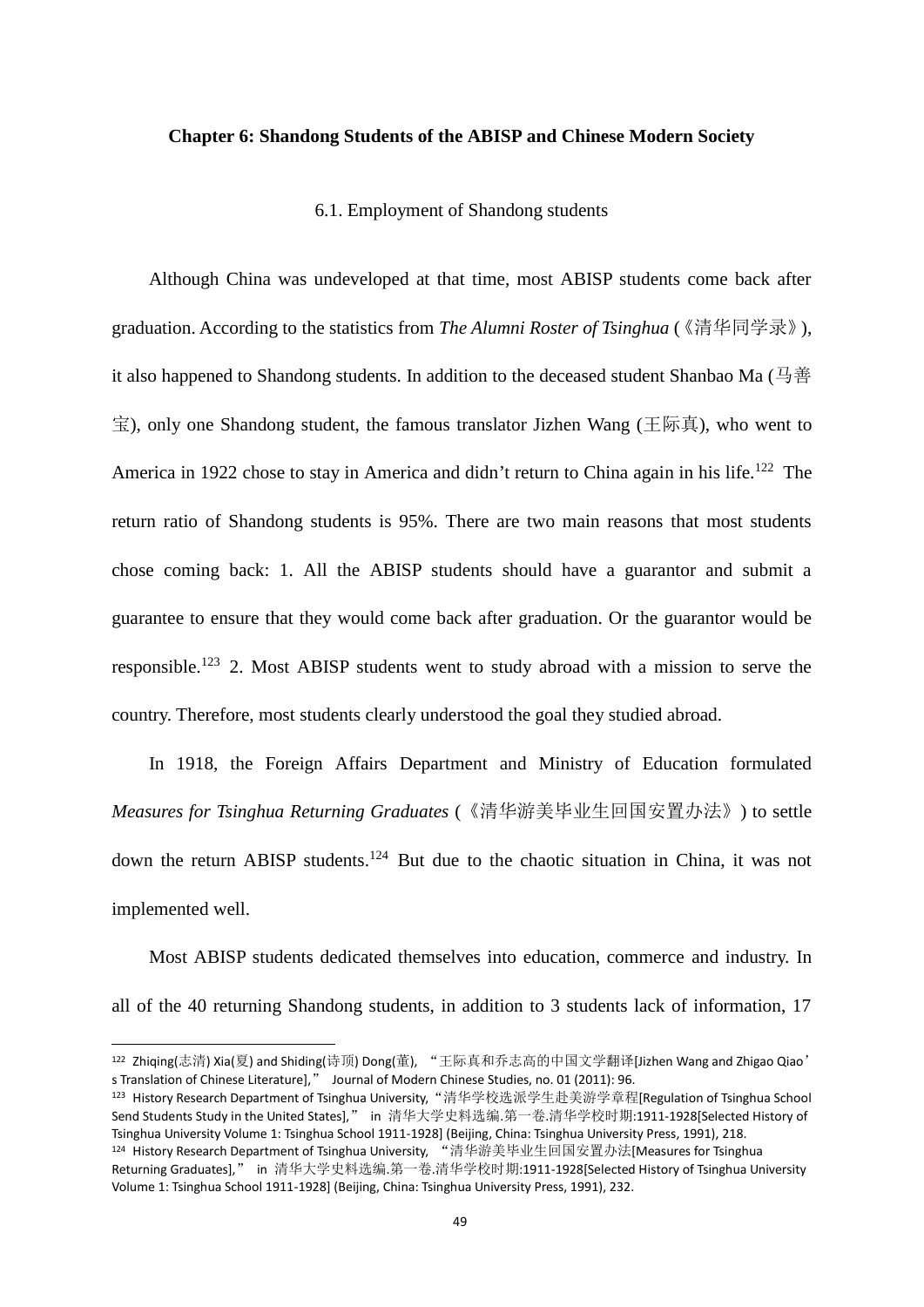Shandong students devoted themselves into education and scientific research (42.5%), 8 students served in politics (20%), 8 students committed to the industry and transportation field (20%), 2 students went into business (5%) and the rest 2 students were in the army  $(5\%)$ <sup>125</sup>

| Year of     | Name                            | <b>Working Field</b>                     |
|-------------|---------------------------------|------------------------------------------|
| going to US |                                 |                                          |
| 1909        | Changping Wang $(\pm \& \pm)$   | <b>Education and Scientific Research</b> |
| 1910        | Chongde Gao (高崇德)               | <b>Education and Scientific Research</b> |
| 1911        | Yixuan Shi (史译宣)                | <b>Education and Scientific Research</b> |
| 1911        | Xuewu Sun $(\frac{\pi}{2})^2$ 悟 | <b>Education and Scientific Research</b> |
| 1911        | Jiding Sun $(\frac{\pi}{2})$    | <b>Industry and Transport</b>            |
| 1911        | Fuyun Zhang (张福运)               | Politics and Social Service              |
| 1911        | Maode Lu (陆懋德)                  | <b>Education and Scientific Research</b> |
| 1913        | Yanzhi Lv (吕彦直)                 | <b>Industry and Transport</b>            |
| 1913        | Chuanling Liang (梁传玲)           | <b>Education and Scientific Research</b> |
| 1913        | Liting Chen(陈立廷)                | <b>Economics and Finance</b>             |
| 1917        | Tingyu Zhang (张廷玉)              | <b>Education and Scientific Research</b> |
| 1920        | Lingxuan Kong (孔令烜)             | <b>Industry and Transport</b>            |

Table 13 Employment of Returning Shandong Students<sup>126</sup>

 Office of President of National Tsinghua University, 清华同学录[The Alumni Roster of Tsinghua] (Beijing, China: Office of President of National Tsinghua University, 1937), 1-238.

Ibid.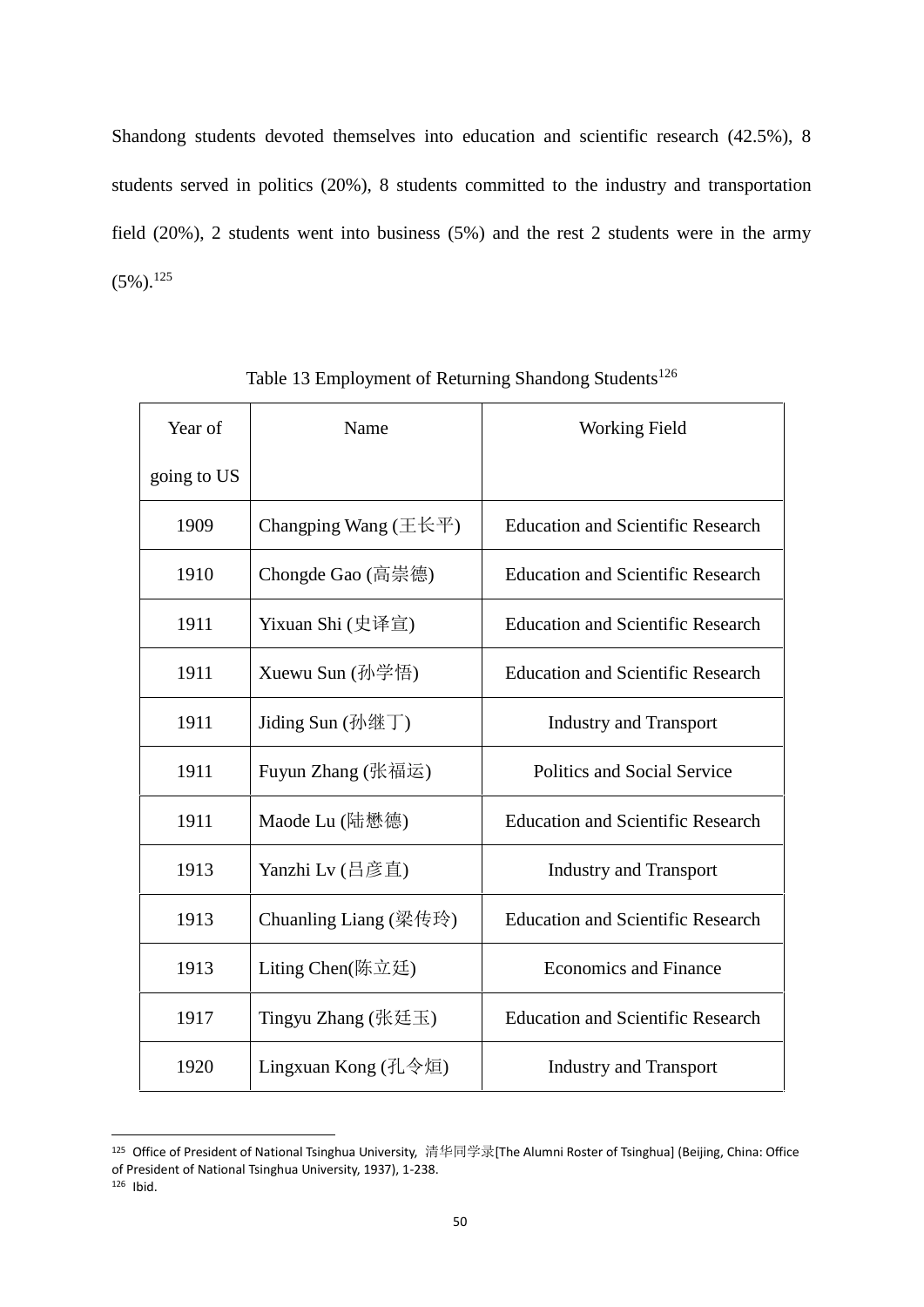| 1920 | Tingxiu Du(杜庭修)                                             | <b>Education and Scientific Research</b> |
|------|-------------------------------------------------------------|------------------------------------------|
| 1921 | Changgeng Gao $(\overline{a}$ 长庚                            | <b>Education and Scientific Research</b> |
| 1921 | Zhu'an Ma $(\frac{\pi}{2}$ 祝安)                              | Military                                 |
| 1921 | Maolan Duan(段茂澜)                                            | Politics and Social Service              |
| 1922 | Chengmo Sun (孙承谟)                                           | <b>Industry and Transport</b>            |
| 1922 | Chongxi Gao (高崇熙)                                           | <b>Education and Scientific Research</b> |
| 1922 | Dingshu Wang (汪鼎叔)                                          | Politics and Social Service              |
| 1923 | Wenqi Xin $(\tilde{\pm} \times \mathfrak{f})$               | <b>Industry and Transport</b>            |
| 1923 | Maohan Duan (段茂瀚)                                           | <b>Industry and Transport</b>            |
| 1923 | Guohua Sun (孙国华)                                            | <b>Education and Scientific Research</b> |
| 1923 | Chuanzhang Zhou (周传璋)                                       | Not clear                                |
| 1924 | Jin Xiao $(\ddot{\mathbb{R}} \ddot{\mathbb{R}})$            | <b>Industry and Transport</b>            |
| 1925 | Ren Zhang $(\frac{R}{L})$                                   | <b>Education and Scientific Research</b> |
| 1925 | Jixiang $\text{Ding}$ (丁济详)                                 | <b>Economics and Finance</b>             |
| 1925 | Shouchang Cao $(\nexists \vec{\theta} \equiv \vec{\theta})$ | Politics and Social Service              |
| 1926 | Jiamei Hu (胡家枚)                                             | Military                                 |
| 1926 | Guozhen Bi (毕国箴)                                            | <b>Education and Scientific Research</b> |
| 1926 | Jiaju You (尤家驹)                                             | Politics and Social Service              |
| 1926 | $Zi$ 'an Zhou (周自安)                                         | Politics and Social Service              |
| 1926 | Chuan Liu $(\overrightarrow{2})$                            | <b>Education and Scientific Research</b> |
| 1926 | Rui Zhang (张锐)                                              | Politics and Social Service              |
| 1926 | Mingfang Cai (蔡名芳)                                          | <b>Education and Scientific Research</b> |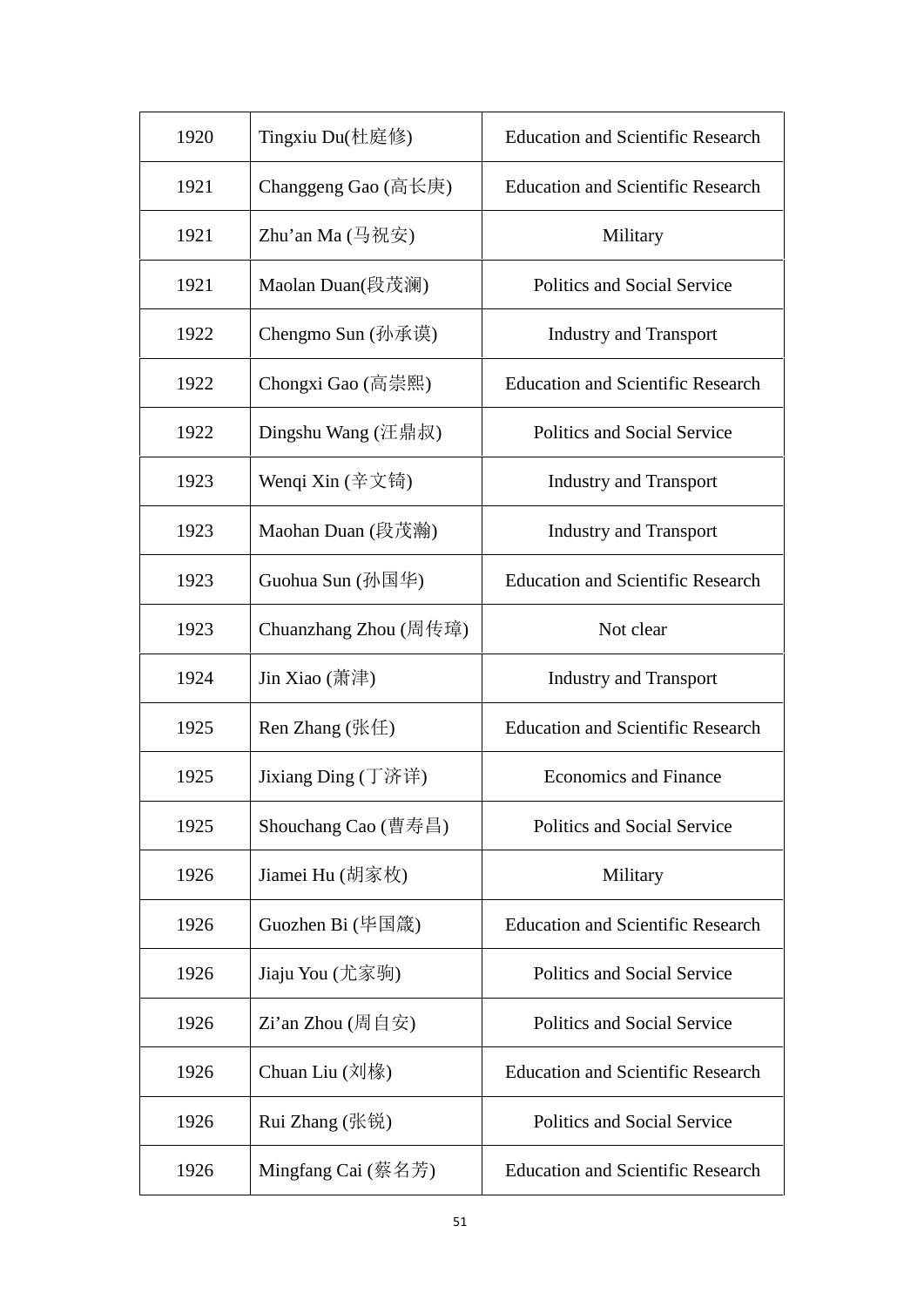| 1927 | Xiwu Cao (曹希武)       | Not clear                                |
|------|----------------------|------------------------------------------|
| 1927 | Zhenying $Xu$ (许振英)  | Education and Scientific Research        |
| 1928 | Huiwen Zhang (张汇文)   | <b>Education and Scientific Research</b> |
| 1928 | Xiwen Cao (曹希文)      | Not clear                                |
| 1929 | Chongxin Zhong (仲崇信) | <b>Education and Scientific Research</b> |
| 1929 | Cheng'e Sun (孙承谔)    | <b>Education and Scientific Research</b> |

## 6.2. Chinese Higher Education and Shandong Students

In the early period of 20th century, the higher education was backward in China. In 1909, China only had 3 national universities, 24 provincial universities and 101 colleges.<sup>127</sup> Most of these institutions of higher learning kept traditional Chinese education system instead of modern education. In addition, most of these colleges and universities had subjects of arts, few had science and engineering disciplines. So none of them can be regarded as a real multi-disciplinary comprehensive university. And because of the lack of teachers, many universities employed foreigners. Mission schools were also common at that time. In a word, the Chinese higher education was in its embryo stages. This situation changed when more and more ABISP students returned to China and threw themselves into higher education.

As mentioned above, there were 17 Shandong students devoted themselves to the education. It is worth noting that some students were not divided into the education field in Table 13 because their major careers were in other fields, but they had engaged in the

<sup>127</sup> Yutong(予同) Zhou(周), 中国现代教育史[The History of Modern Education in China] (Shanghai, China: The Young Companion, 1934), 223-224.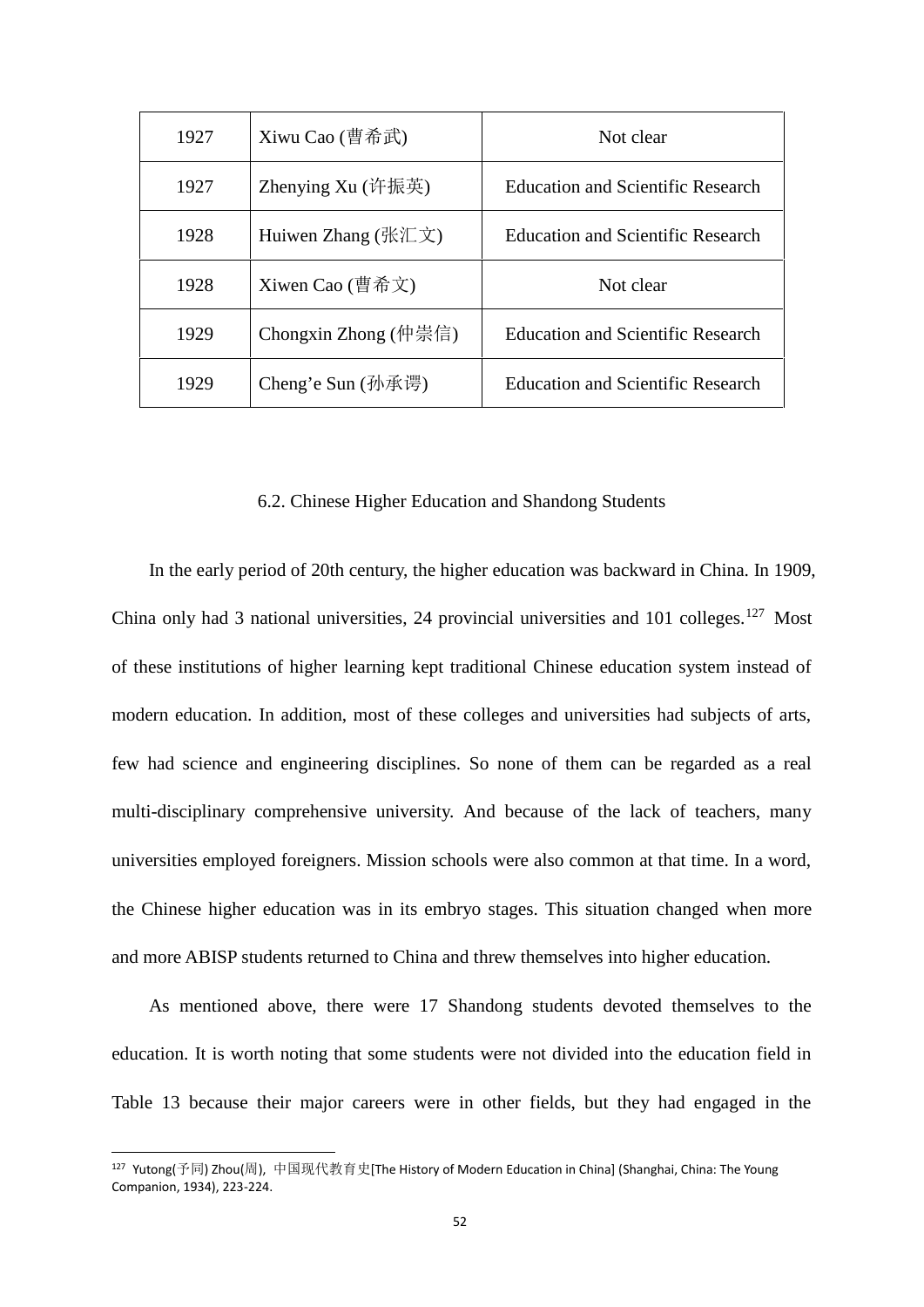education-related work for a period of time. For example, Fuyun Zhang, whose most well-known achievement was that China regained the right of tariff autonomy when he was the Director of General Administration of Customs in 1930. He also served as the president of Beijing Jiaotong University from 1922 to 1925.<sup>128</sup> So the actual number of Shandong students who had engaged in the education field is higher than 17.

| Name                   | University                                                          |
|------------------------|---------------------------------------------------------------------|
|                        | Peking University, University of Nanking, Hebei University, Cheeloo |
| Changping Wang         | University (齐鲁大学),, College of Yale-in-China (雅礼大学), Hunan          |
|                        | First Normal University (湖南第一师范)                                    |
| Chongde Gao            | Tsinghua University, National Jiaotong University                   |
| Yixuan Shi             | National Jiaotong University, Beiping Taxation School               |
| Xuewu Sun              | Nankai University                                                   |
| Jiding Sun             | Nankai University, Tsinghua University                              |
| Fuyun Zhang            | Peking University, Beijing Jiaotong University                      |
|                        | Peking University, Tsinghua University, Beijing Normal University,  |
| Maode Lu               | Yenching University (燕京大学)                                          |
|                        | Tsinghua University, Cheeloo University, Peiyang University (北洋大    |
| <b>Chuanling Liang</b> | 学)                                                                  |

Table 14 Shandong ABISP Students Who Taught in Higher Education Institutions<sup>129</sup>

<sup>128</sup> "张福运(中国法学家)\_百度百科[Fuyun Zhang (Chinese Jurist)]," accessed August 15, 2019,

https://baike.baidu.com/item/%E5%BC%A0%E7%A6%8F%E8%BF%90/10493060?fr=aladdin.

<sup>129</sup> Office of President of National Tsinghua University, 清华同学录[The Alumni Roster of Tsinghua] (Beijing, China: Office of President of National Tsinghua University, 1937).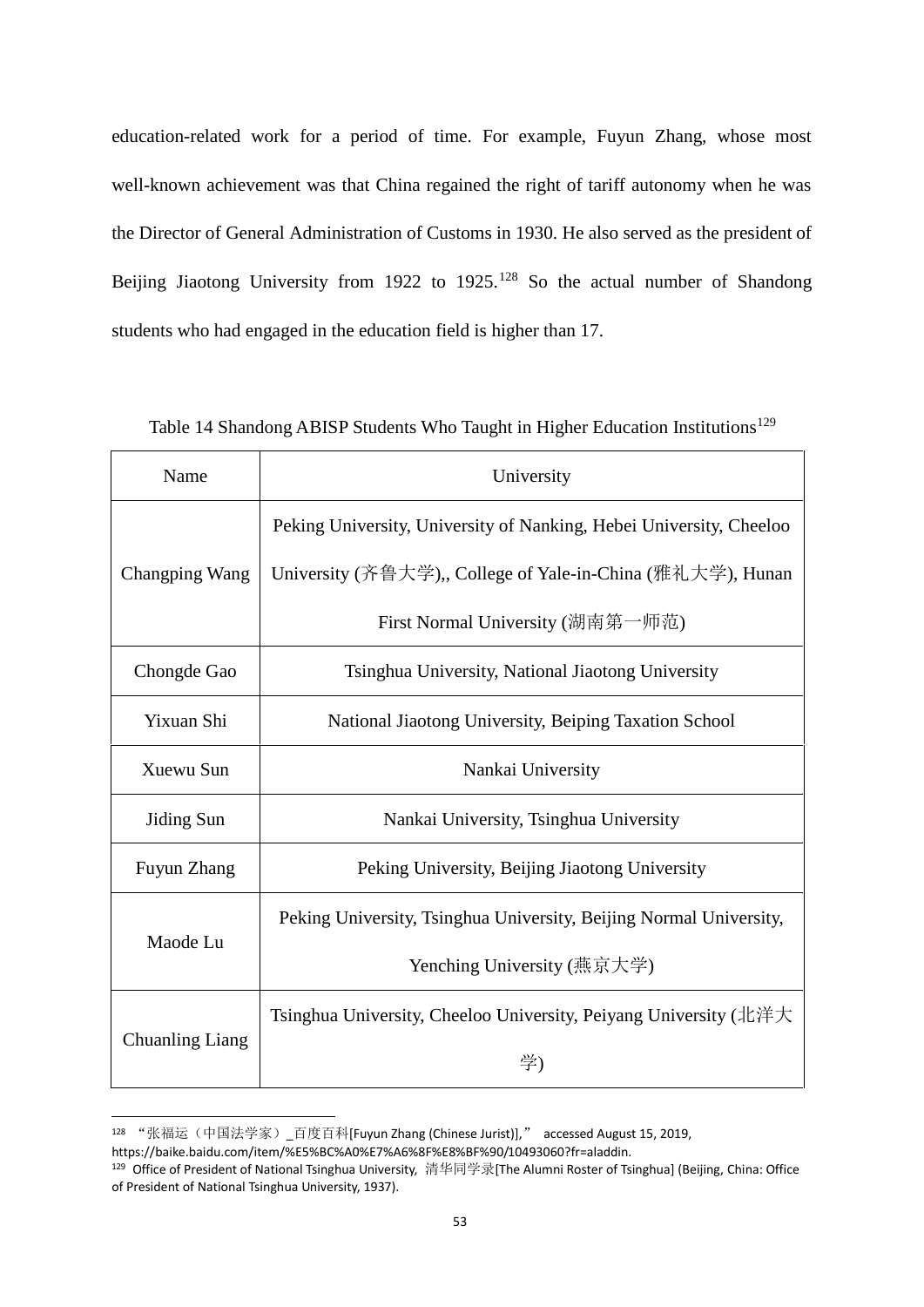| Changgeng Gao      | Nankai University                                                  |
|--------------------|--------------------------------------------------------------------|
| <b>Maolan Duan</b> | Nankai University, Soochow University (苏州大学)                       |
| Chongxi Gao        | Tsinghua University, Peking University                             |
| Tingyu Zhang       | Yingshi University (英士大学)                                          |
|                    | Tsinghua University, Peking University, Beijing Normal University, |
| Guohua Sun         | Northeastern University                                            |
| Ren Zhang          | Tsinghua University                                                |
| Mingfang Cai       | Nankai University, Chongqing University                            |
| Guozhen Bi         | Nankai University                                                  |
| Chuan Liu          | Xiamen University, Shandong University                             |
| Zhenying Xu        | Henan University, Tsinghua University, Peking University           |
|                    | Beijing Normal University, Sichuan University, Tongji University,  |
| Chongxin Cai       | Zhejiang University, Cheeloo University, Nanjing University        |
| Cheng'e Sun        | Peking University                                                  |

As showed in Table 14, it is worth noting that most Shandong students didn't work in Shandong, but mainly in these three universities: 8 in Tsinghua University, 7 in Peking University and 6 in Nankai University.

## 6.3. Contributions of Shandong Students

Because of the varied contributions of Shandong ABISP students to higher education, we'll sort out and demonstrate their contributions by "key words".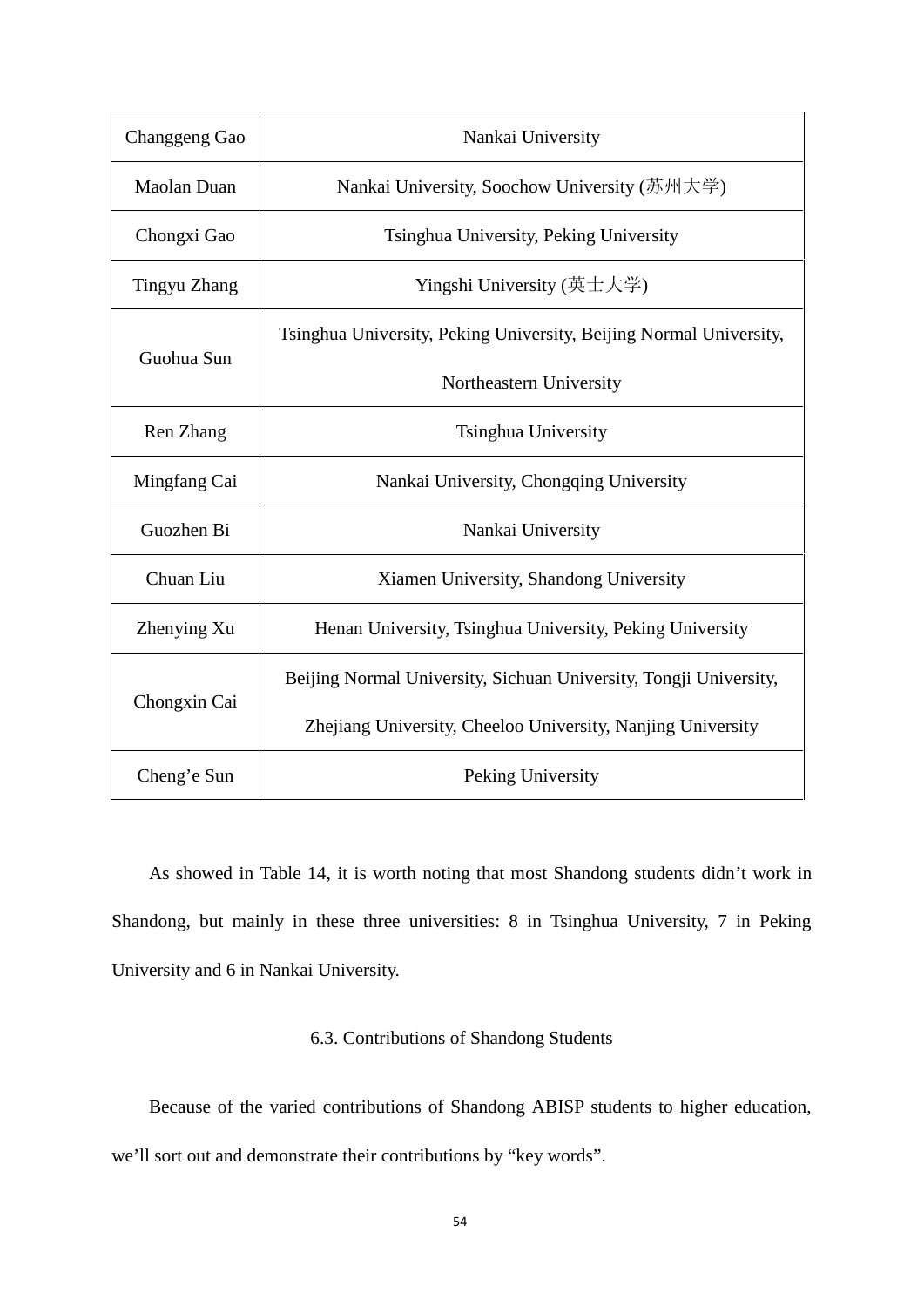**The firsts.** As mentioned above, before the ABISP, Chinese higher education was immature. Therefore, the roles of ABISP students were explorers, pioneers, and initiators of departments, majors, laboratories, institutes, and universities in Chinese higher education.

1. The first Chinese student who received doctor degree from American universities, Changping Wang. Wang was also the first Shandong ABISP student. He went to study educational psychology at University of Michigan and graduated in 1914. He had taught in many universities and schools, such as Peking University, University of Nanking, Hebei University, Cheeloo University, College of Yale-in-China, Hunan First Normal University. He was Mao Zedong's teacher when he taught in Hunan First Normal University.<sup>130</sup>

2. The first Chinese student who studied in Harvard Law School, Fuyun Zhang. Zhang received his bachelor degree of law in 1917. Then he returned to China and taught international law in Peking University.<sup>131</sup>

3. The first scholar who proposed the name of "Jiaguwen" (甲骨文), Maode Lu. Lu went to America in 1911 and received his bachelor degree of education at the University of Wisconsin and master degree of politics at the Ohio State University. He returned to China in 1914 and was employed as the history professor in Tsinghua School in 1922. In 1926, Tsinghua School planned to establish Tsinghua University. Lu actively participated in the establishment of department of history and was appointed as the first dean of it. In 1923, Lu first proposed the name of "Jiaguwen" in his article *The History and Value of Oracle Bone Inscriptions*.<sup>132</sup> In addition, his book History of Philosophy of Zhou and Qin Dynasties (《周

<sup>130</sup> Yaoxi(耀曦) Li(李), "首批庚款留美博士——济南人王长平[The First Batch of Doctors Studying in America: Changping Wang from Jinan]," Chunqiu Birmonthly, no. 2 (2012): 9.

<sup>131 &</sup>quot;张福运(中国法学家) 百度百科[Fuyun Zhang (Chinese Jurist)]," accessed August 15, 2019,

https://baike.baidu.com/item/%E5%BC%A0%E7%A6%8F%E8%BF%90/10493060?fr=aladdin.

<sup>&</sup>lt;sup>132</sup> Maode(懋德) Lu(陆), "甲骨文之历史及其价值[The History and Value of Oracle Bone Inscriptions]."Tsinghua Weekly.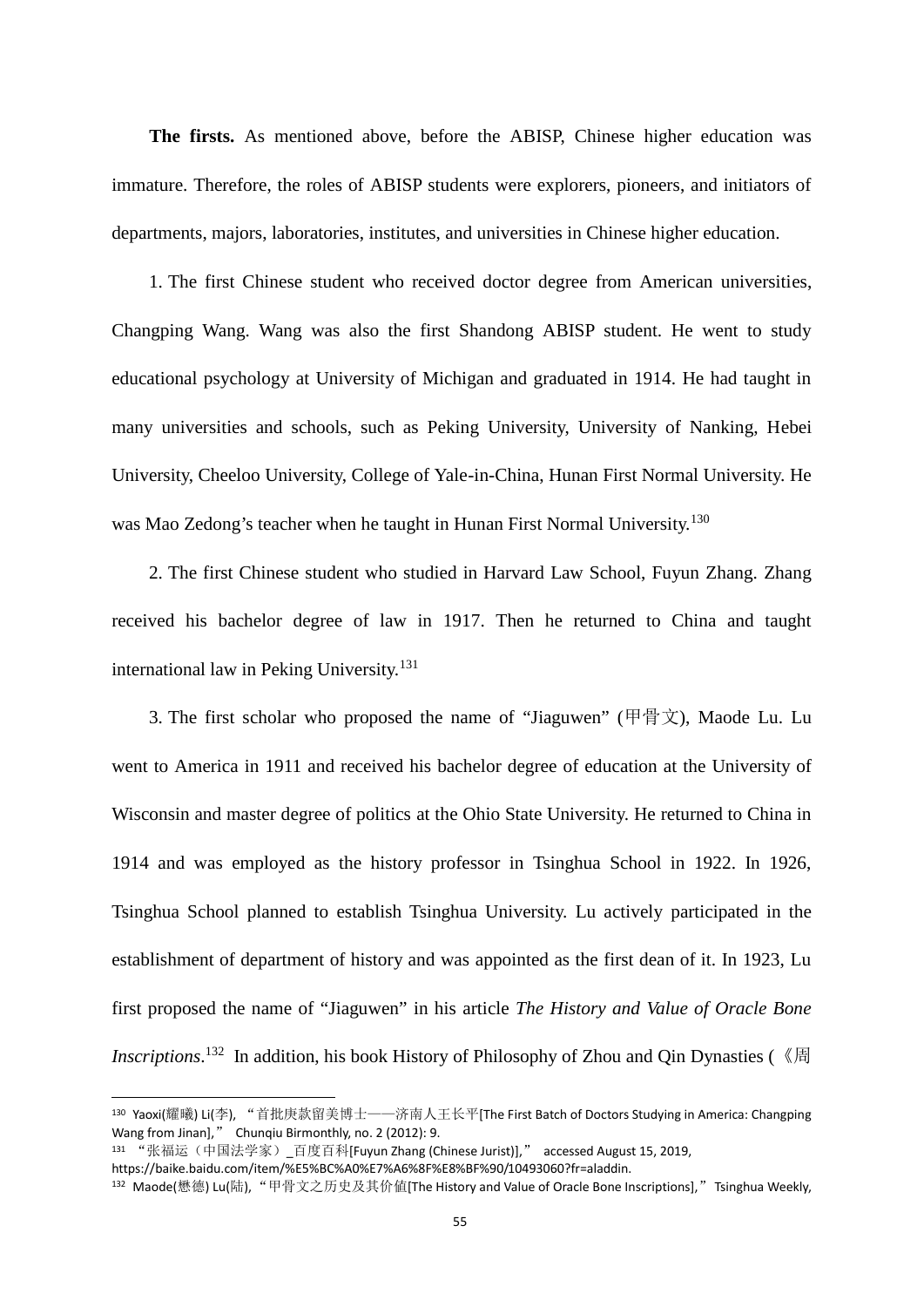秦哲学史》) was one of the most important books in Chinese history of philosophy and challenged Shi Hu's(胡适) philosophy system. He also criticized Jiegang Gu's (顾颉刚) historiography view which helped develop the modern Chinese historiography.<sup>133</sup>

4. The first department of animal husbandry and the first animal nutrition laboratory founded by Zhenying Xu. Xu was the master in zootechnics, taught in both Tsinghua University and Peking University. He went to America in 1927 and studied in agricultural college of University of Wisconsin. After receiving the master degree in 1931, he worked for one year in a ranch in the western America. Then he returned to China in 1933 and taught in Henan University from 1933 to 1935. He established the first Department of Animal Husbandry there. He taught in the Agriculture College of Tsinghua University from 1947 to 1948. Then he was appointed as the dean of Agriculture College of Peking University. He was also the founder of the first animal nutrition laboratory. He was awarded many times for his contributions to his field. $134$ 

**Foundations.** Shandong ABISP students were also founders of some programs, departments, institutes, and universities.

1. Maode Lu, one of the founders of Department of History at Tsinghua University. As mentioned above, Mao participated in the establishment of Department of History at Tsinghua University.<sup>135</sup>

2. Chongxi Gao, one of the founders of Department of Chemistry at Tsinghua University.

no. 299 (December 21, 1923): 12–14.

<sup>&</sup>lt;sup>133</sup> Jingqun(敬群) Wei(魏),"从济南走出的史学家陆懋德[Maode Lu, A Historian from Jinan],"accessed August 14, 2019, http://www.tsinghua.org.cn/publish/alumni/4000359/10068186.html.

<sup>134</sup> Zongyong(宗勇) Jiang(蒋), "许振英教授生平 [Biography of Zhengying Xu]," Journal of Northeast Agricultural University, 1993.

<sup>135</sup> Jingqun(敬群) Wei(魏), "从济南走出的史学家陆懋德[Maode Lu, A Historian from Jinan],"accessed August 14, 2019, http://www.tsinghua.org.cn/publish/alumni/4000359/10068186.html.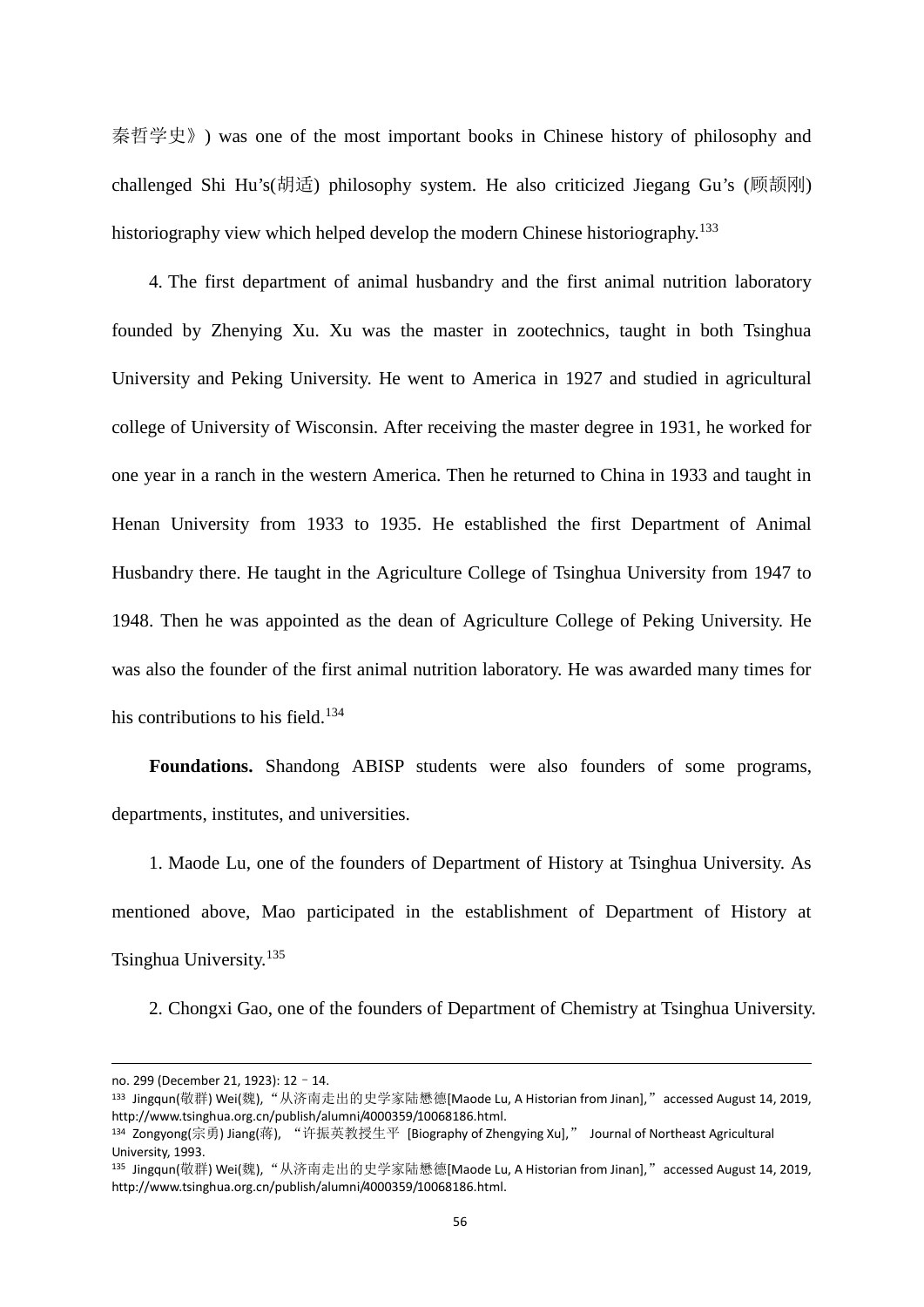Gao went to study chemistry in University of Wisconsin in 1922 and obtained doctor degree in 1926. He taught inorganic chemistry in Tsinghua University after he returned to China in 1926. Two years later, he was appointed as the dean of the Department of Chemistry. He invited many famous chemists to teach in Tsinghua, such as Zigao Zhang (张子高), Bentie Sa (萨本铁), Ziqing Huang (黄子卿). He also designed a chemical laboratory for the university. As a pioneer of chemistry, he had great achievements in the industrial production of chemical agent. As a researcher, he published more than 30 important articles in the chemistry field. As an educator, he cultivated many famous chemists and leaders in this field. Unfortunately, he committed suicide when he was only 51 years old. The famous chemist Ying Fu (傅鹰) evaluated Gao: "The death of Mr. Gao means that we lost the leader in the field of inorganic chemistry."<sup>136</sup>

3. Guohua Sun, one of the founders of the Department of Psychology at Tsinghua University. Sun graduated from Tsinghua School in 1923. He majored in psychology and received his doctoral degree at Ohio State University. He returned to China in 1928 and founded the Department of Psychology at Tsinghua University. He served as the dean from 1930 and trained many famous psychologists in Chinese history.<sup>137</sup>

4. Xuewu Sun, one of the founders of College of Science at Nankai University. Xuewu Sun graduated from Tsinghua School in 1911 and received his doctoral degree of chemistry from Harvard University. Because of his excellent grades, he stayed as teaching assistant at Harvard after graduation. In 1919, he was invited by Boling Zhang, the president of Nankai

<sup>136</sup> Qisheng(其盛) He(何), "高崇熙[Gao Chong Xi]," in 清华人物志[Biography of Qinghua Characters], 3 (Beijing, China: Tsinghua University Press, 1995), 136–40.

<sup>137</sup> Chang(畅) Liu(刘), "孙国华对我国心理学科兴建和发展的贡献[Guohua Sun's Contribution to the Construction and Development of Psychology in China]," Lantai World, no. 2014 - 13 (n.d.):  $105 - 6$ .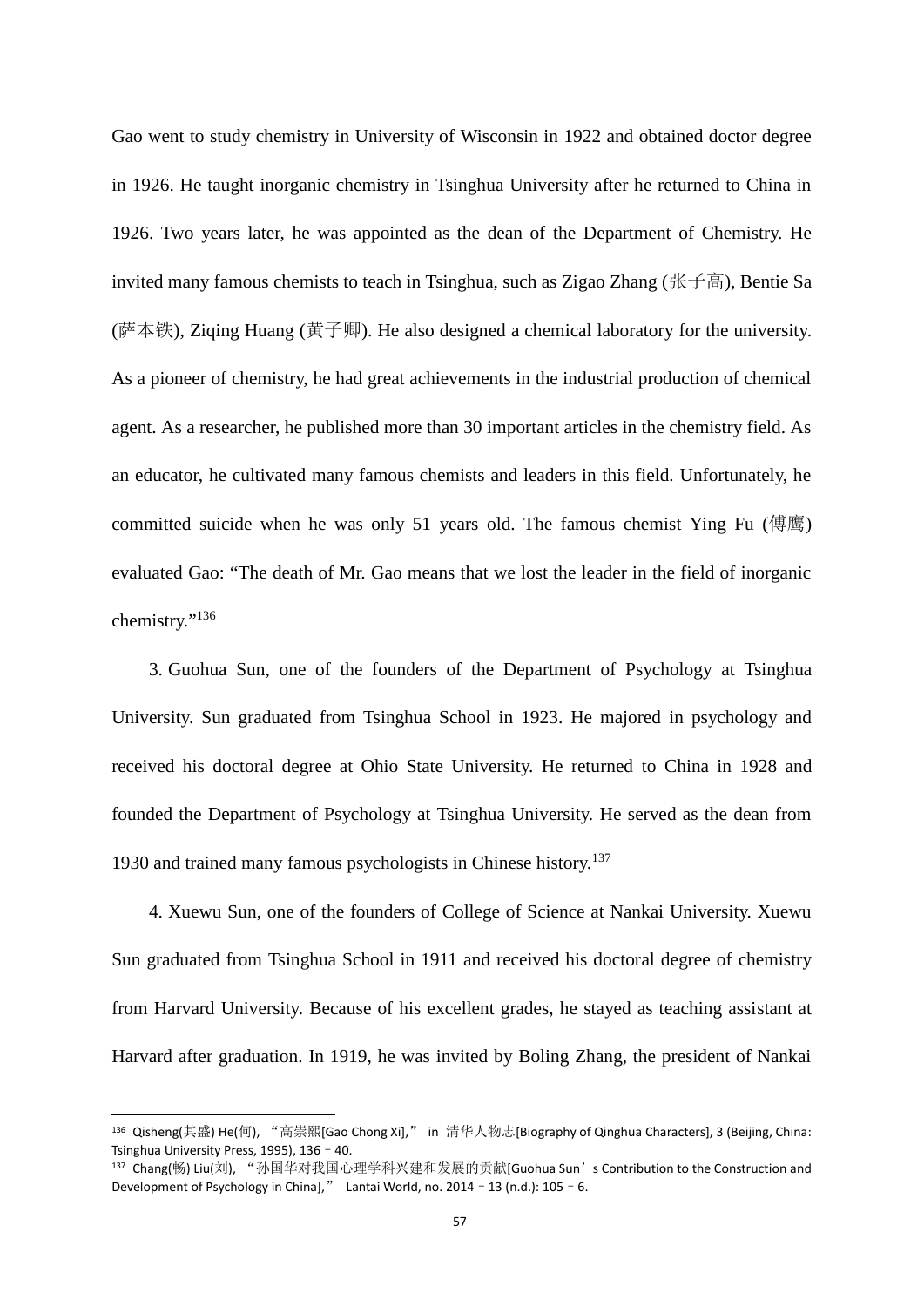University to help found the College of Science. Then Sun was appointed as the dean of the Department of Chemistry. After two years' educational work, Sun focused on the Development of Chemical Industry. He worked with the famous chemist Debang Hou (侯德 榜), who is also an ABISP student, and dedicated his rest life to the chemical industry. He was regarded as the "Saint in modern chemical industry".<sup>138</sup>

5. Tingxiu Du, one of the founders of the Shanghai Conservatory of Music. Du was a music and physical education professor. In the 1940s, Du served as Director of the Physical Education Department at the Republic of China Military Academy.<sup>139</sup>

6. Zhenying Xu, as mentioned above, was the founder of the first Department of Animal Husbandry at Henan University.<sup>140</sup>

**Presidents, deans or chairs.** Twelve Shandong ABISP students worked as presidents, deans or chairs for educational organizations.

| Name        | Title and Organization                                          |
|-------------|-----------------------------------------------------------------|
| Fuyun Zhang | President of Beijing Jiaotong University                        |
| Yixuan Shi  | Dean of Beiping Railway Management College at National Jiaotong |
|             | University, Registrar of Beiping Taxation School                |

| Table 15 Presidents, Deans or Chairs <sup>141</sup> |  |
|-----------------------------------------------------|--|
|-----------------------------------------------------|--|

<sup>&</sup>lt;sup>138</sup> Hongliang(洪亮) Gao(高) and Xiaohong(小红) Yan(闫), "'近代化工界的圣人'孙学悟 Saint in Modern Chemical Industry: Xuewu Sun]," Chunqiu Birmonthly, no. 04 (2013): 46.

<sup>139</sup> Renlin(仁霖) Huang(黄), 蒋介石特勤总管回忆录 [Memoirs of Chiang Kai-Shek's Secret Service Supervisor] (Beijing, China: Unity Press, 2006), 106.

<sup>140</sup> Zongyong(宗勇) Jiang(蒋), "许振英教授生平 [Biography of Zhengying Xu]," Journal of Northeast Agricultural University, 1993.

<sup>141</sup> Office of President of National Tsinghua University, 清华同学录[The Alumni Roster of Tsinghua] (Beijing, China: Office of President of National Tsinghua University, 1937).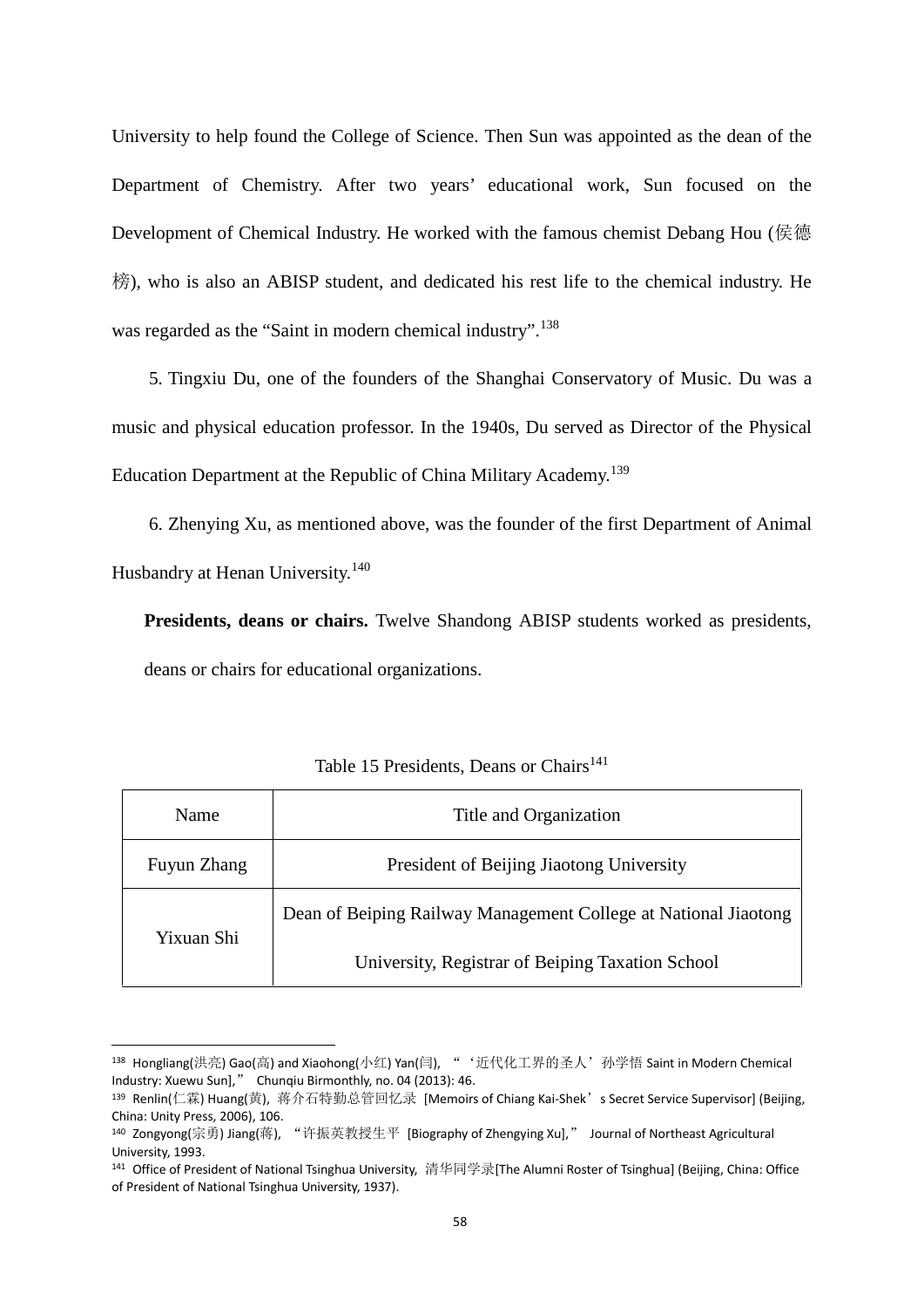| Xuewu Sun              | Chair of Department of Chemistry at Nankai University                                      |
|------------------------|--------------------------------------------------------------------------------------------|
| Jiding Sun             | Principal of Shandong First Middle School                                                  |
|                        | Chair of Department of History at Tsinghua University, Chair of                            |
| Maode Lu               | Department of History at Beiping Normal University                                         |
|                        | Chair of Department of Chemistry at Cheeloo University (齐鲁大                                |
| <b>Chuanling Liang</b> | 学), Chair of Department of Chemistry at Peiyang University (北洋                             |
|                        | 大学), Principal of Cuiying Middle School (翠英中学)                                             |
| Chongxi Gao            | Chair of Department of Chemistry at Tsinghua University                                    |
| Guohua Sun             | Chair of Department of Psychology at Tsinghua University                                   |
| Ren Zhang              | Chair of Department of Hydraulic Engineering at Tsinghua                                   |
|                        | University                                                                                 |
| Chuan Liu              | Chair of Department of Chemistry at Xiamen University ( $\sqrt{\mathbb{E}[\cdot]}$ ) $\pm$ |
|                        | $\overset{\omega}{\Rightarrow}$ ), Dean of College of Science at Xiamen University         |
|                        | Chair of Department of Agronomy at Tsinghua University, Chair of                           |
| Zhenying Xu            | Department of Animal Husbandry at Northeast Agricultural College                           |
|                        | (东北农学院)                                                                                    |
| Cheng'e Sun            | Chair of Department of Chemistry at Peking University                                      |

Generally, nearly half of Shandong ABISP students engaged in higher education jobs and made great achievements as showed above to Chinese higher education.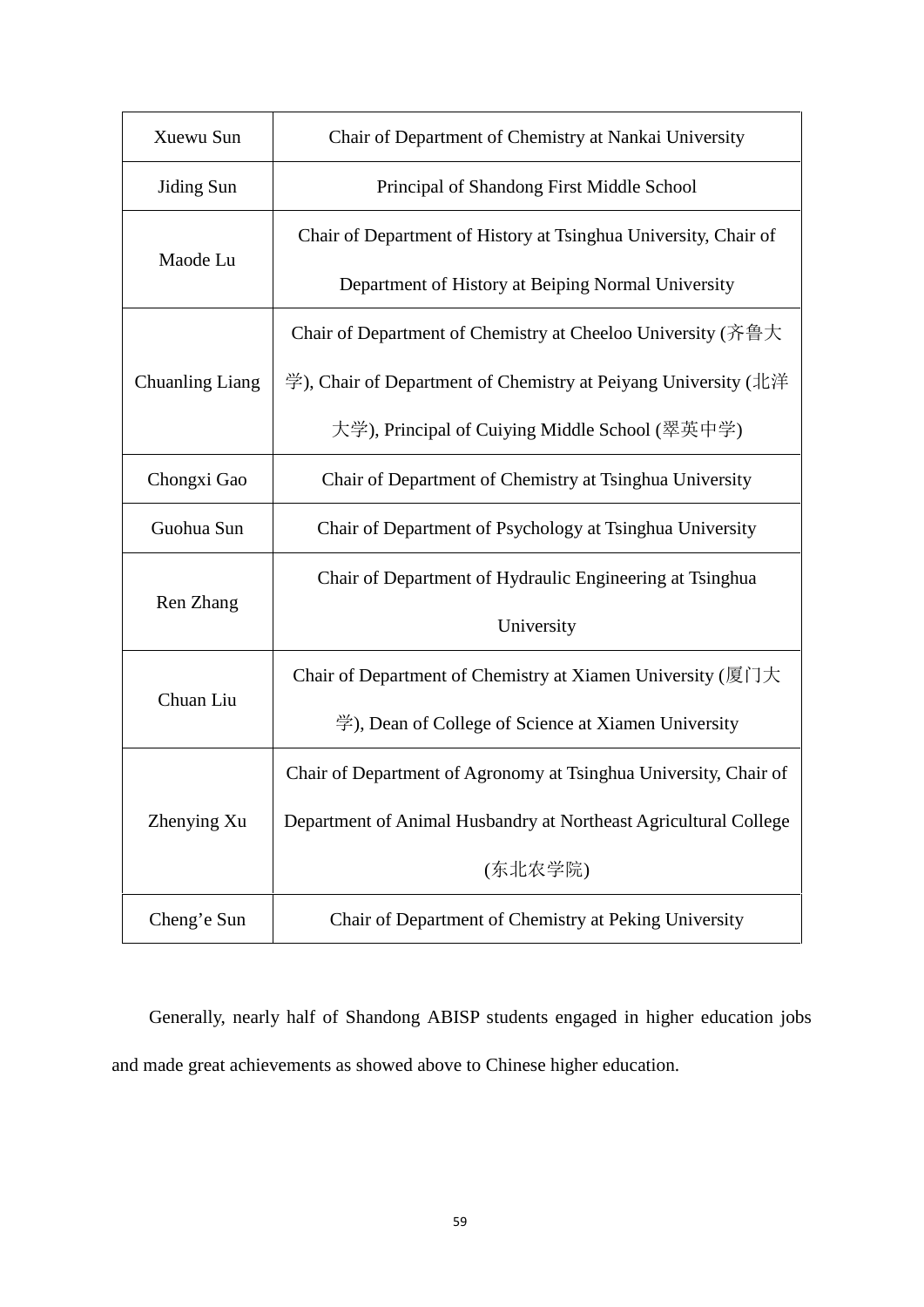#### **Chapter 7: Conclusion**

In 1908, the American government agreed to remit the reparations from the Boxer Indemnity to support Chinese higher education. The remitted money was mainly used in two ways: establishing Tsinghua University and supporting the American Boxer Indemnity Scholarship Program (ABISP)

In 1911, Tsinghua School was officially founded by the Bureau of Educational Mission to the United States of America for training ABISP students before they went studying abroad. In addition to the first three years' students (1909-1911), ABISP students must pass the entrance examinations of middle school or high school to enter Tsinghua School. After entering Tsinghua School, students should study hard to ensure they were not dropped out. If they successfully graduated from Tsinghua, they went to study in the United States. Most of the graduates could directly study in the second or third grade in American universities due to the American preparatory education in Tsinghua School.

More than half of ABISP students majored in practical disciplines, such as science, engineering and agriculture. The same as other ABISP students, more than a half of Shandong students studied engineering, science and business majors in the US. University of Wisconsin enrolled most Shandong students. Nearly 90 percent of ABISP students can obtain degree and successfully graduated in the US. Shandong students' proportion of degree obtained is similar as the whole ABISP group. Most of them returned to China after graduation and worked in education field.

Through tracing the Boxer Indemnity, researching Tsinghua, and tracking 42 Shandong ABISP students one by one, this thesis intends to provide descriptive data for the influences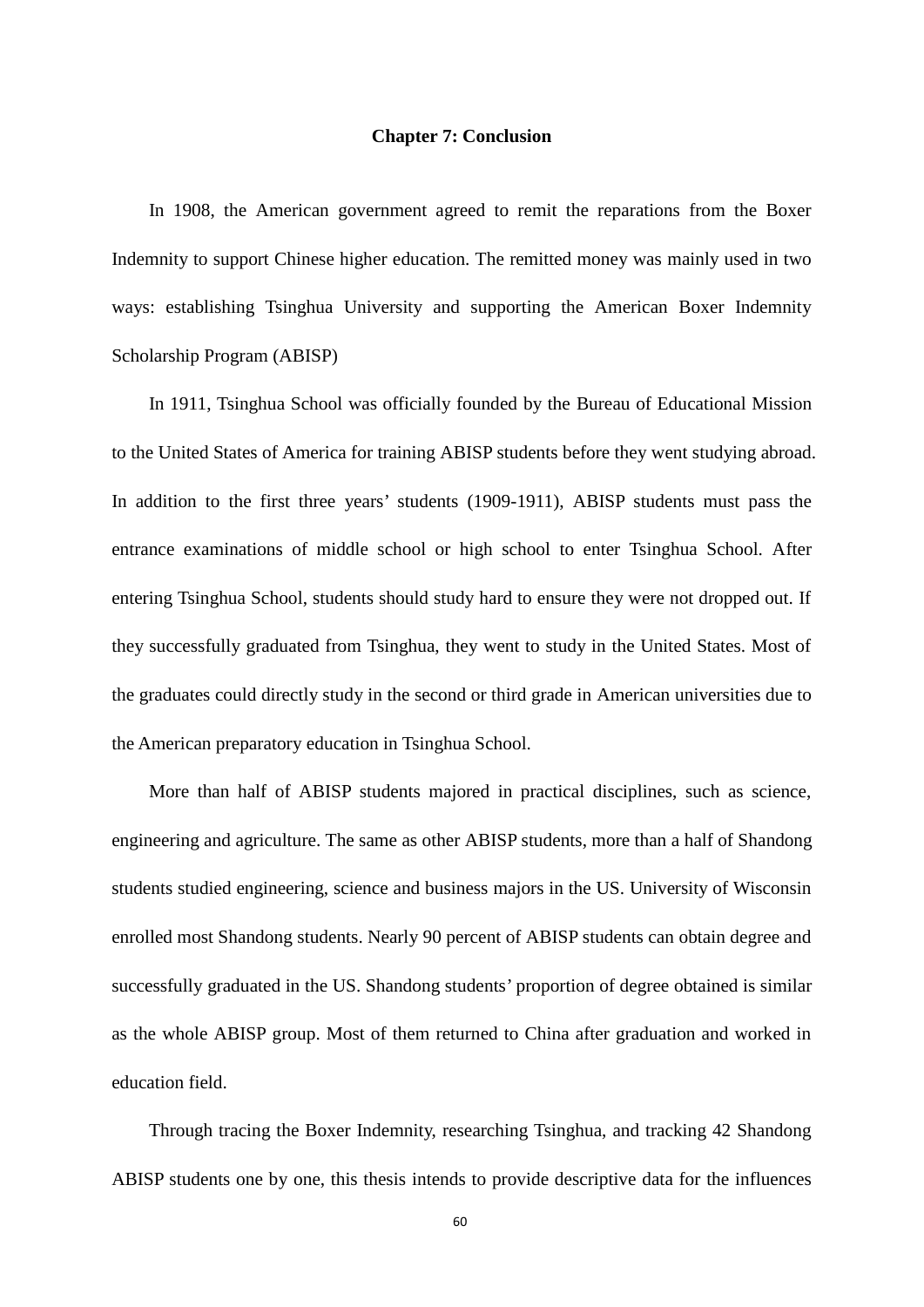of Shandong ABISP students on Chinese higher education. Under the auspices of ABISP, most Shandong ABISP students received degrees from American universities and returned to China after graduation. Half of the returning Shandong students had worked in higher education. But most of them didn't work in Shandong. The three of the best universities, Tsinghua University, Peking University and Nankai University, were the most frequent destinations. Among these educators, some did some creative works and played the roles of pioneers in the Chinese higher education. Some were the founders of departments and colleges. They trained many outstanding talents for the country. They made great achievements to Chinese higher education.

As mentioned in the Literature Review section, because of shortage of historical materials, this study cannot trace all Shandong students careers and contributions to Chinese higher education. It is also hard for the researcher to provide a comprehensive and deep quantitative data for readers. On the other hand, because of the shortage of time and the limitation of the researcher's knowledge, this study selects Shandong ABISP students as a case study. For the further research, the researcher suggests that other researchers could provide a much more comprehensive view on the American Boxer Indemnity Reparations Remissions and the American Boxer Indemnity Scholarship Program and analyzes the relationships between ABISP and Chinese modern society, or expand this topic on more aspects, such as the cultural influence of ABISP to both China and America instead of educational topic.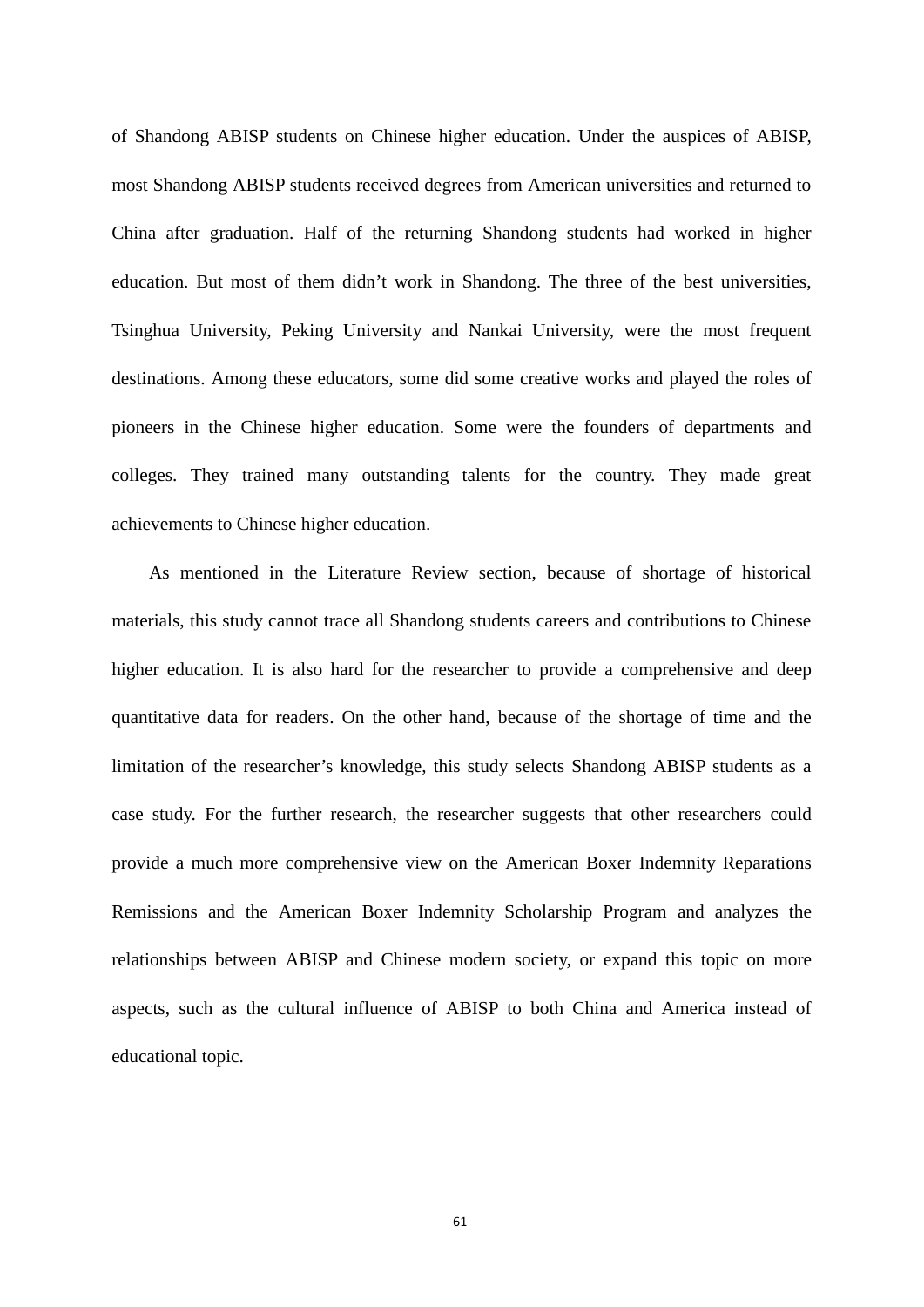# **Bibliography**

"1911 年的清华——日期与事件[Tsinghua in 1911: Dates and Events]." Accessed April 22, 2019.

http://www.tsinghua.edu.cn/publish/thxyw/10112/2015/20151119162850459156985/201 51119162850459156985\_.html.

- Chen(陈), Qitian(启天). 近代中国教育史[The History of Education in Modern China]. Taipei, China: Zhonghua Book Company, 1979.
- Ding(丁)Xiaohe(晓禾). 中国百年留学全纪录[China's 100-year Overseas Study Record]. Zhuhai, China: Zhuhai Publishing House, 1998.
- Dong(董), Shouyi(守义). 清代留学运动史[History of Studying Abroad Movement in Qing Dynasty]. Liaoning, China: Liaoning People Press, 1985.
- Gao(高), Hongliang(洪亮), and Xiaohong(小红) Yan(闫). "'近代化工界的圣人'孙学悟 Saint in Modern Chemical Industry: Xuewu Sun]." Chunqiu Birmonthly, no. 04 (2013): 46.
- Han(韩), Lingzhao(令召). "庚子赔款与近代河南留美教育研究[The Study of the Boxer Indemnity and the Education of Studying in America in the Modern History of Henan]." Doctor, Zhengzhou University, 2013.
- He(何), Qisheng(其盛). "高崇熙[Gao Chong Xi]." In 清华人物志[Biography of Qinghua Characters], 136–40. 3. Beijing, China: Tsinghua University Press, 1995.
- History Research Department of Tsinghua University. "中等科插班生试验规则[Exam Rules for Transferred Middle School Students]." In 清华大学史料选编.第一卷.清华学校时 期:1911-1928[Selected History of Tsinghua University Volume 1: Tsinghua School 1911-1928], 170. Beijing, China: Tsinghua University Press, 1991.

———. "会奏收还美国赔款遣派学生赴美留学办法折[Memorial of Receiving the American Remission and Sending Students to the United States]." In 清华大学史料选 编.第一卷.清华学校时期:1911-1928[Selected History of Tsinghua University Volume 1: Tsinghua School 1911-1928], 115–16. Beijing, China: Tsinghua University Press, 1991. ———. "北京清华学校近章[Recent Regulation of Beijing Tsinghua School]." In 清华大学 史料选编.第一卷.清华学校时期:1911-1928[Selected History of Tsinghua University Volume 1: Tsinghua School 1911-1928], 159–68. Beijing, China: Tsinghua University Press, 1991.

———. "十五年来清华之体育[Physical Culture of Tsinghua School during 15 Years]." In 清华大学史料选编.第一卷.清华学校时期:1911-1928[Selected History of Tsinghua University Volume 1: Tsinghua School 1911-1928], 343–72. Beijing, China: Tsinghua University Press, 1991.

———. "历年留美学生分科统计表[Majors of ABISP Students]." In 清华大学史料选编. 第一卷.清华学校时期:1911-1928[Selected History of Tsinghua University Volume 1: Tsinghua School 1911-1928], 56–71. Beijing, China: Tsinghua University Press, 1991. ———. "外务部致美国馆公使柔克义照会(1908 年 7 月 14 日)[Letter from Foreign Affairs Department of China to American Minister Rockhill(July 14, 1908)]." In 清华大学史 料选编.第一卷.清华学校时期:1911-1928[Selected History of Tsinghua University Volume 1: Tsinghua School 1911-1928], 88. Beijing, China: Tsinghua University Press,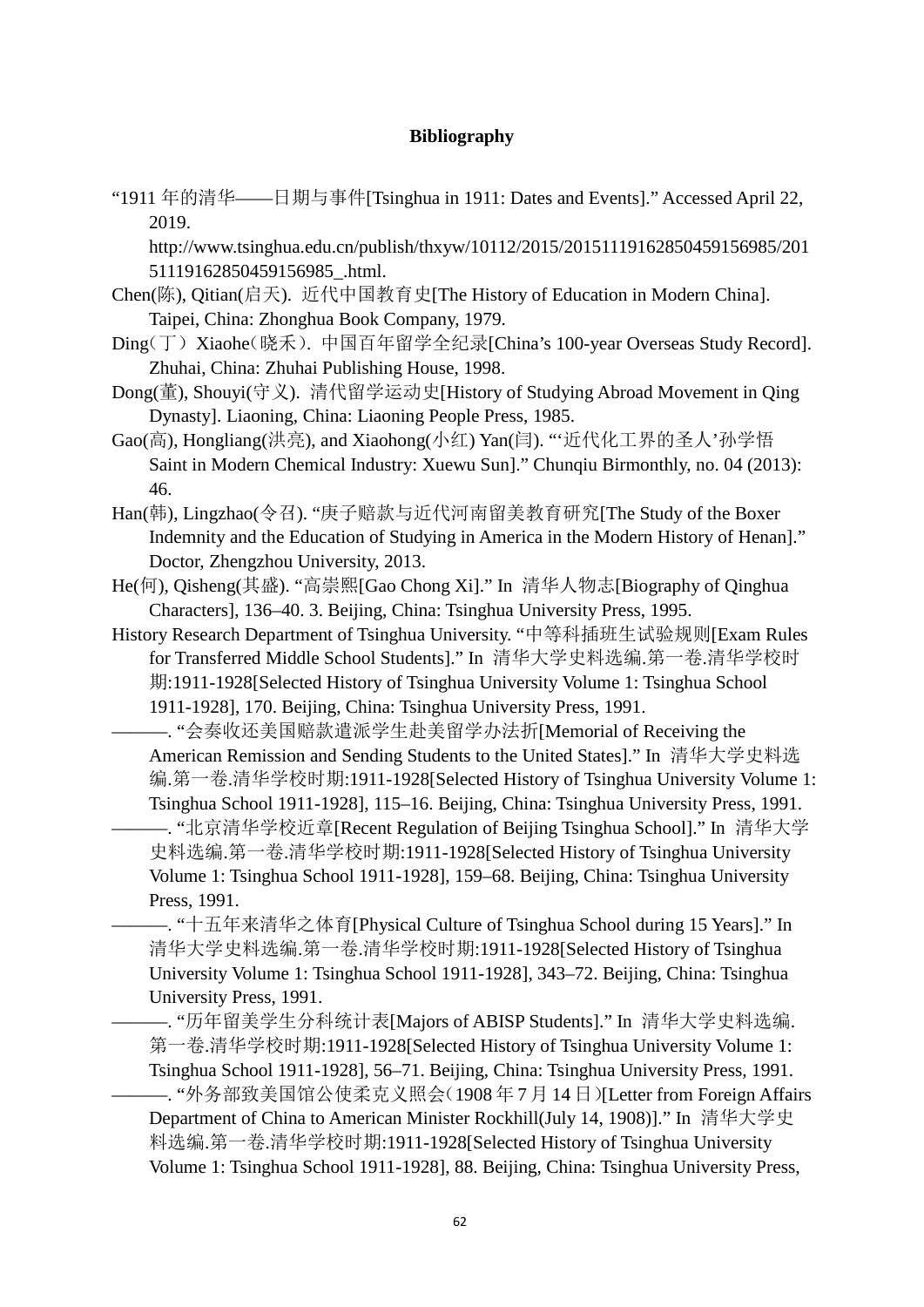1991.

 $-$ . "学部札各省提学使考选学生及考送游美学生办法文[Letter from Ministry of Education to Provincial Officers of the Department of Education about Selection and Examination and Methods of Sending Students to the United States]." In 清华大学史料 选编.第一卷.清华学校时期:1911-1928[Selected History of Tsinghua University Volume 1: Tsinghua School 1911-1928], 124–28. Beijing, China: Tsinghua University Press, 1991.

——. "宣统三年游美学务处考取第二格学生名单(1991年) [List of Teenage Students Examined by Bureau of Educational Mission to the United States of America in the Third Year of Xuantong (1991)]." In 清华大学史料选编.第一卷.清华学校时 期:1911-1928[Selected History of Tsinghua University Volume 1: Tsinghua School 1911-1928], 138–40. Beijing, China: Tsinghua University Press, 1991.

———. "本校历年毕业生统计表[Statistical Table of Tsinghua Graduates]." In 清华大学史 料选编.第一卷.清华学校时期:1911-1928[Selected History of Tsinghua University Volume 1: Tsinghua School 1911-1928], 50–55. Beijing, China: Tsinghua University Press, 1991.

———. "柔克义公使致国务卿鲁特[Minister Rockhill to Secretary of State Root ]." In 清 华大学史料选编.第一卷.清华学校时期:1911-1928[Selected History of Tsinghua University Volume 1: Tsinghua School 1911-1928], 108. Beijing, China: Tsinghua University Press, 1991.

—. "校史[School History]." In 清华大学史料选编.第一卷.清华学校时 期:1911-1928[Selected History of Tsinghua University Volume 1: Tsinghua School 1911-1928], 44–49. Beijing, China: Tsinghua University Press, 1991.

———. "派遣美国留学生的章程草案[Draft of Sending Students to Study in the United States]." In 清华大学史料选编.第一卷.清华学校时期:1911-1928[Selected History of Tsinghua University Volume 1: Tsinghua School 1911-1928], 106–8. Beijing, China: Tsinghua University Press, 1991.

———. 清华大学史料选编.第一卷.清华学校时期:1911-1928[Selected History of Tsinghua University Volume 1: Tsinghua School 1911-1928]. Beijing, China: Tsinghua University Press, 1991.

———. 清华大学史料选编第四卷 解放战争时期的清华大学 1946-1948[Selected History of Tsinghua University Volume 4: Tsinghua University during the War of Liberation 1946-1948]. Beijing, China: Tsinghua University Press, 1991.

———. "清华学校之过去现在及将来[The Past, Present and Future of Tsinghua School]." In 清华大学史料选编.第一卷.清华学校时期:1911-1928[Selected History of Tsinghua University Volume 1: Tsinghua School 1911-1928], 36–44. Beijing, China: Tsinghua University Press, 1991.

———. "清华学校的孔教会[Confucian Association in Tsinghua School]." In 清华大学史 料选编.第一卷.清华学校时期:1911-1928[Selected History of Tsinghua University Volume 1: Tsinghua School 1911-1928], 213–14. Beijing, China: Tsinghua University Press, 1991.

———. "清华学校的青年会[Young Men's Christian Association in Tsinghua School]." In 清华大学史料选编.第一卷.清华学校时期:1911-1928[Selected History of Tsinghua University Volume 1: Tsinghua School 1911-1928], 212–13. Beijing, China: Tsinghua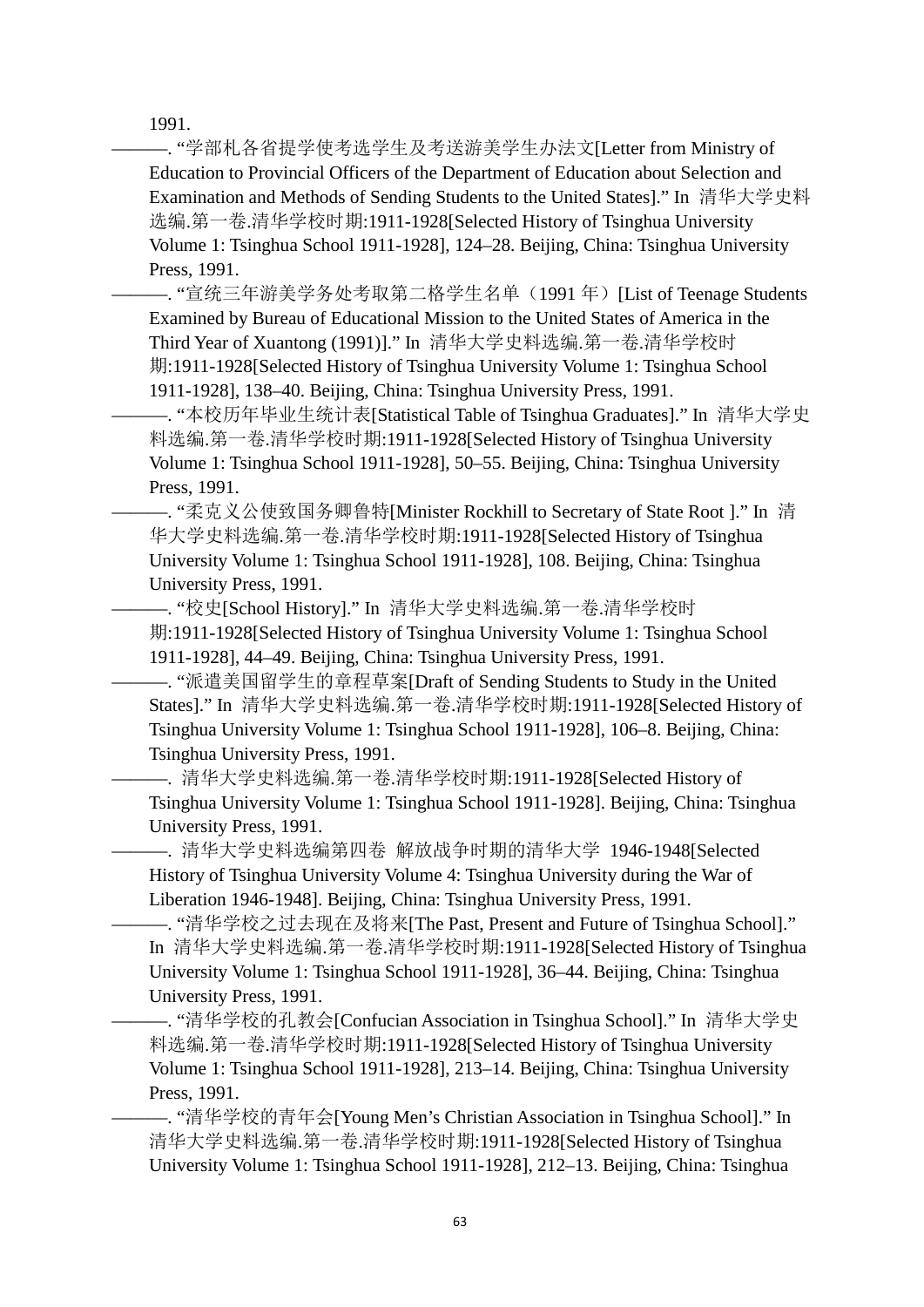University Press, 1991.

-. "清华学校选派学生赴美游学章程[Regulation of Tsinghua School Send Students Study in the United States]." In 清华大学史料选编.第一卷.清华学校时

期:1911-1928[Selected History of Tsinghua University Volume 1: Tsinghua School 1911-1928], 218–24. Beijing, China: Tsinghua University Press, 1991.

———. "清华游美毕业生回国安置办法[Measures for Tsinghua Returning Graduates]." In 清华大学史料选编.第一卷.清华学校时期:1911-1928[Selected History of Tsinghua University Volume 1: Tsinghua School 1911-1928], 232. Beijing, China: Tsinghua University Press, 1991.

-. "游美肄业馆开办[Open of Preparatory School]." In 清华大学史料选编.第一卷.清 华学校时期:1911-1928[Selected History of Tsinghua University Volume 1: Tsinghua School 1911-1928], 140. Beijing, China: Tsinghua University Press, 1991.

———. "考试学科要目[Subjects of Examination]." In 清华大学史料选编.第一卷.清华学 校时期:1911-1928[Selected History of Tsinghua University Volume 1: Tsinghua School 1911-1928], 137. Beijing, China: Tsinghua University Press, 1991.

———. "补录二[Appendix 2]." In 清华大学史料选编第四卷 解放战争时期的清华大学 1946-1948[Selected History of Tsinghua University Volume 4: Tsinghua University during the War of Liberation 1946-1948], 637–47. Beijing, China: Tsinghua University Press, 1991.

—. "课外作业[Homework]." In 清华大学史料选编.第一卷.清华学校时 期:1911-1928[Selected History of Tsinghua University Volume 1: Tsinghua School 1911-1928], 204–7. Beijing, China: Tsinghua University Press, 1991.

———. "遣派游美学生办法大纲[Outline of Sending Students to Study in the United States]." In 清华大学史料选编.第一卷.清华学校时期:1911-1928[Selected History of Tsinghua University Volume 1: Tsinghua School 1911-1928], 120–21. Beijing, China: Tsinghua University Press, 1991.

———. "驻美公使梁致外务部函(1905 年 1 月 19 日)[Letter from Envoy Liang in USA to Foreign Affairs Department of China(Jan. 19, 1905)]." In 清华大学史料选编.第一卷. 清华学校时期:1911-1928[Selected History of Tsinghua University Volume 1: Tsinghua School 1911-1928], 73–74. Beijing, China: Tsinghua University Press, 1991.

———. "驻美公使梁致外务部函(1905 年 2 月 16 日)[Letter from Envoy Liang in USA to Foreign Affairs Department of China(Feb. 16, 1905)]." In 清华大学史料选编.第一卷. 清华学校时期:1911-1928[Selected History of Tsinghua University Volume 1: Tsinghua School 1911-1928], 75–76. Beijing, China: Tsinghua University Press, 1991.

-. "高等科插班生试验规则[Exam Rules for Transferred High School Students]." In 清华大学史料选编.第一卷.清华学校时期:1911-1928[Selected History of Tsinghua University Volume 1: Tsinghua School 1911-1928], 171–75. Beijing, China: Tsinghua University Press, 1991.

- Huang(黄), Jianghua(炯华). "清华大学早年生活的回忆[Memories of Early Life in Tsinghua University]." In 文化史料丛刊(三)[Series of Cultural and Historical Materials (3)], 79–81. Beijing, China: Literature and History Materials Publishing House, 1982.
- Huang(黄), Liqun(利群). 中国近代留美教育史略[A Brief History of Chinese Overseas Education in the United States]. Shenyang, China: Liaoning University Press, 1990.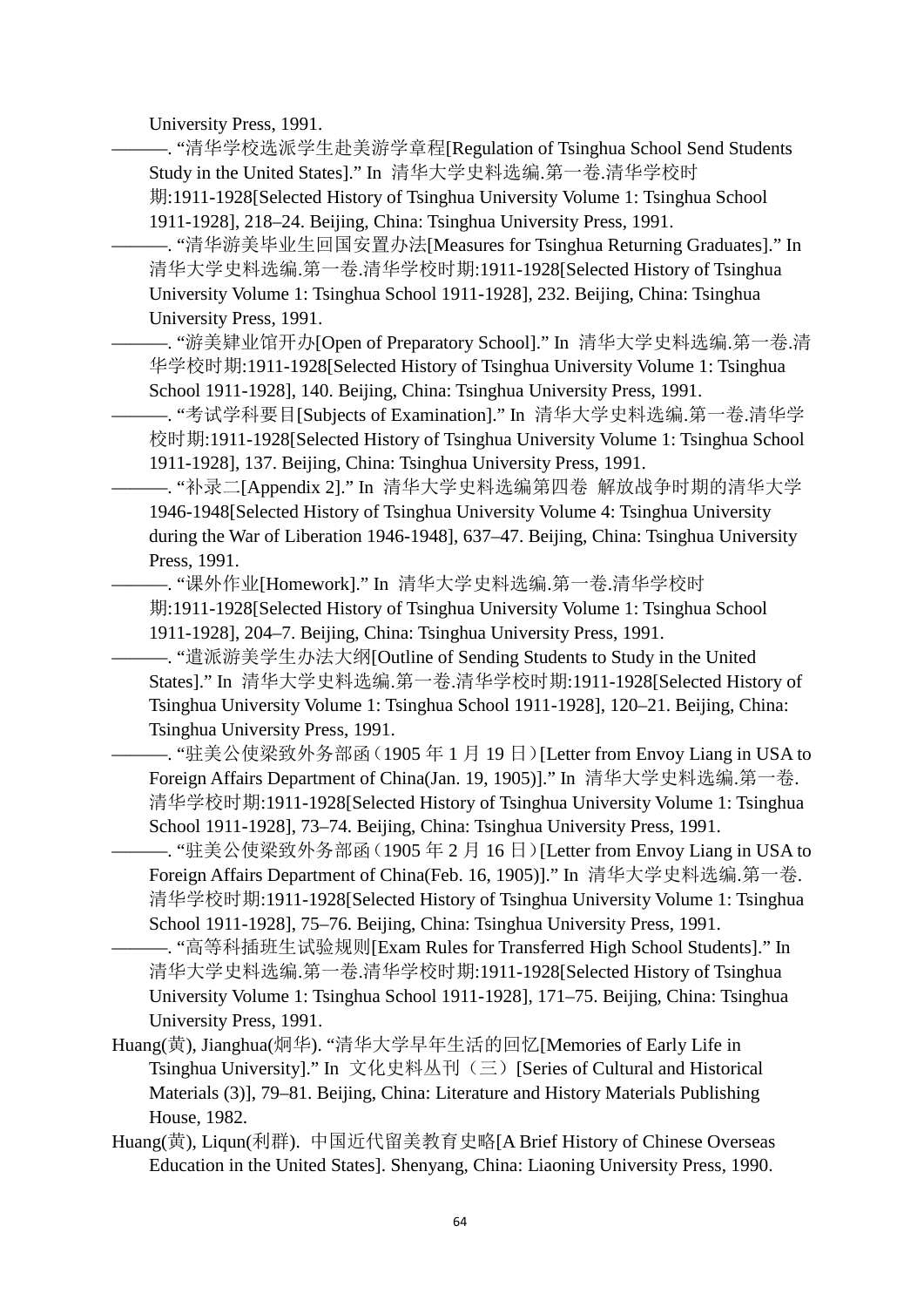- Huang(黄), Renlin(仁霖). 蒋介石特勤总管回忆录 [Memoirs of Chiang Kai-Shek's Secret Service Supervisor]. Beijing, China: Unity Press, 2006.
- Huang(黄), Yanfu(延复). "梅贻琦[Mei Yi Qi]." In 清华人物志[Biography of Qinghua Characters], 1–28. 3. Beijing, China: Tsinghua University Press, 1995.
- Jiang(蒋), Zongyong(宗勇). "许振英教授生平 [Biography of Zhengying Xu]." Journal of Northeast Agricultural University, 1993.
- Jin(金), Fujun(富军), and Zhen(珍) Li(李). "清华大学校史馆——清华学校留学辅导考察 [History Museum of Tsinghua University: An Investigation of Study Abroad Counseling in Tsinghua School]." Accessed April 29, 2019. http://www.tsinghua.edu.cn/publish/xsg/8348/2016/20160612084506638204661/201606 12084506638204661\_.html.
- Lin(林) Zixun(子勋). 中国留学教育史[History of Chinese Overseas Education]. Taipei, China: Taipei Huagang Publishing Co., Ltd., 1976.
- Liu(刘), Chang(畅). "孙国华对我国心理学科兴建和发展的贡献[Guohua Sun's Contribution to the Construction and Development of Psychology in China]." Lantai World, no. 2014–13 (n.d.): 105–6.
- Liu(刘), Song(松). "晚清中国留美学生的构成及社会影响(1872-1911) [The Study of the Components of Chinese Students Studying in the United States and the Influence to Society of China in the Late Qing Dynasty (1872-1911)]." Master, Jinan University, 2011.
- Liu(刘), Zhen(真). 留学教育[Overseas Education]. National Institute for Compilation and Translation, 1980.
- Liu(刘), Zhen(真), and Jiushu(久书) Shao(邵). "我国理论化学的两位先驱者——孙承谔与 王守竞[Two Pioneers of Theoretical Chemistry in China: Cheng'e Sun and Shoujing Wang]." Chemistry, no. 2009–10 (n.d.): 949–52.
- Li(李), Shoujun(守郡). "第一批庚款留美学生的选派[Selection of the First Batch of American Boxer Indemnity Scholarship Program Students]." Historical Archives, no. 3 (1980): 100–107.
- Li(李), Xianwen(先闻). "清华八年[Eight Years in Tsinghua]." In 李先闻自述[Xianwen Li's Self-Description], 15. Changsha, China: Hunan Education Press, 2009.
- Li(李), Xisuo(喜所), and Jilin(集林) Liu(刘). 近代中国的留美教育[Modern China's Foreign Education in the United States]. Tianjin, China: Tianjin Ancient Books Publishing House, 2000.
- Li(李), Yaoxi(耀曦). "首批庚款留美博士——济南人王长平[The First Batch of Doctors Studying in America: Changping Wang from Jinan]." Chunqiu Birmonthly, no. 2 (2012): 9.
- Li(李), Yuhai(玉海). "第二批庚款留美学生考选经过及相关问题[Selection Process of Second Batch of American Boxer Indemnity Scholarship Program Students and Relevant Issues]." The Chinese Journal for the History of Science and Technology, 2009, 482–86.
- "Lü Yanzhi." Wikipedia, March 7, 2019. https://en.wikipedia.org/w/index.php?title=L%C3%BC\_Yanzhi&oldid=886623557.
- Lu(卢), Han(翰), Rongju(荣居) Zhou (周), and Aihua(爱华) Zhang(张). "义和团运动 [Yihetuan Movement]." In 中国近代史纲要[Outline of Modern Chinese History].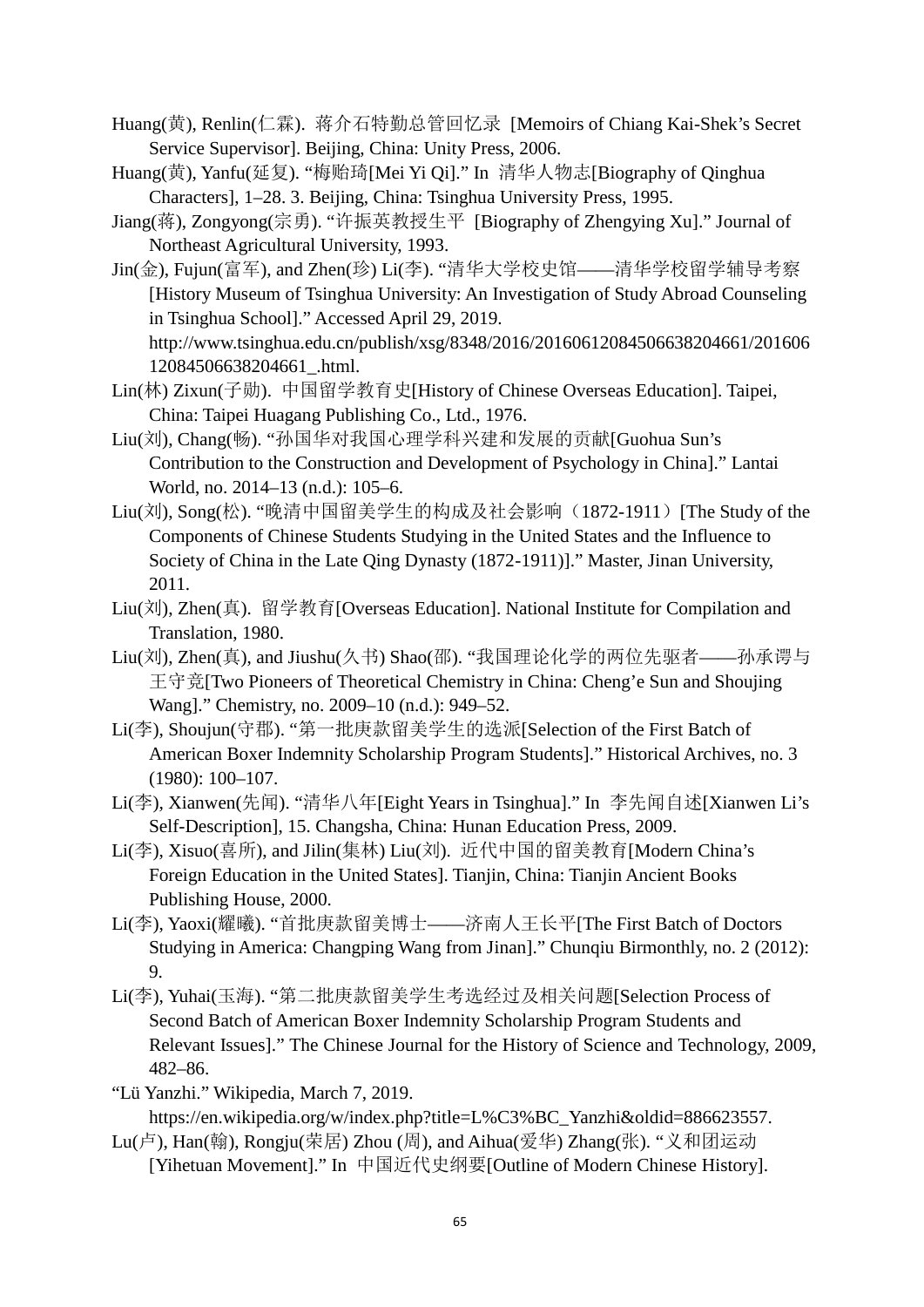Chengdu, China: University of Electronic Science and Technology of China Press, 2017.

- Lu(陆), Maode(懋德). "甲骨文之历史及其价値[The History and Value of Oracle Bone Inscriptions]." Tsinghua Weekly, no. 299 (December 21, 1923): 12–14.
- Mei(梅), Yiqi(贻琦). "就职演说[Inaugural Speech]." In 梅贻琦谈教育[Mei Yi Qi's Education Theory], 7. Shenyang, China: Liaoning People Press, 2015.

Office of President of National Tsinghua University. 清华同学录[The Alumni Roster of Tsinghua]. Beijing, China: Office of President of National Tsinghua University, 1937.

Rao(饶), Mengkan(孟侃). "招生问题[Recruitment Problems]." Tsinghua Weekly Tenth Anniversary Supplement, March 1, 1924, 113–18.

Sanetou Keishuu. 中国人留学日本史[History of Chinese Studying in Japan]. Beijing, China: SDX Joint Publishing Company, 1983.

Shu(舒) Xincheng(新城). "日本留学之始[Start of Study Abroad in Japan]." In 近代中国留 学史[[History of China Recent Foreign-study], 15–19. Shanghai, China: Shanghai Bookstore Publishing House, 2011.

———. "留美初期[Early Period of Study Abroad in America]." In 近代中国留学史 [[History of China Recent Foreign-study], 5–9. Shanghai, China: Shanghai Bookstore Publishing House, 2011.

———. 近代中国教育史料[Historical Materials of Modern Chinese Education]. Shanghai, China: Zhonghua Book Company, 1928.

———. 近代中国留学史[[History of China Recent Foreign-study]. Shanghai, China: Shanghai Bookstore Publishing House, 2011.

- Su(苏), Yunfeng(云峰). 从清华学堂到清华大学[From Tsinghua School to Tsinghua University]. Beijing, China: SDX Joint Publishing Company, 2001.
- Tan(谭), Qinghua(清华). "清华大学校史馆——清华学校毕业生考(上):1912-1919 级 [History Museum of Tsinghua University: Research of Tsinghua Graduates from 1912 to 1919]." Accessed April 29, 2019.

http://www.tsinghua.edu.cn/publish/xsg/8348/2018/20180308094609233567361/201803 08094609233567361 .html.

- Tsinghua University. The Alumni Roster of Tsinghua. Beijing, China: Office of President of National Tsinghua University, 1937.
- Wang (王), Tieya(铁崖). "辛丑各国合约[Boxer Protocol]." In 中外旧约章汇编 第 1 册 1689-1901[Compilation of Sino-Foreign Treaties Volume 1 1689-1901], 1005. Beijing, China: SDX Joint Publishing Company, 1957.

Wang(王), Huanshen(焕深). 留学教育—中国留学教育史料[Overseas Education: Historical Materials of Overseas Education in China]. Taipei, China: Taipei National Compiler, 1980.

Wang(王), Oisheng(奇生). 中国留学生的历史轨迹(1872-1949) [The Historical Track of Chinese Overseas Students (1872-1949)]. Hubei, China: Hubei Education Press, 1992.

Wei(魏), Jingqun(敬群). "从济南走出的史学家陆懋德[Maode Lu, A Historian from Jinan]." Accessed August 14, 2019.

http://www.tsinghua.org.cn/publish/alumni/4000359/10068186.html.

- Wen(闻), Yiduo(一多). 中国现代文学珍藏大系 闻一多卷[Yiduo Wen Volume in the Collection of Modern Chinese Literature]. Beijing, China: Lantian Press, 2009.
- Xia(夏), Tianlan(天兰). "近代留日、留美学生与清末民初社会思潮[Modern Chinese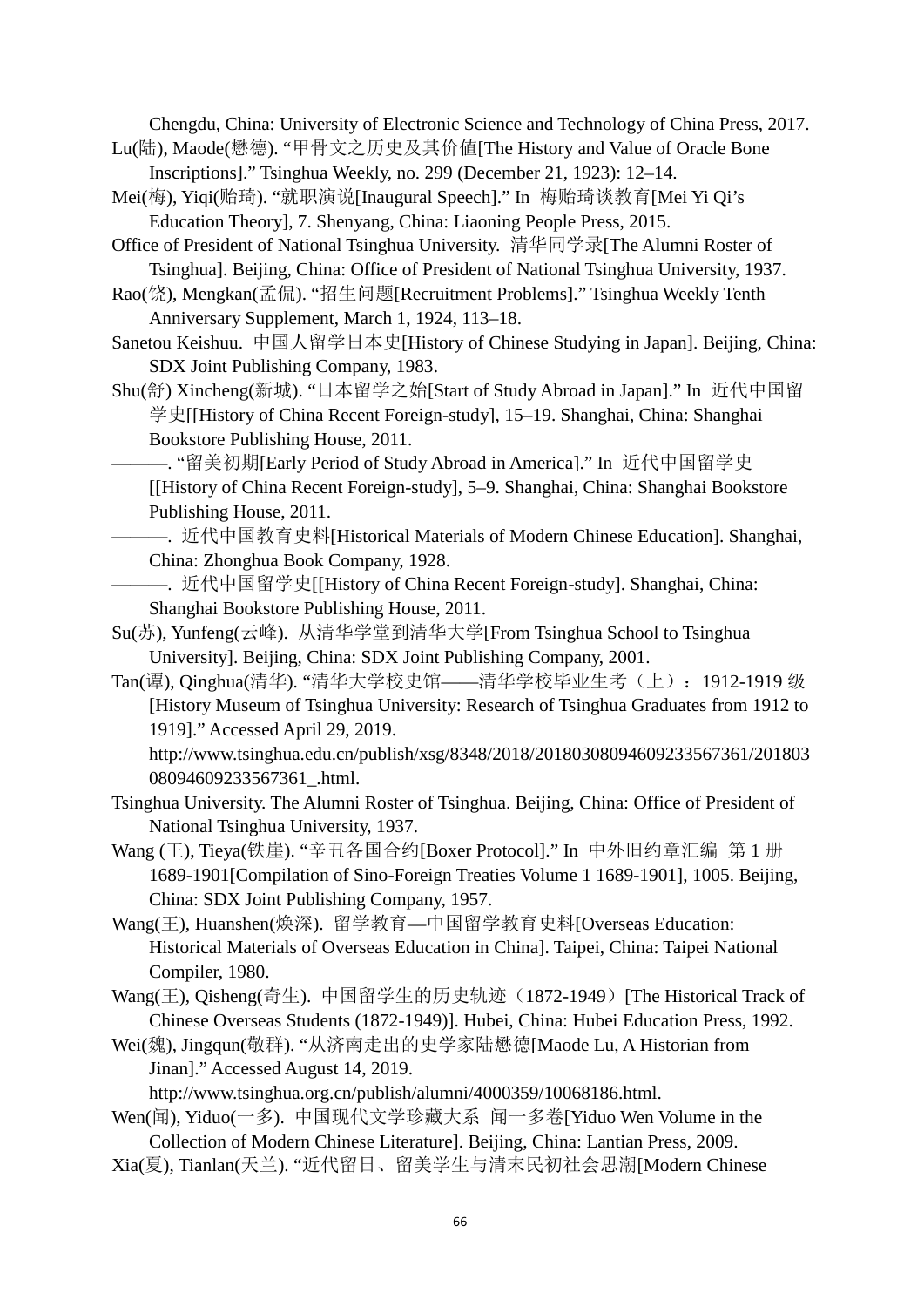Students in Japan and the United States for the Social Thought in the Late Qing Dynasty and Republic China]." M.S., Yanbian University, 2017.

- Xia(夏), Zhiqing(志清), and Shiding(诗顶) Dong(董). "王际真和乔志高的中国文学翻译 [Jizhen Wang and Zhigao Qiao's Translation of Chinese Literature]." Journal of Modern Chinese Studies, no. 01 (2011): 96–102.
- Xie(谢), Changfa(长法). 中国留学教育史[History of Overseas Education in China]. Taiyuan, China: Shanxi Education Press, 2006.
- Zeng(曾), Shaojun(邵军). "张伯苓对中国高等教育近代化的贡献[Boling Zhang's Contribution to the Modernization of Chinese Higher Education]." Education Review, no. 2015–01 (n.d.): 162–64.
- Zhong(钟), Shuhe(淑河), and Chun(纯) Zhu(朱). 过去的学校[Schools of The Past]. Hunan, China: Hunan Education Press, 1982.
- Zhou(周), Yutong(予同). 中国现代教育史[The History of Modern Education in China]. Shanghai, China: The Young Companion, 1934.
- "中等科历年各省资送学生人数表[Amount Table of Middle School Students Sent by Provinces]." Memorial for Tenth Anniversary of Tsinghua School of Tsinghua Weekly, 1921, 13.
- "中等科历年毕业生分省数目表[Amount Table of Middle School Graduates of Provinces]." Memorial for Tenth Anniversary of Tsinghua School of Tsinghua Weekly, 1921, 17.
- "京师大学堂\_百度百科[Imperial University of Peking]." Accessed April 29, 2019. https://baike.baidu.com/item/%E4%BA%AC%E5%B8%88%E5%A4%A7%E5%AD% A6%E5%A0%82/2242754?fr=aladdin.
- "从济南走出的史学家陆懋德." Accessed August 14, 2019.
	- http://www.tsinghua.org.cn/publish/alumni/4000359/10068186.html.
- "各省分摊庚子赔款实数与分配学额表[Table of Actual Amount of Boxer Indemnity and Numbers of Students Allocated by Provinces]." The Education Magazine, no. 7 (1909): 21.
- "各省提学使考送学生办法章程[Regulations for Provincial Officers of the Department of Education to Send Students to Examinations]." Education Magazine, no. 4 (May 1910): 25–26.
- "孙国华(己故中国科学院心理研究所研究员) 百度百科[Guohua Sun (The Late Researcher of Institute of Psychology, Chinese Academy of Sciences)]." Accessed April 29, 2019.
	- https://baike.baidu.com/item/%E5%AD%99%E5%9B%BD%E5%8D%8E/3924273.
- "张福运(中国法学家) 百度百科[Fuyun Zhang (Chinese Jurist)]." Accessed August 15, 2019.
	- https://baike.baidu.com/item/%E5%BC%A0%E7%A6%8F%E8%BF%90/10493060?fr= aladdin.
- "杜庭修[Theodore B. Tu]." 维基百科,自由的百科全书, June 5, 2018. https://zh.wikipedia.org/w/index.php?title=%E6%9D%9C%E5%BA%AD%E4%BF%A E&oldid=49853710.
- "校闻——留美学生月费不准加给[School News: Monthly Fee of Studying in America Are Not Allowed to Increase]." Tinghua Weekly, no. 145 (October 10, 1918): 8.